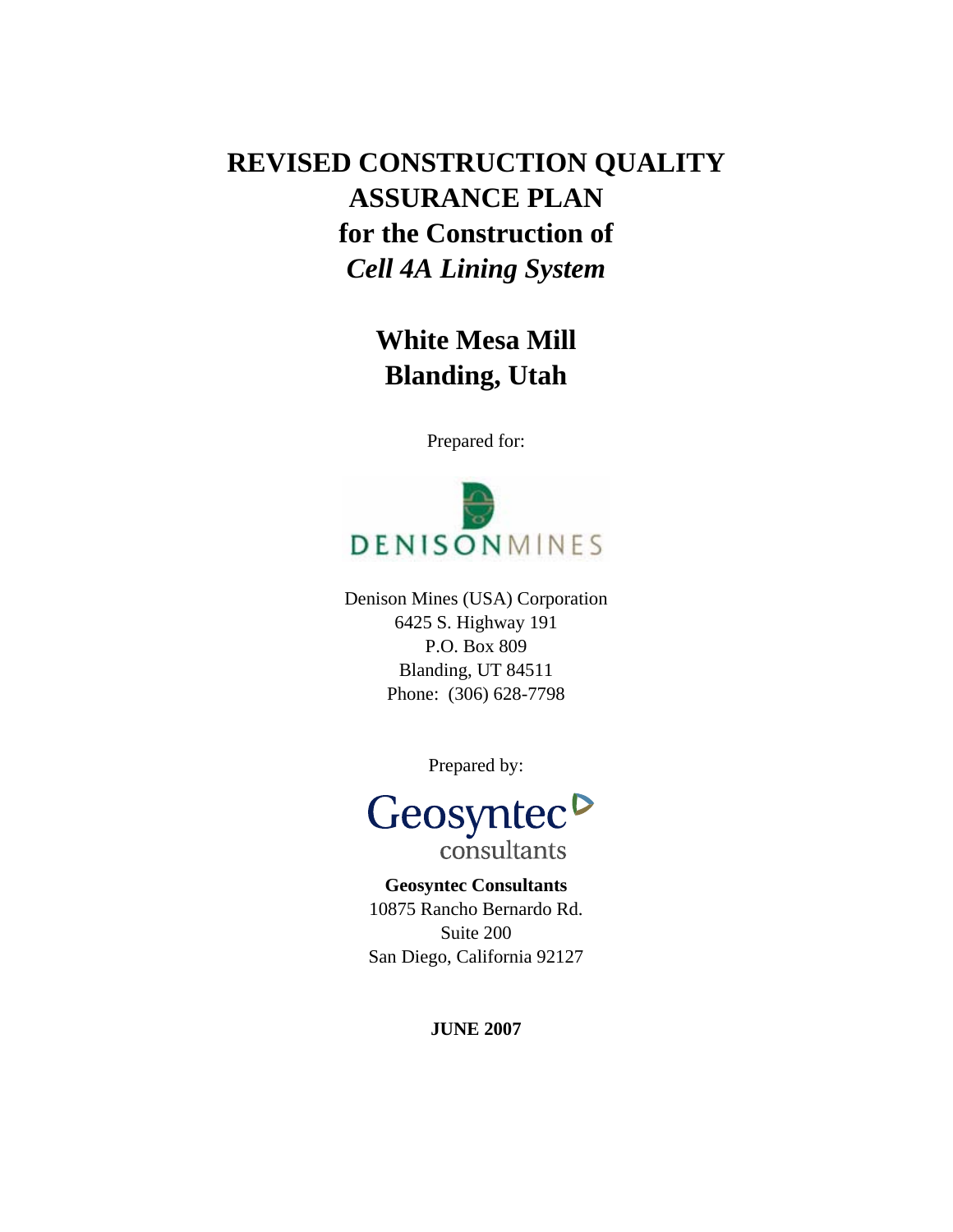# **CERTIFICATION PAGE**

# **CONSTRUCTION QUALITY ASSURANCE (CQA) PLAN FOR** CELL 4A LINING SYSTEM CONSTRUCTION DENISON MINES (USA) CORPORATION WHITE MESA MILL **BLANDING, UTAH**

The Engineering material and data contained in this CQA Plan were prepared under the supervision and direction of the undersigned, whose seal as a registered Professional Engineer is affixed below.



Gregory T. Corcoran, P.E. Engineer of Record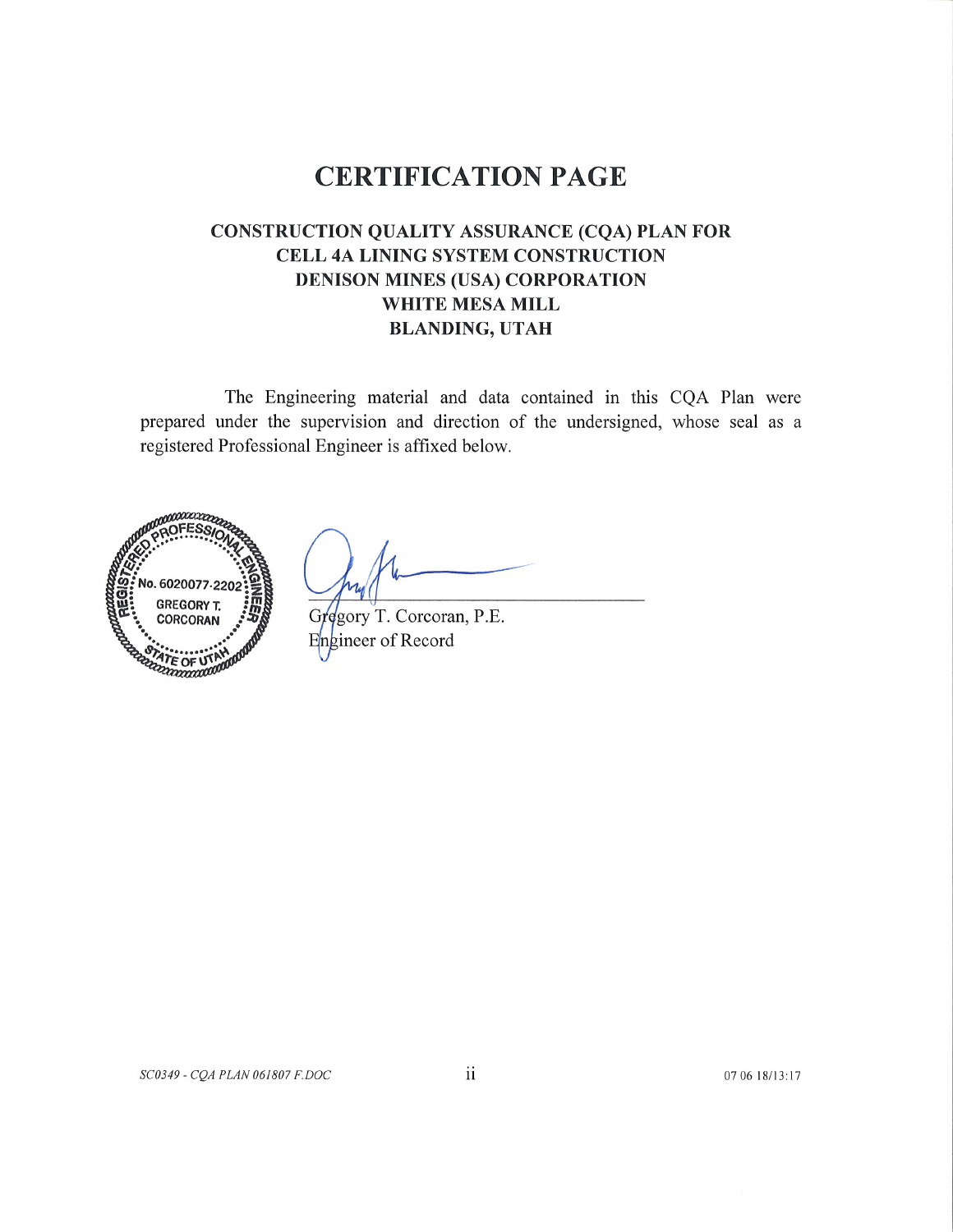# **TABLE OF CONTENTS**

| 1.               |      |                                                                |  |  |  |
|------------------|------|----------------------------------------------------------------|--|--|--|
|                  | 1.1  |                                                                |  |  |  |
|                  | 1.2  | Purpose and Scope of the Construction Quality Assurance Plan 1 |  |  |  |
|                  | 1.3  |                                                                |  |  |  |
|                  | 1.4  |                                                                |  |  |  |
| 2.               |      |                                                                |  |  |  |
|                  | 2.1  |                                                                |  |  |  |
|                  | 2.2  |                                                                |  |  |  |
|                  | 2.3  |                                                                |  |  |  |
|                  | 2.4  |                                                                |  |  |  |
|                  | 2.5  |                                                                |  |  |  |
|                  | 2.6  |                                                                |  |  |  |
|                  | 2.7  |                                                                |  |  |  |
|                  | 2.8  |                                                                |  |  |  |
|                  | 2.9  |                                                                |  |  |  |
|                  | 2.10 |                                                                |  |  |  |
|                  | 2.11 |                                                                |  |  |  |
|                  | 2.12 |                                                                |  |  |  |
| 3.               |      | CQA CONSULTANTS PERSONNEL ORGANIZATION AND DUTIES 11           |  |  |  |
|                  | 3.1  |                                                                |  |  |  |
|                  | 3.2  |                                                                |  |  |  |
|                  | 3.3  |                                                                |  |  |  |
|                  | 3.4  |                                                                |  |  |  |
| $\overline{4}$ . |      |                                                                |  |  |  |
|                  | 4.1  |                                                                |  |  |  |
|                  |      | 4.1.1                                                          |  |  |  |
|                  |      | 4.1.2                                                          |  |  |  |
|                  |      | 4.1.3                                                          |  |  |  |
| 5.               |      |                                                                |  |  |  |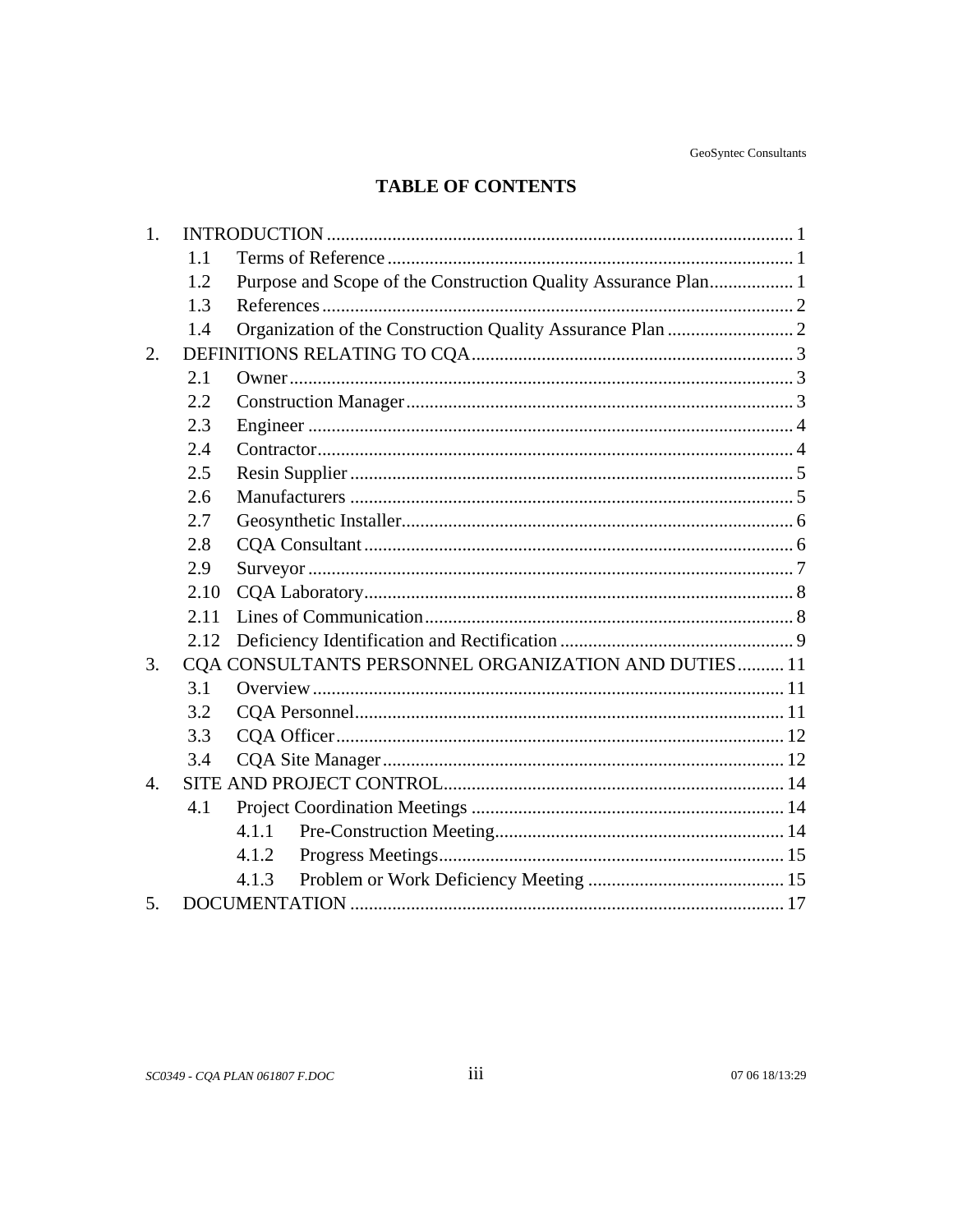|    | 5.1 |                                                      |  |  |  |
|----|-----|------------------------------------------------------|--|--|--|
|    | 5.2 |                                                      |  |  |  |
|    | 5.3 |                                                      |  |  |  |
|    | 5.4 |                                                      |  |  |  |
|    | 5.5 |                                                      |  |  |  |
|    | 5.6 |                                                      |  |  |  |
| 6. |     |                                                      |  |  |  |
|    | 6.1 |                                                      |  |  |  |
|    | 6.2 |                                                      |  |  |  |
|    |     | 6.2.1                                                |  |  |  |
|    |     | 6.2.2                                                |  |  |  |
|    | 6.3 |                                                      |  |  |  |
|    |     | 6.3.1                                                |  |  |  |
|    |     | 6.3.2                                                |  |  |  |
|    |     | 6.3.3                                                |  |  |  |
|    |     | 6.3.4                                                |  |  |  |
|    | 6.4 |                                                      |  |  |  |
|    |     | 6.4.1                                                |  |  |  |
|    |     | 6.4.2                                                |  |  |  |
| 7. |     |                                                      |  |  |  |
|    | 7.1 |                                                      |  |  |  |
|    | 7.2 |                                                      |  |  |  |
|    |     | 7.2.1                                                |  |  |  |
|    |     | 7.2.2                                                |  |  |  |
|    | 7.3 |                                                      |  |  |  |
|    |     | 7.3.1                                                |  |  |  |
|    | 7.4 |                                                      |  |  |  |
|    |     | 7.4.1                                                |  |  |  |
|    |     | 7.4.2                                                |  |  |  |
| 8. |     | POLYVINYL CHLORIDE (PVC) PIPE AND STRIp composite 29 |  |  |  |
|    | 8.1 |                                                      |  |  |  |
|    |     |                                                      |  |  |  |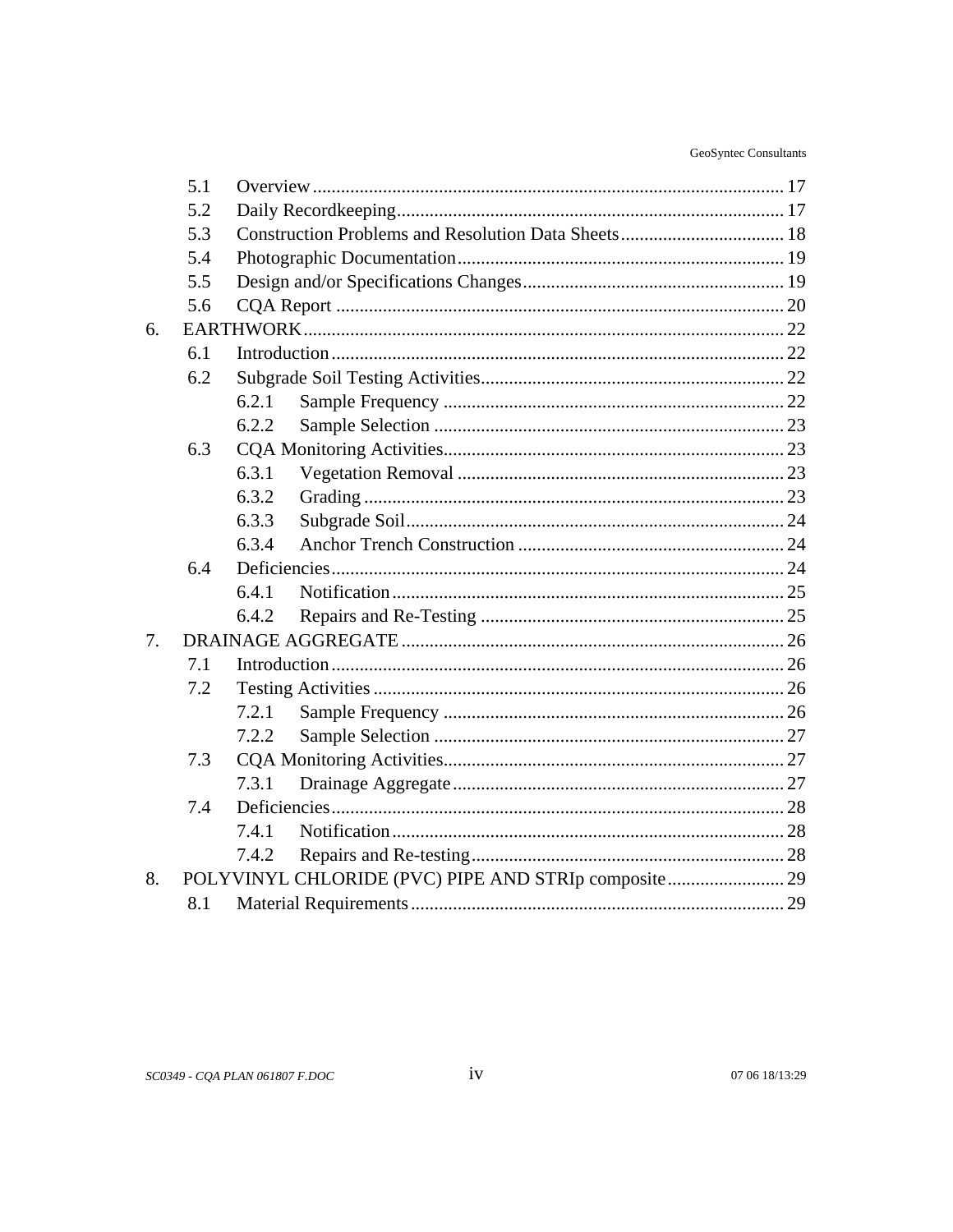|    | 8.2 |       |         |  |  |
|----|-----|-------|---------|--|--|
|    |     | 8.2.1 |         |  |  |
|    | 8.3 |       |         |  |  |
|    | 8.4 |       |         |  |  |
|    | 8.5 |       |         |  |  |
|    | 8.6 |       |         |  |  |
| 9. |     |       |         |  |  |
|    | 9.1 |       |         |  |  |
|    | 9.2 |       |         |  |  |
|    |     | 9.2.1 |         |  |  |
|    |     | 9.2.2 |         |  |  |
|    |     |       | 9.2.2.1 |  |  |
|    |     |       | 9.2.2.2 |  |  |
|    |     | 9.2.3 |         |  |  |
|    | 9.3 |       |         |  |  |
|    |     | 9.3.1 |         |  |  |
|    |     | 9.3.2 |         |  |  |
|    | 9.4 |       |         |  |  |
|    |     | 9.4.1 |         |  |  |
|    |     | 9.4.2 |         |  |  |
|    |     |       | 9.4.2.1 |  |  |
|    |     |       | 9.4.2.2 |  |  |
|    |     | 9.4.3 |         |  |  |
|    |     |       | 9.4.3.1 |  |  |
|    |     |       | 9.4.3.2 |  |  |
|    |     | 9.4.4 |         |  |  |
|    |     |       | 9.4.4.1 |  |  |
|    |     |       | 9.4.4.2 |  |  |
|    |     |       | 9.4.4.3 |  |  |
|    |     |       | 9.4.4.4 |  |  |
|    |     |       | 9.4.4.5 |  |  |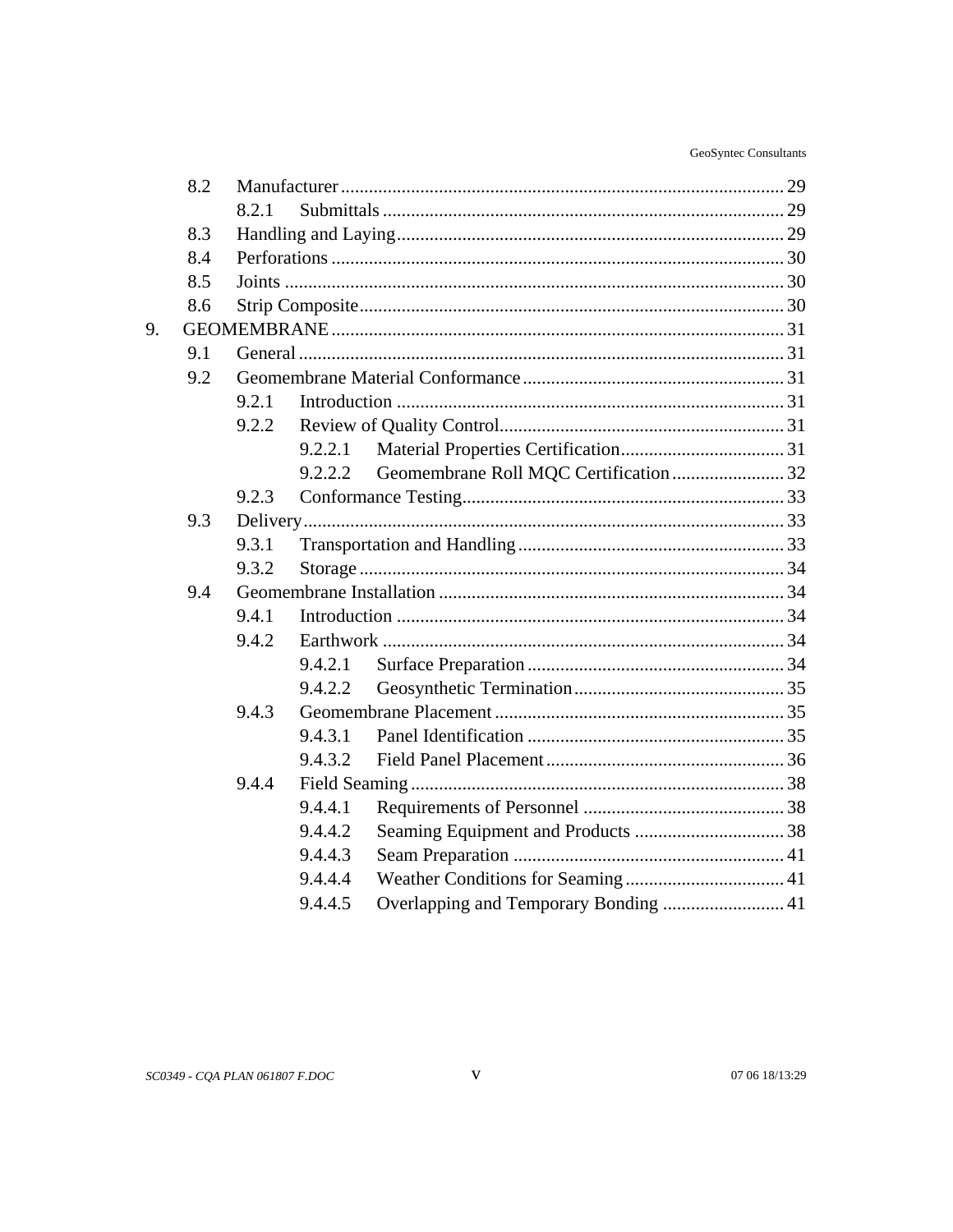GeoSyntec Consultants

|     |      | 9.4.4.6                                               |  |  |
|-----|------|-------------------------------------------------------|--|--|
|     |      | 9.4.4.7                                               |  |  |
|     |      | Nondestructive Seam Continuity Testing  43<br>9.4.4.8 |  |  |
|     |      | 9.4.4.9                                               |  |  |
|     |      | 9.4.5                                                 |  |  |
|     |      | 9.4.5.1                                               |  |  |
|     |      | 9.4.5.2                                               |  |  |
|     |      | 9.4.5.3                                               |  |  |
|     |      | 9.4.5.4                                               |  |  |
|     |      | 9.4.5.5                                               |  |  |
|     |      | 9.4.6                                                 |  |  |
| 10. |      |                                                       |  |  |
|     | 10.1 |                                                       |  |  |
|     | 10.2 |                                                       |  |  |
|     | 10.3 |                                                       |  |  |
|     | 10.4 |                                                       |  |  |
|     | 10.5 |                                                       |  |  |
|     |      | 10.5.1                                                |  |  |
|     |      | 10.5.2                                                |  |  |
|     |      | 10.5.3                                                |  |  |
|     |      | 10.5.4                                                |  |  |
|     | 10.6 |                                                       |  |  |
|     | 10.7 |                                                       |  |  |
|     | 10.8 |                                                       |  |  |
|     | 10.9 |                                                       |  |  |
| 11. |      |                                                       |  |  |
|     | 11.1 |                                                       |  |  |
|     | 11.2 |                                                       |  |  |
|     | 11.3 |                                                       |  |  |
|     | 11.4 |                                                       |  |  |
|     | 11.5 |                                                       |  |  |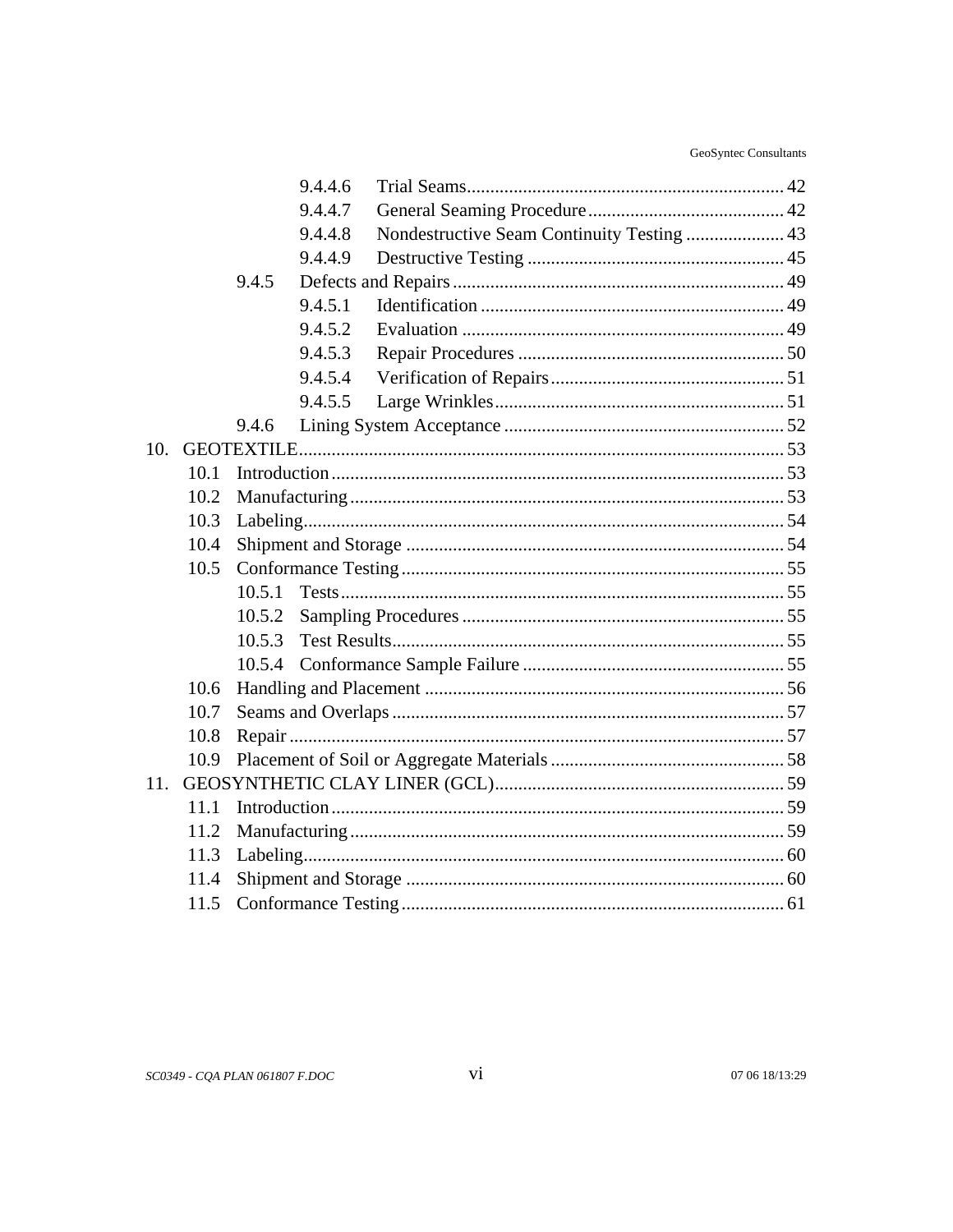| GeoSyntec Consultants |
|-----------------------|
|                       |

|     |      | 11.5.1                                                         |  |
|-----|------|----------------------------------------------------------------|--|
|     |      |                                                                |  |
|     | 11.6 |                                                                |  |
|     | 11.7 |                                                                |  |
| 12. |      |                                                                |  |
|     | 12.1 |                                                                |  |
|     | 12.2 |                                                                |  |
|     | 12.3 |                                                                |  |
|     | 12.4 |                                                                |  |
|     | 12.5 |                                                                |  |
|     |      | 12.5.1                                                         |  |
|     |      | 12.5.2                                                         |  |
|     |      | 12.5.3                                                         |  |
|     |      | 12.5.4                                                         |  |
|     | 12.6 |                                                                |  |
|     | 12.7 |                                                                |  |
|     | 12.8 |                                                                |  |
| 13. |      |                                                                |  |
|     | 13.1 |                                                                |  |
|     | 13.2 |                                                                |  |
|     |      | 13.2.1                                                         |  |
|     |      | Liner System and Cushion Geotextile Installation  69<br>13.2.2 |  |
|     |      | 13.2.3                                                         |  |
|     |      | 13.2.4                                                         |  |
|     |      | 13.2.5                                                         |  |
|     | 13.3 |                                                                |  |
|     |      | 13.3.1                                                         |  |
|     |      | 13.3.2                                                         |  |
| 14. |      |                                                                |  |
|     | 14.1 |                                                                |  |
|     | 14.2 |                                                                |  |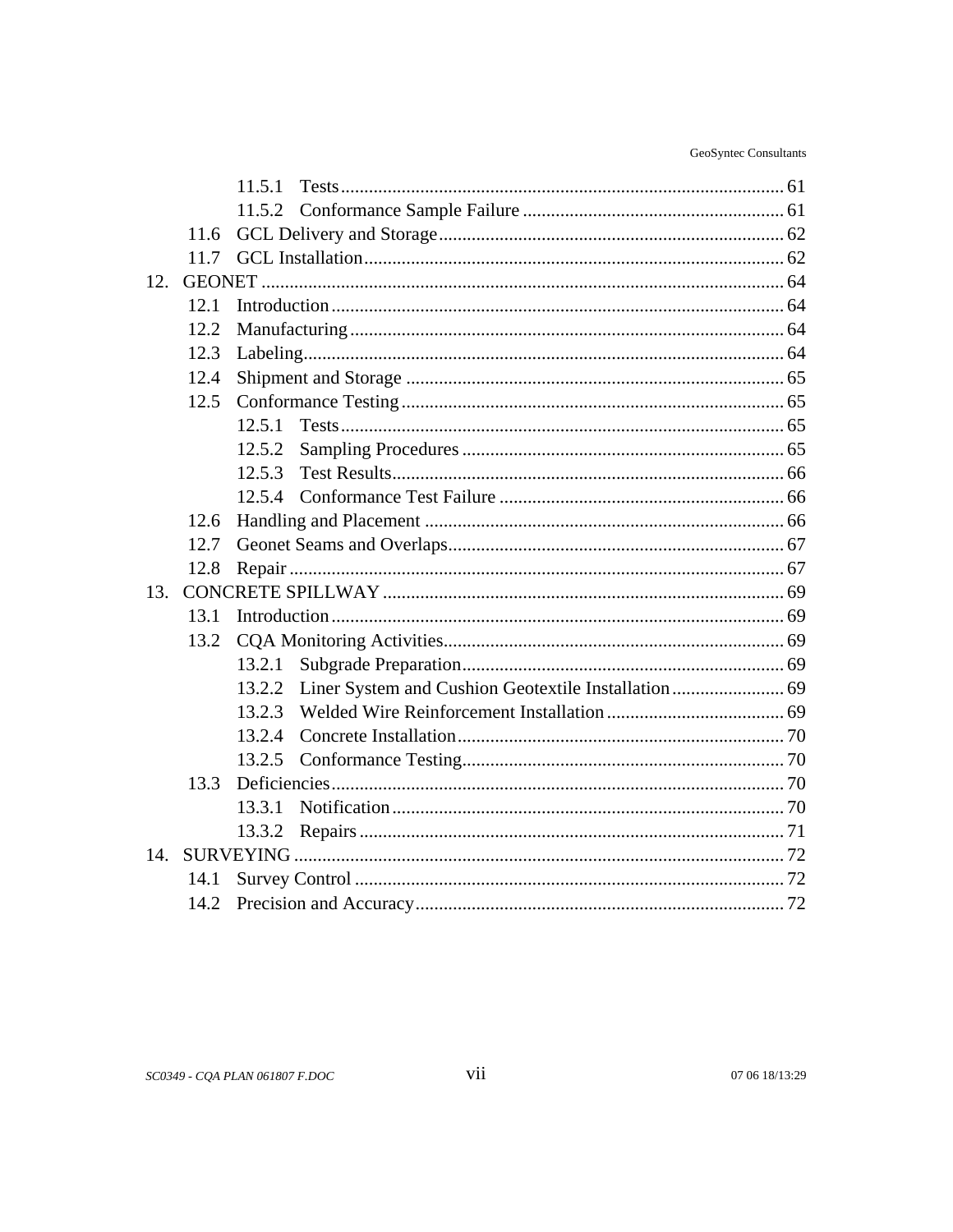GeoSyntec Consultants

# **TABLES**

| 1A             | Test Procedures for the Evaluation of Subgrade Soil           |
|----------------|---------------------------------------------------------------|
| 1B             | Minimum Subgrade Soil Testing Frequencies                     |
| 2A             | Test Procedures for the Evaluation of Aggregate               |
| 2B             | Minimum Aggregate Testing Frequencies for Conformance Testing |
| 3              | <b>Geomembrane Conformance Testing Requirements</b>           |
| $\overline{4}$ | <b>Geotextile Conformance Testing Requirements</b>            |
| 5              | <b>GCL Conformance Testing Requirements</b>                   |
| 6              | <b>Geonet Conformance Testing Requirements</b>                |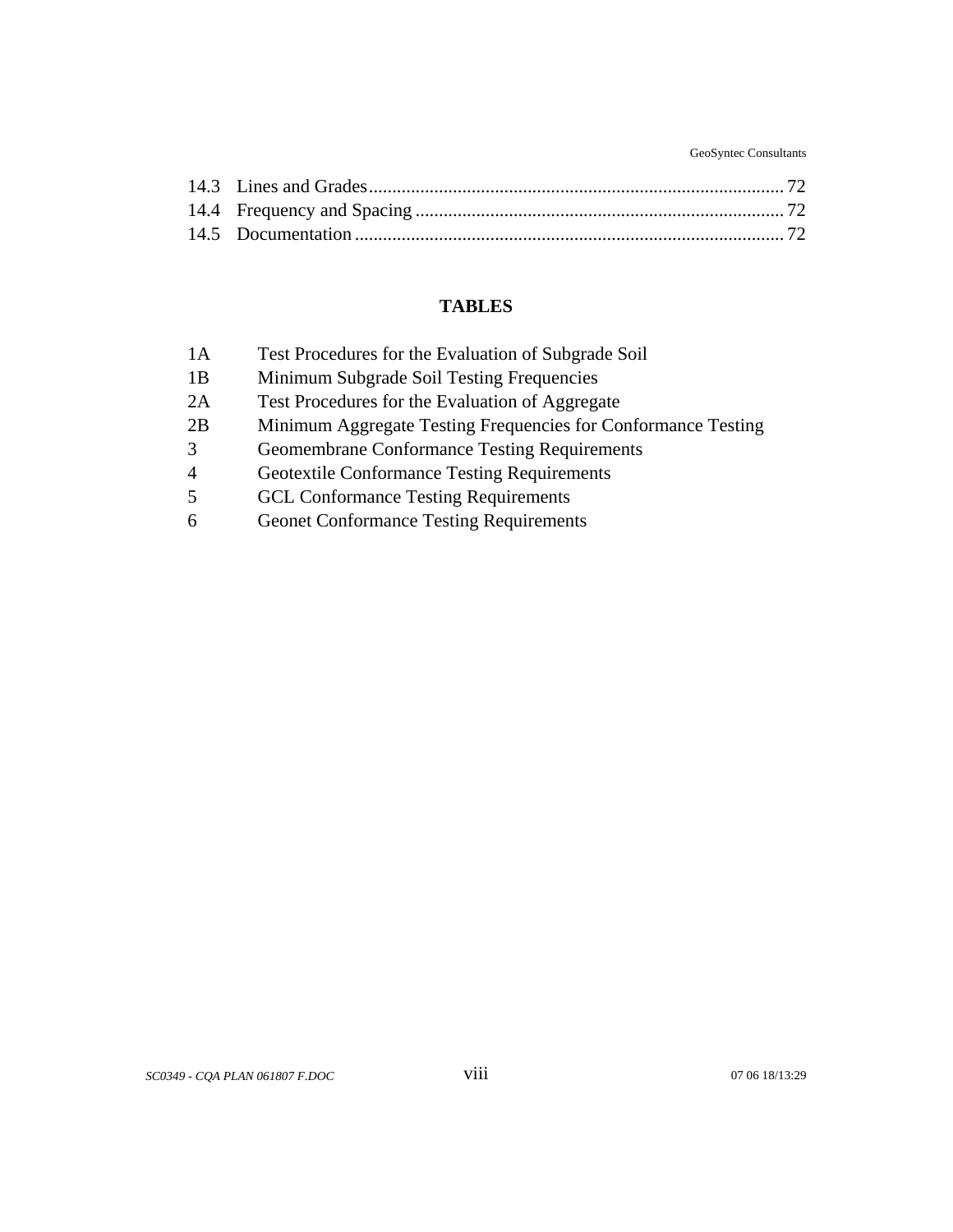## <span id="page-8-0"></span>**1. INTRODUCTION**

## **1.1 Terms of Reference**

Geosyntec Consultants (Geosyntec) has prepared this Construction Quality Assurance (CQA) Plan for the construction of liner systems associated with the Cell 4A Lining System Construction at the Denison Mines (USA) Corporation (DMC) White Mesa Mill Facility (site), located at 6425 S. Highway 191, Blanding, UT 84511. This CQA Plan was prepared by Mr. Chad Bird, E.I.T., of Geosyntec Consultants (Geosyntec), and was reviewed by Mr. Gregory T. Corcoran, P.E., also of Geosyntec, in general accordance with the peer review policies of the firm.

#### **1.2 Purpose and Scope of the Construction Quality Assurance Plan**

The purpose of the CQA Plan is to address the CQA procedures and monitoring requirements for construction of the project. The CQA Plan is intended to: (i) define the responsibilities of parties involved with the construction; (ii) provide guidance in the proper construction of the major components of the project; (iii) establish testing protocols; (iv) establish guidelines for construction documentation; and (v) provide the means for assuring that the project is constructed in conformance to the *Technical Specifications*, permit conditions, applicable regulatory requirements, and *Construction Drawings*.

This CQA Plan addresses the soils and geosynthetic components of the liner system for the project. The soils, geosynthetic, and appurtenant components include prepared subgrade, geosynthetic clay liner (GCL), geomembrane, geotextile, geonet, drainage aggregate, and polyvinyl chloride (PVC) pipe. It should be emphasized that care and documentation are required in the placement aggregate, and in the production and installation of the geosynthetic materials installed during construction. This CQA Plan delineates procedures to be followed for monitoring construction utilizing these materials.

The CQA monitoring activities associated with the selection, evaluation, and placement drainage aggregate are included in the scope of this plan. The CQA protocols applicable to manufacturing, shipping, handling, and installing all geosynthetic materials are also included. However, this CQA Plan does not specifically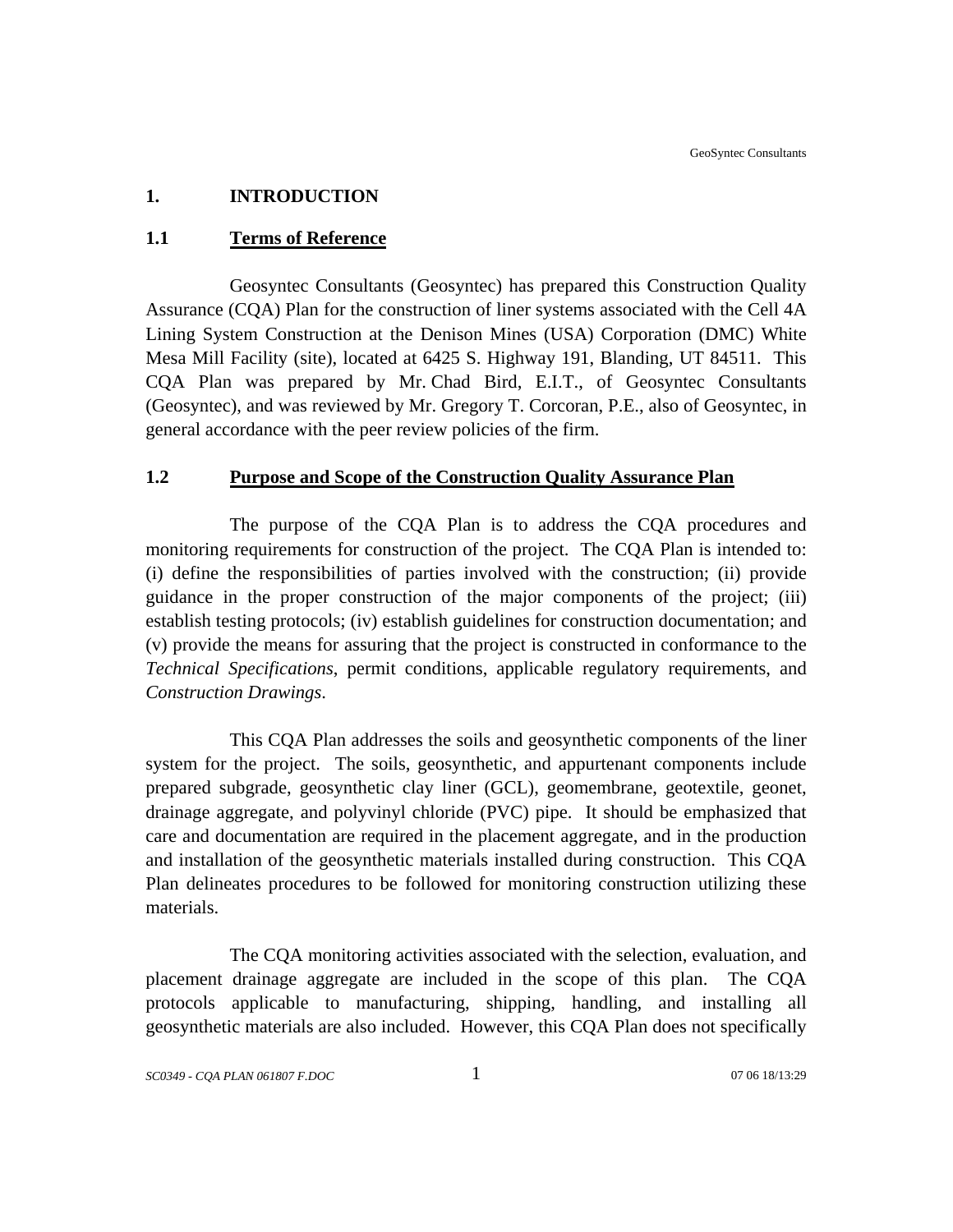<span id="page-9-0"></span>address either installation specifications or specification of soils and geosynthetic materials as these requirements are addressed in the *Technical Specifications*.

#### **1.3 References**

The CQA Plan includes references to test procedures in the latest editions of the American Society for Testing and Materials (ASTM).

## **1.4 Organization of the Construction Quality Assurance Plan**

The remainder of the CQA Plan is organized as follows:

- Section 2 presents definitions relating to CQA;
- Section 3 describes the CQA personnel organization and duties;
- Section 4 describes site and project control requirements;
- Section 5 presents CQA documentation;
- Section 6 presents CQA of earthworks;
- Section 7 presents CQA of the drainage aggregates;
- Section 8 presents CQA of the pipe and fittings;
- Section 9 presents CQA of the geomembrane;
- Section 10 presents CQA of the geotextile;
- Section 11 presents CQA of the geosynthetic clay liner;
- Section 12 presents CQA of the geonet;
- Section 13 presents CQA of the concrete spillway;
- Section 14 presents CQA surveying.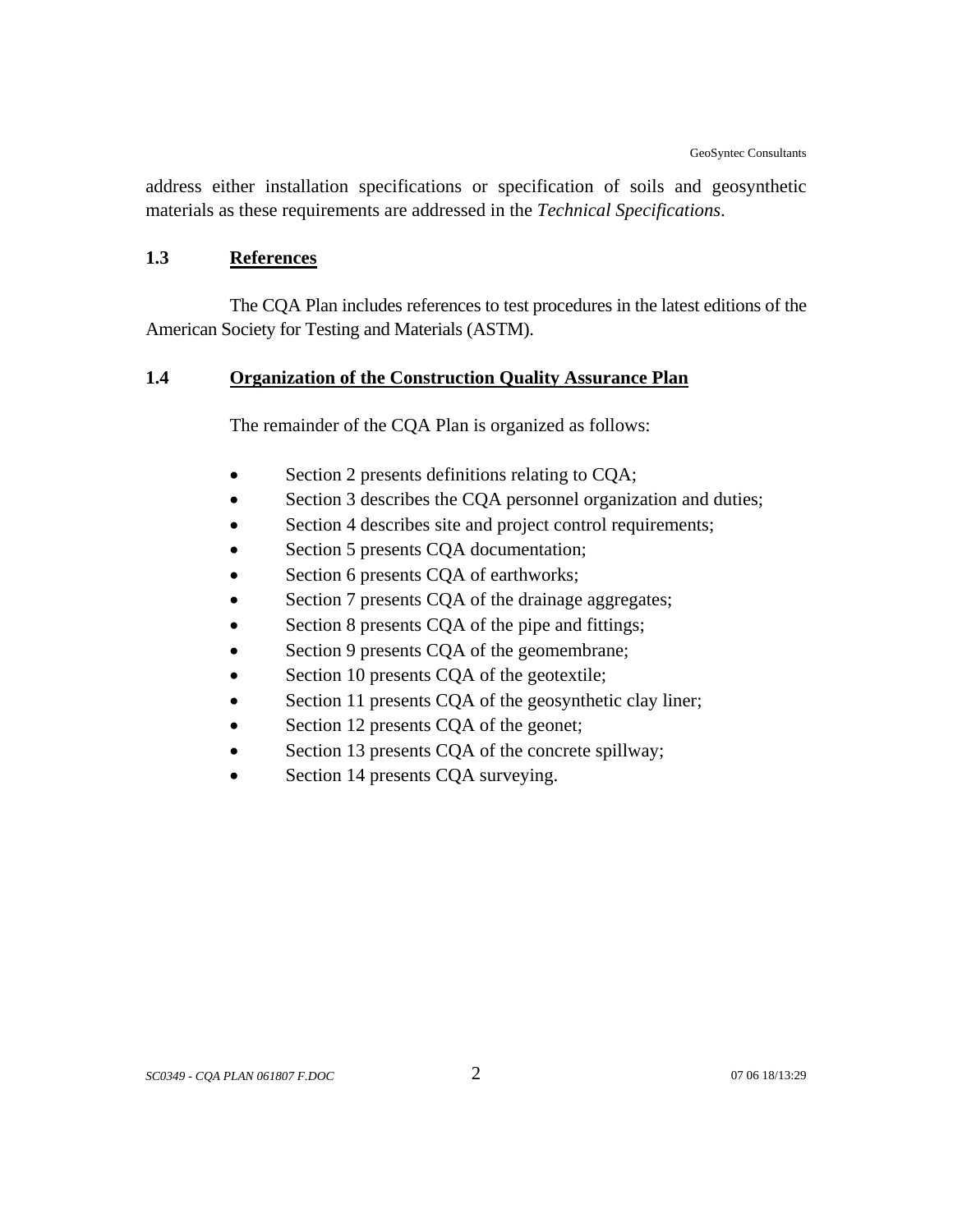#### <span id="page-10-0"></span>**2. DEFINITIONS RELATING TO CQA**

This CQA Plan is devoted to Construction Quality Assurance. In the context of this document, Construction Quality Assurance and Construction Quality Control are defined as follows:

Construction Quality Assurance (CQA) - A planned and systematic pattern of means and actions designed to assure adequate confidence that materials and/or services meet contractual and regulatory requirements and will perform satisfactorily in service. CQA refers to means and actions employed by the CQA Consultant to assure conformity of the project "Work" with this CQA Plan, the *Drawings*, and the *Technical Specifications*. CQA testing of aggregate, pipe, and geosynthetic components is provided by the CQA Consultant.

Construction Quality Control (CQC) - Actions which provide a means to measure and regulate the characteristics of an item or service in relation to contractual and regulatory requirements. Construction Quality Control refers to those actions taken by the Contractor, Manufacturer, or Geosynthetic Installer to verify that the materials and the workmanship meet the requirements of this CQA Plan, the *Drawings*, and the *Technical Specifications*. In the case of the geosynthetic components and piping of the Work, CQC is provided by the Manufacturer, Geosynthetic Installer, and Contractor.

#### **2.1 Owner**

The Owner of this project is Denison Mines (USA) Corporation.

## **2.2 Construction Manager**

#### *Responsibilities*

The Construction Manager is responsible for managing the construction and implementation of the *Drawings*, and *Technical Specifications* for the project work. The Construction Manager is selected/appointed by the Owner.

#### **2.3**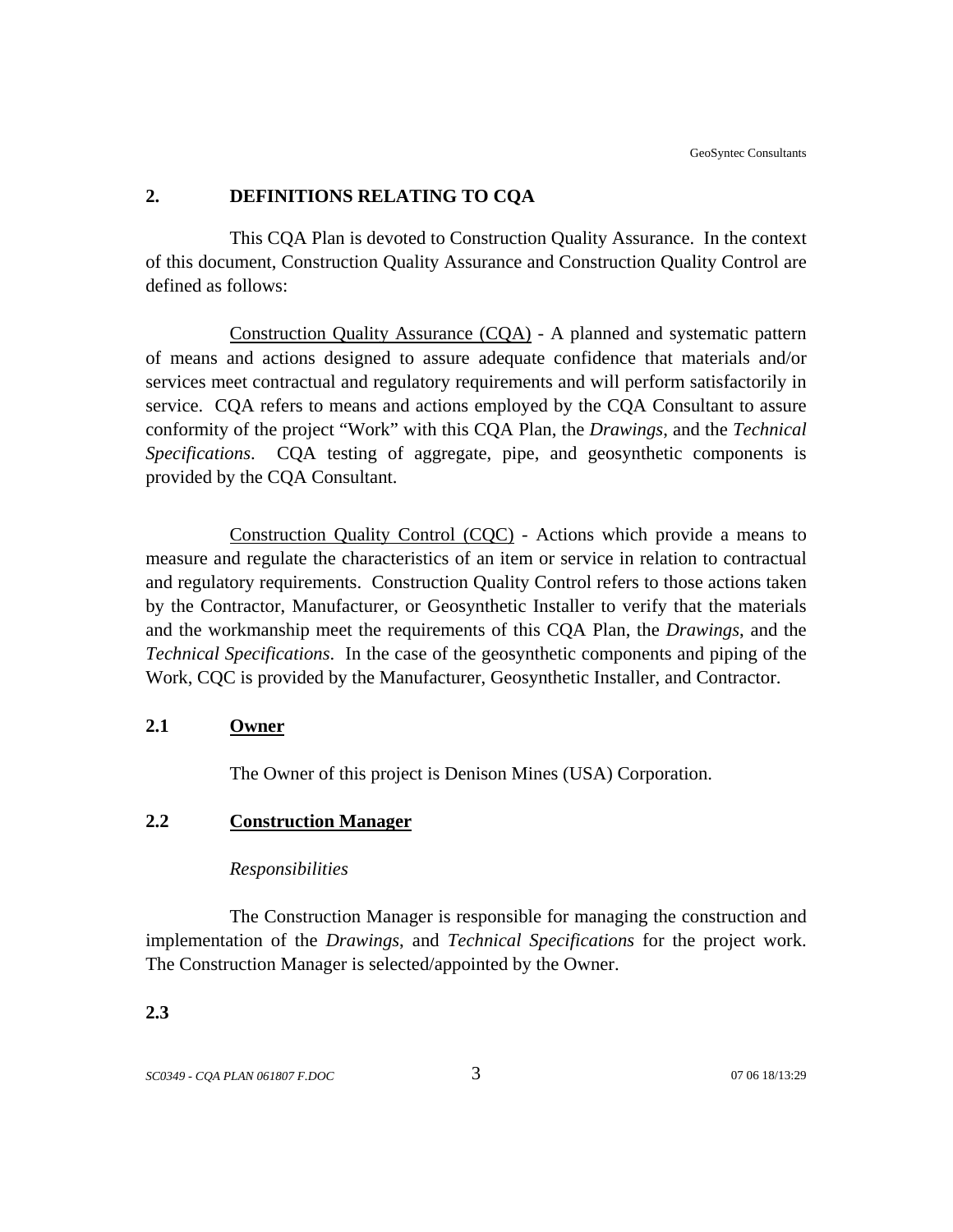#### <span id="page-11-0"></span>**Engineer**

#### *Responsibilities*

The Engineer is responsible for the design, *Drawings*, and *Technical Specifications* for the project work. In this CQA Plan, the term "Engineer" refers to Geosyntec.

#### *Qualifications*

The Engineer of Record shall be a qualified engineer, registered as required by regulations in the State of Utah. The Engineer should have expertise, which demonstrates significant familiarity with piping, geosynthetics and soils, as appropriate, including design and construction experience related to liner systems.

#### **2.4 Contractor**

#### *Responsibilities*

In this CQA Plan, Contractor refers to an independent party or parties, contracted by the Owner, performing the work in accordance with this CQA Plan, the *Drawings*, and the *Technical Specifications*. The Contractor will be responsible for the installation of the soils, pipe, drainage aggregate, and geosynthetic components of the liner systems. This work will include subgrade preparation, anchor trench excavation and backfill, placement of drainage aggregate for the slimes drain and the leak detection system, installation of PVC piping, placement of cast-in-place concrete, and coordination of work with the Geosynthetic Installer and other subcontractors.

The Contractor will be responsible for constructing the liner system and appurtenant components in accordance with the *Drawings* and complying with the quality control requirements specified in the *Technical Specifications*.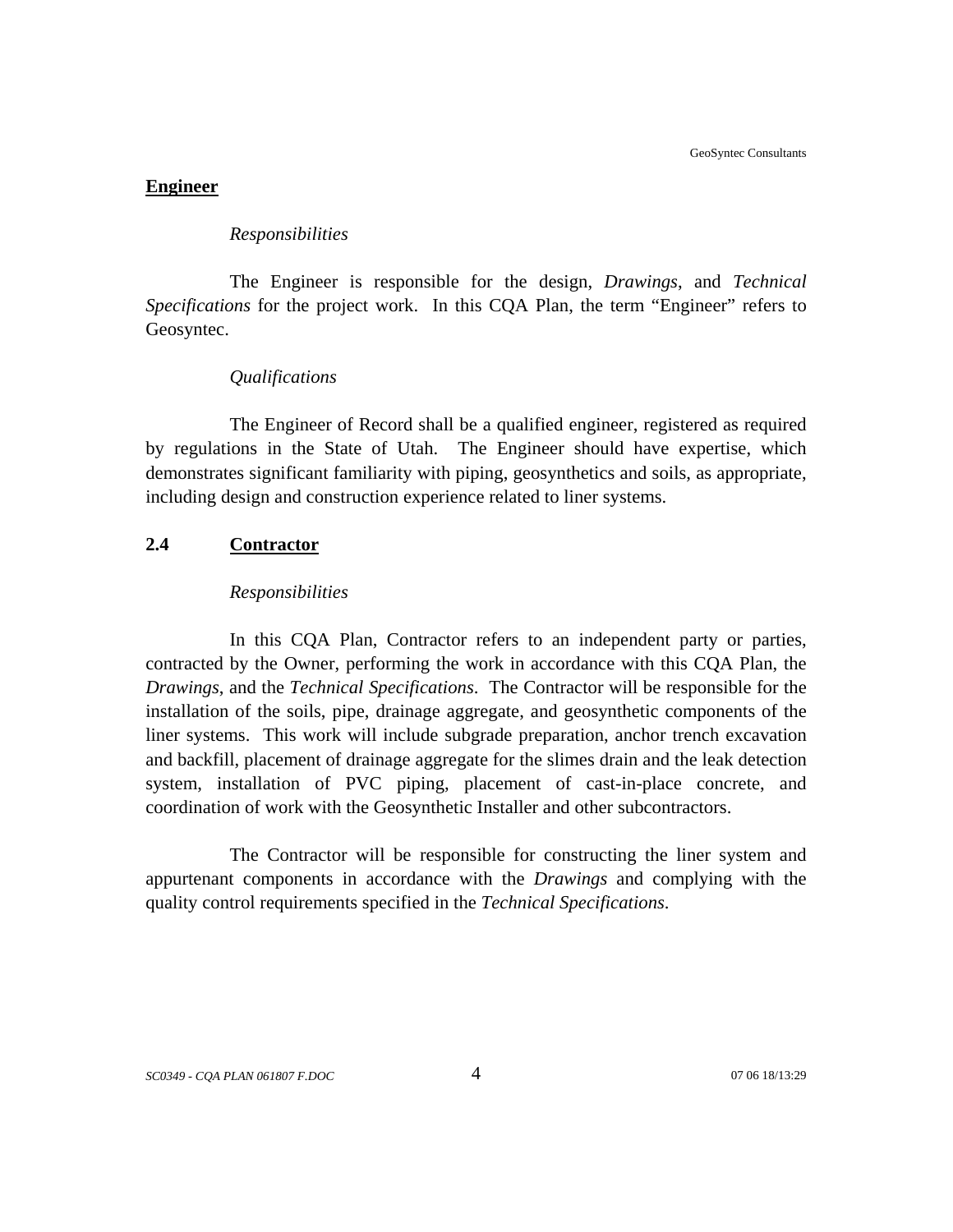#### *Qualifications*

<span id="page-12-0"></span>Qualifications of the Contractor are specific to the construction contract. The Contractor should have a demonstrated history of successful earthworks, piping, and liner system construction and shall maintain current state and federal licenses as appropriate.

## **2.5 Resin Supplier**

#### *Responsibilities*

The Resin Supplier produces and delivers the resin to the Geosynthetics Manufacturer.

#### *Qualifications*

Qualifications of the Resin Supplier are specific to the Manufacturer's requirements. The Resin Supplier will have a demonstrated history of providing resin with consistent properties.

#### **2.6 Manufacturers**

#### *Responsibilities*

The Manufacturers are responsible for the production of finished material (geomembrane, geotextile, geosynthetic clay liner, geonet, and pipe) from appropriate raw materials.

#### *Qualifications*

The Manufacturer(s) will be able to provide sufficient production capacity and qualified personnel to meet the demands of the project. The Manufacturer(s) must be a well established firm(s) that meets the requirements identified in the *Technical Specifications*.

#### **2.7**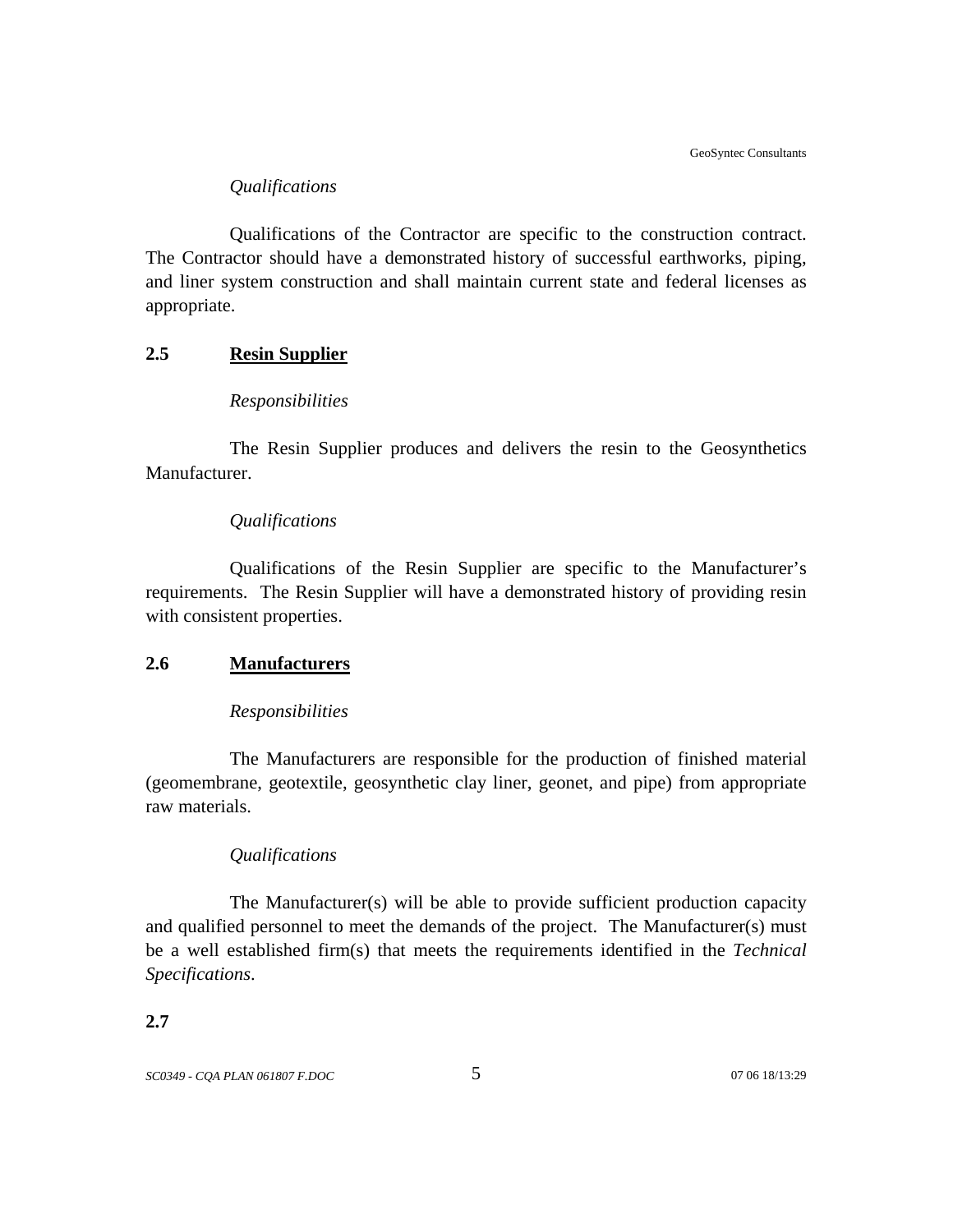#### <span id="page-13-0"></span>**Geosynthetic Installer**

#### *Responsibilities*

The Geosynthetic Installer is responsible for field handling, storage, placement, seaming, ballasting or anchoring against wind uplift, and other aspects of the geosynthetic material installation. The Geosynthetic Installer may also be responsible for specialized construction tasks (i.e., including construction of anchor trenches for the geosynthetic materials).

#### *Qualifications*

The Geosynthetic Installer will be trained and qualified to install the geosynthetic materials of the type specified for this project. The Geosynthetic Installer shall meet the qualification requirements identified in the *Technical Specifications*.

## **2.8 CQA Consultant**

#### *Responsibilities*

The CQA Consultant is a party, independent from the Owner, Contractor, Manufacturer, and Geosynthetic Installer, who is responsible for observing, testing, and documenting activities related to the CQC and CQA of the earthwork, piping, and geosynthetic components used in the construction of the Project as required by this CQA Plan and the *Technical Specifications*. The CQA Consultant will also be responsible for issuing a CQA report at the completion of the Project construction, which documents construction and associated CQA activities. The CQA report will be signed and sealed by the CQA Officer who will be a Professional Engineer registered in the State of Utah.

#### *Qualifications*

The CQA Consultant shall be a well established firm specializing in geotechnical and geosynthetic engineering that possess the equipment, personnel, and licenses necessary to conduct the geotechnical and geosynthetic tests required by the project plans and *Technical Specifications*. The CQA Consultant will provide qualified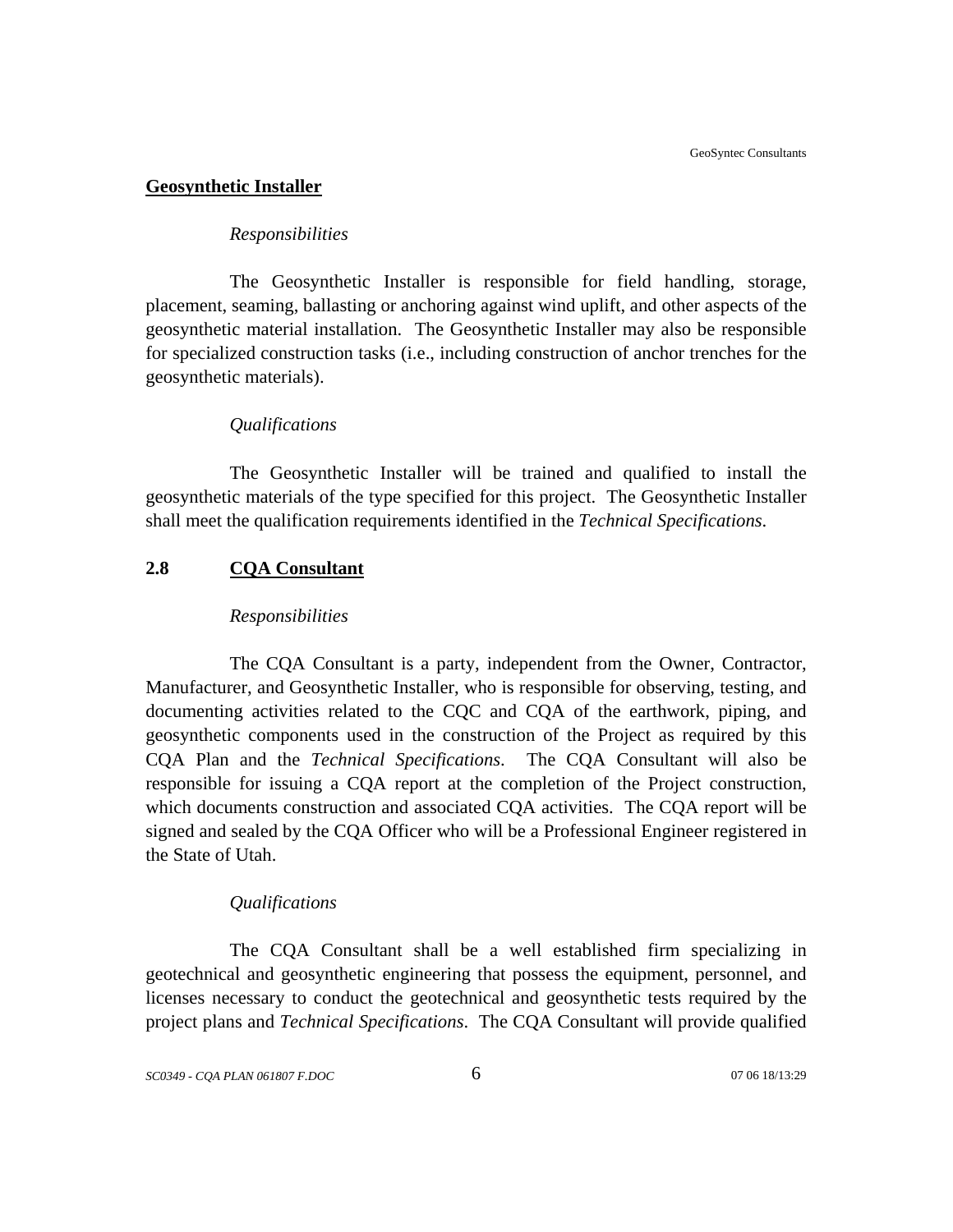<span id="page-14-0"></span>staff for the project, as necessary, which will include, at a minimum, a CQA Officer and a CQA Site Manager. The CQA Officer will be a professionally licensed engineer as required by State of Utah regulations.

The CQA Consultant will be experienced with earthwork and installation of geosynthetic materials similar to those materials used in construction of the Project. The CQA Consultant will be experienced in the preparation of CQA documentation including CQA Plans, field documentation, field testing procedures, laboratory testing procedures, construction specifications, construction *Drawings*, and CQA reports.

The CQA Site Manager will be specifically familiar with the construction of earthworks, piping, and geosynthetic lining systems. The CQA Manager will be trained by the CQA Consultant in the duties as CQA Site Manager.

#### **2.9 Surveyor**

#### *Responsibilities*

The Surveyor is a party, independent from the Contractor, Manufacturer, and Geosynthetic Installer, that is responsible for surveying, documenting, and verifying the location of all significant components of the Work. The Surveyor's work is coordinated and employed by the Contractor. The Surveyor is responsible for issuing *Record Drawings* of the construction.

#### *Qualifications*

The Surveyor will be a well established surveying company with at least 3 years of surveying experience in the State of Utah. The Surveyor will be a licensed professional as required by the State of Utah regulations. The Surveyor shall be fully equipped and experienced in the use of total stations and the recent version of AutoCAD. All surveying will be performed under the direct supervision of the Contractor.

## **2.10**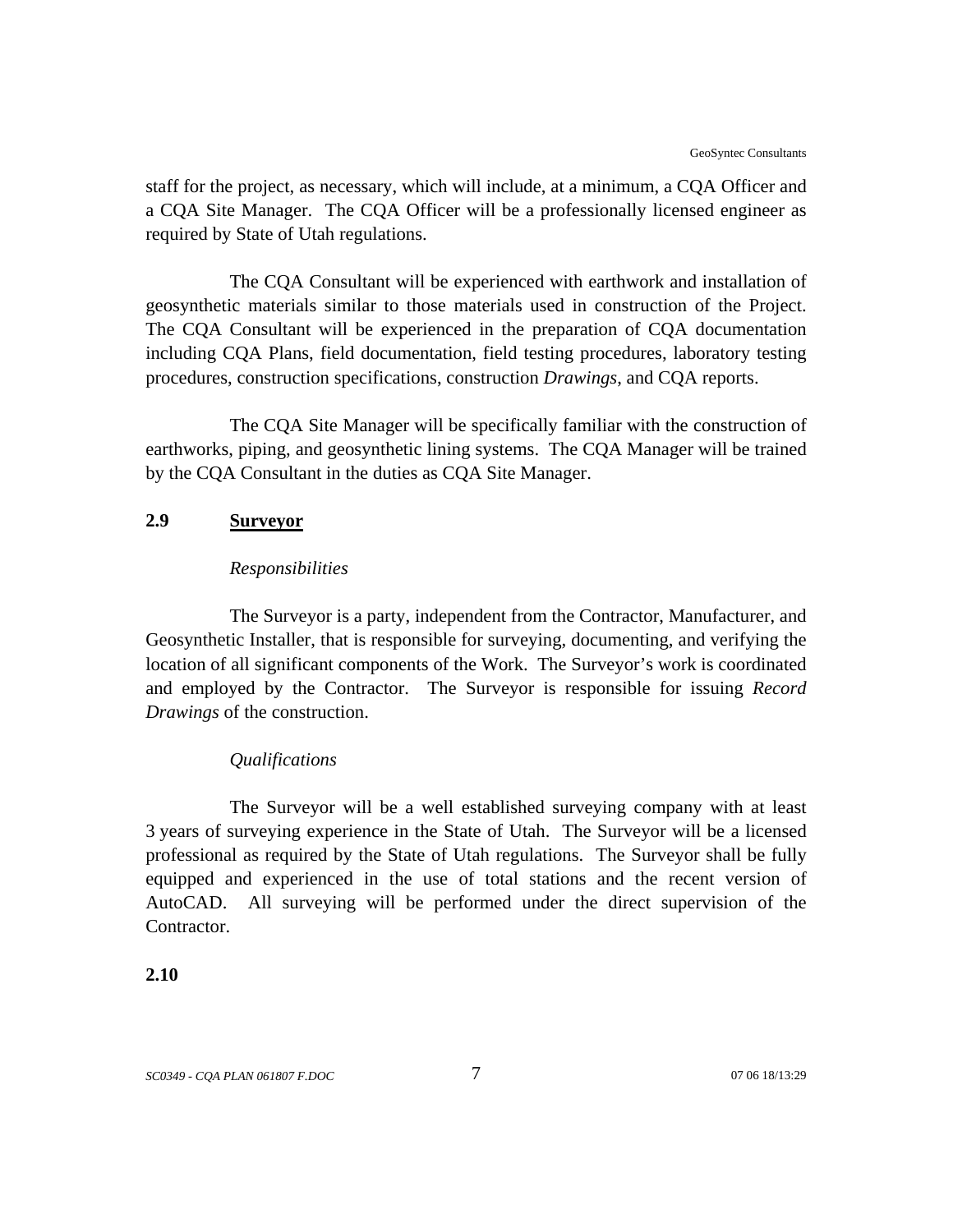#### <span id="page-15-0"></span>**CQA Laboratory**

#### *Responsibilities*

The CQA Laboratory is a party, independent from the Contractor, Manufacturer, Geosynthetic Installer, that is responsible for conducting tests in accordance with ASTM and other applicable test standards on samples of geosynthetic materials, soil, and in the field and in either an on-site or off-site laboratory.

#### *Qualifications*

The CQA Laboratory will have experience in testing soils and geosynthetic materials and will be familiar with ASTM and other applicable test standards. The CQA Laboratory will be capable of providing test results within a maximum of seven days of receipt of samples and will maintain that capability throughout the duration of earthworks construction and geosynthetic materials installation. The CQA Laboratory will also be capable of transmitting geosynthetic destructive test results within 24 hours of receipt of samples and will maintain that capability throughout the duration of geosynthetic material installation.

#### **2.11 Lines of Communication**

The following organization chart indicates the lines of communication and authority related to this project.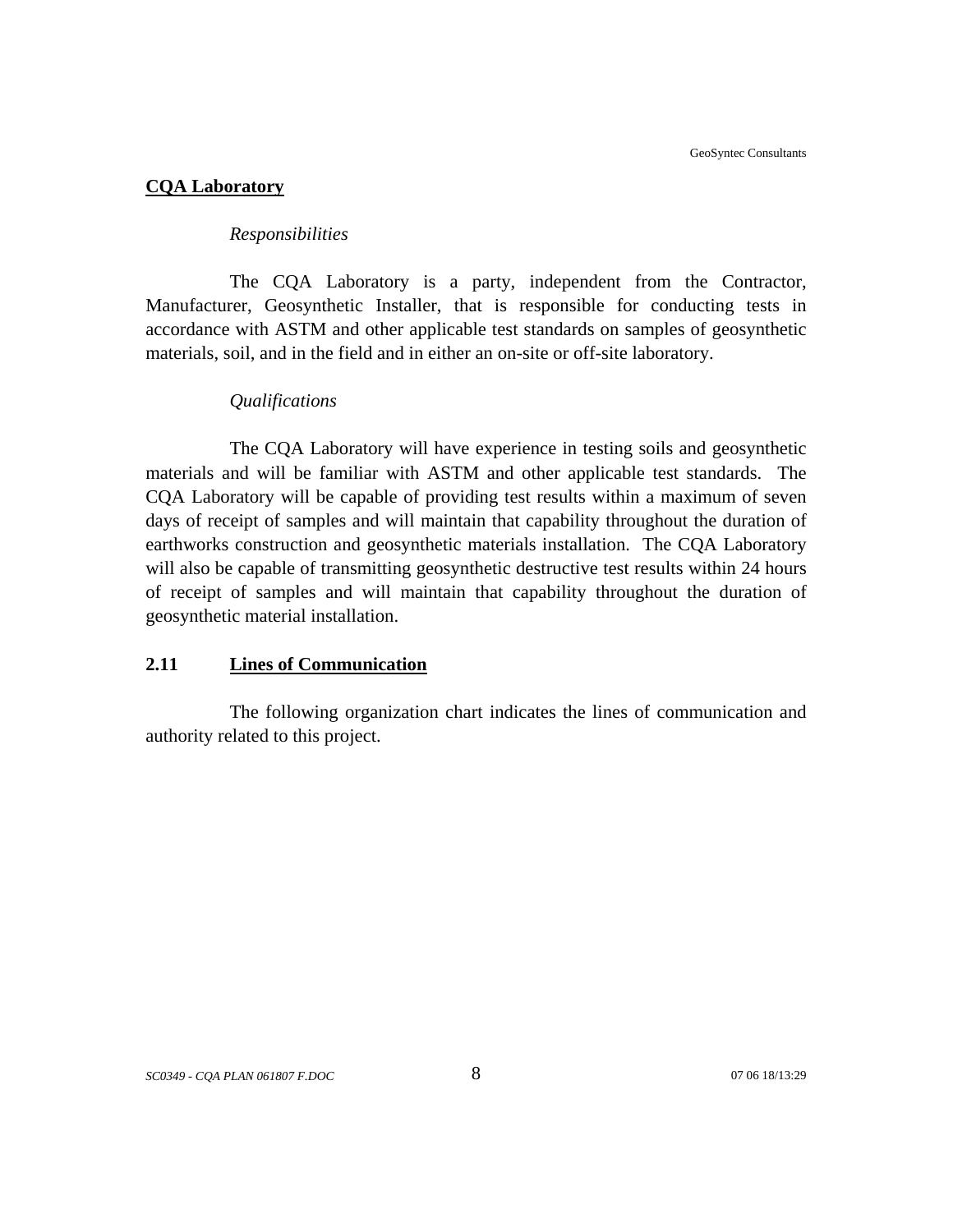

<span id="page-16-0"></span>

## **2.12 Deficiency Identification and Rectification**

If a defect is discovered in the work, the CQA Engineer will evaluate the extent and nature of the defect. If the defect is indicated by an unsatisfactory test result, the CQA Engineer will determine the extent of the deficient area by additional tests, observations, a review of records, or other means that the CQA Engineer deems appropriate.

After evaluating the extent and nature of a defect, the CQA Engineer will notify the Construction Manager and schedule appropriate re-tests when the work deficiency is corrected by the Contractor.

The Contractor will correct the deficiency to the satisfaction of the CQA Engineer. If a project specification criterion cannot be met, or unusual weather conditions hinder work, then the CQA Engineer will develop and present to the Design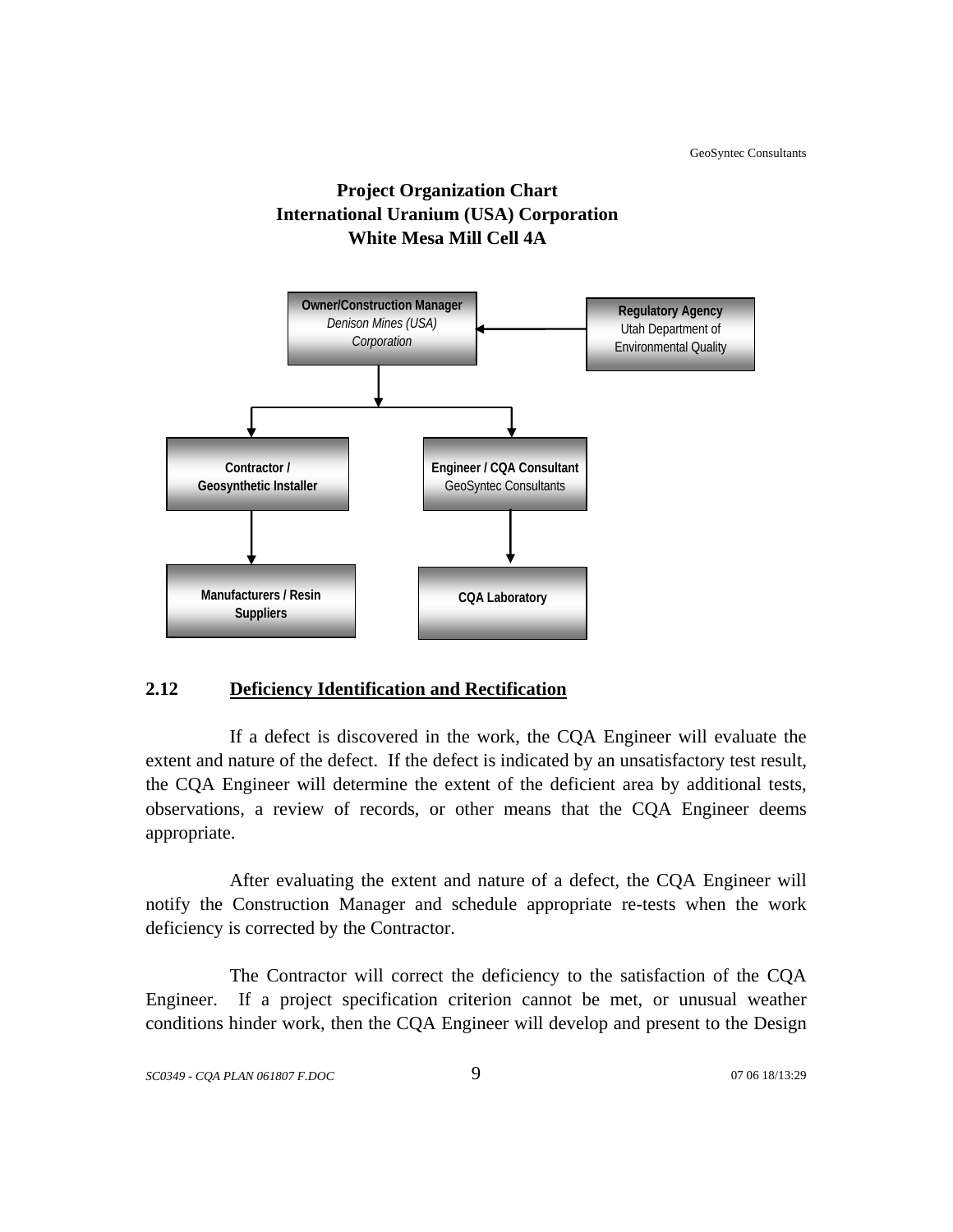Engineer suggested solutions for approval. Major modification to the Construction Drawings, Technical Specifications, or this CQA Plan must be provided to the regulatory agency for review prior to implementation.

Defect corrections will be monitored and documented by CQA personnel prior to subsequent work by the Contractor in the area of the deficiency.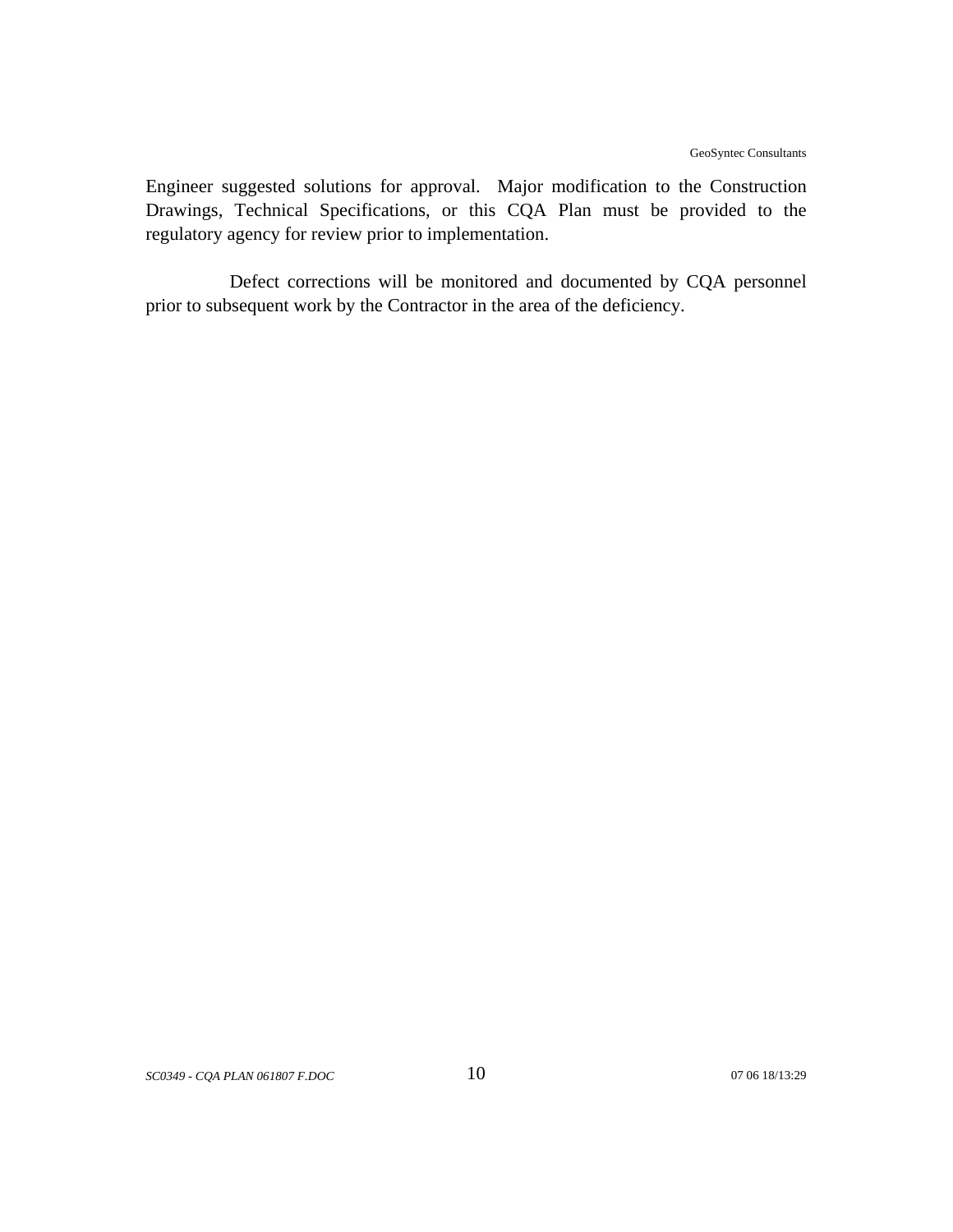## <span id="page-18-0"></span>**3. CQA CONSULTANTS PERSONNEL ORGANIZATION AND DUTIES**

## **3.1 Overview**

The CQA Officer will provide supervision within the scope of work of the CQA Consultant. The scope of work for the CQA Consultant includes monitoring of construction activities including the following:

- subgrade preparation;
- installation of geosynthetic clay liner;
- installation of geomembrane;
- installation of geonet;
- installation of drainage aggregate;
- installation of piping; and
- installation of geotextile.

Duties of CQA personnel are discussed in the remainder of this section.

## **3.2 CQA Personnel**

The CQA Consultant's personnel will include:

- the CQA Officer, who works from the office of the CQA Consultant and who conducts periodic visits to the site as required; and
- the CQA Site Manager, who is located at the site.

## **3.3**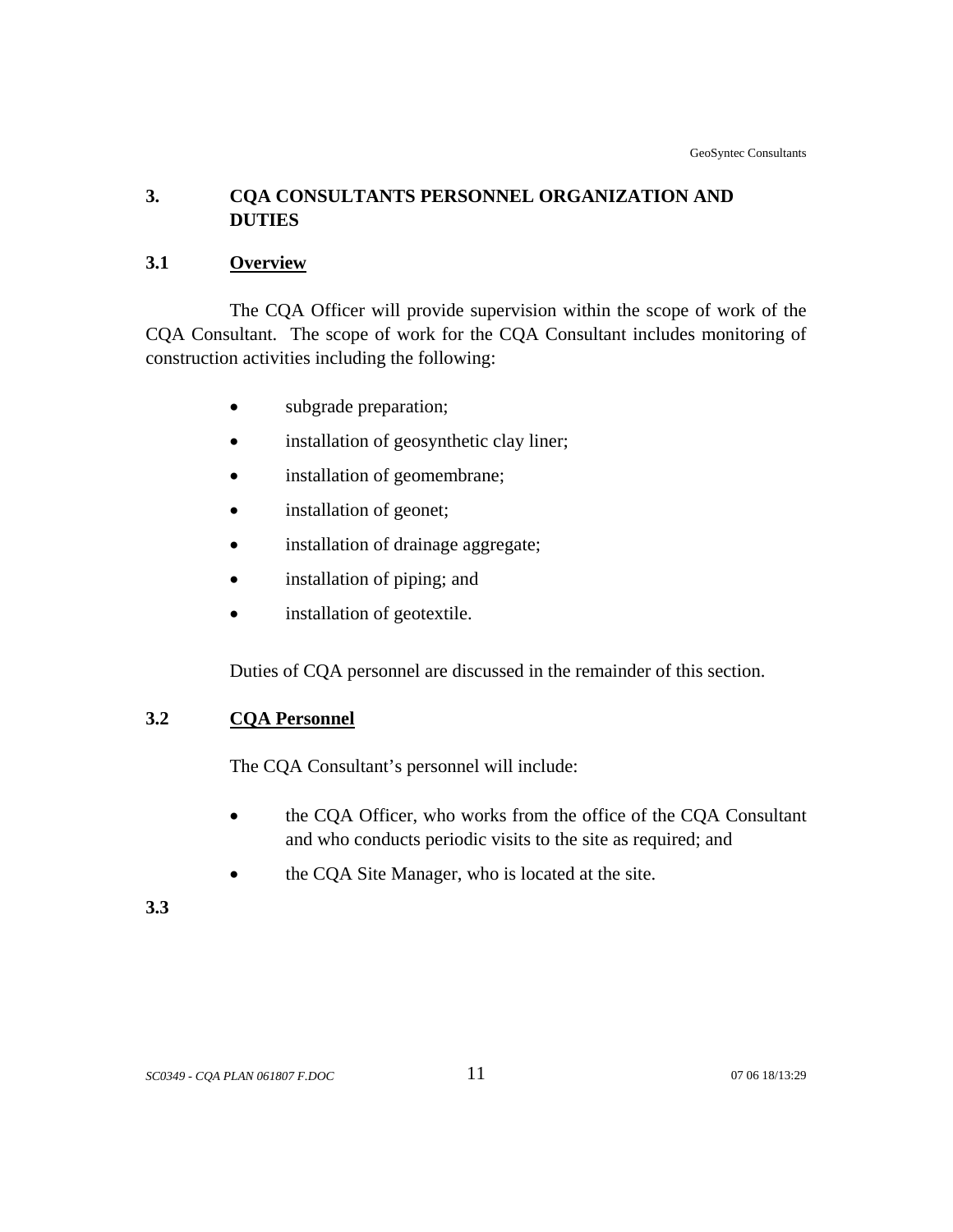## <span id="page-19-0"></span>**CQA Officer**

The CQA Officer shall supervise and be responsible for monitoring and CQA activities relating to the construction of the earthworks, piping, and installation of the geosynthetic materials of the Project. Specifically, the CQA Officer:

- reviews the project design, this CQA Plan, *Drawings*, and *Technical Specifications*;
- reviews other site-specific documentation; unless otherwise agreed, such reviews are for familiarization and for evaluation of constructability only, and hence the CQA Officer and the CQA Consultant assume no responsibility for the liner system design;
- reviews and approves the Geosynthetic Installer's Quality Control (QC) Plan;
- attends Pre-Construction Meetings as needed;
- administers the CQA program (i.e., provides supervision of and manages on-site CQA personnel, reviews field reports, and provides engineering review of CQA related activities);
- provides quality control of CQA documentation and conducts site visits;
- reviews the *Record Drawings*; and
- with the COA Site Manager, prepares the COA report documenting that the project was constructed in accordance with the Construction Documents.

## **3.4 CQA Site Manager**

The CQA Site Manager:

- acts as the on-site representative of the CQA Consultant;
- attends CQA-related meetings (e.g., pre-construction, daily, weekly (or designates a representative to attend the meetings));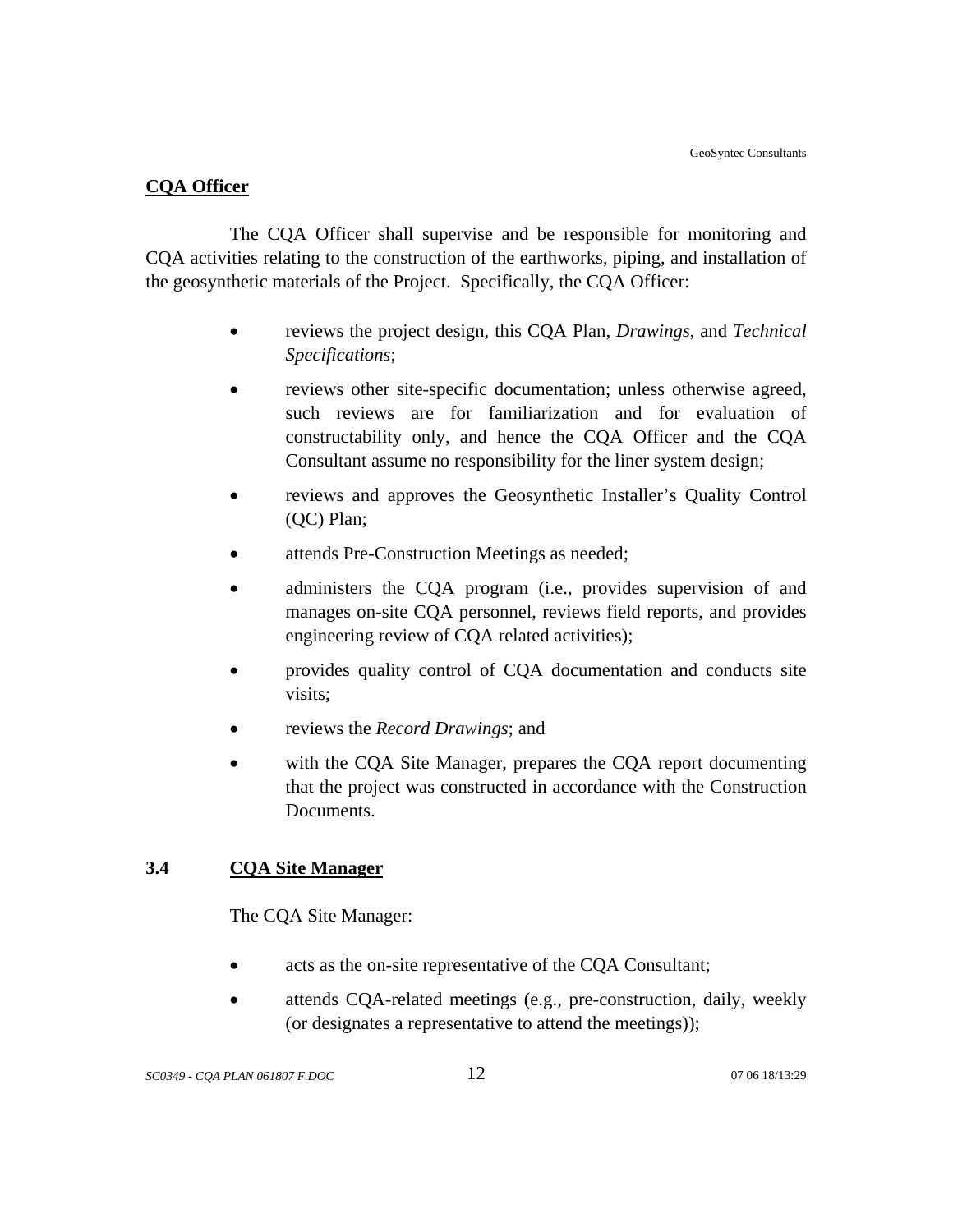- oversees the ongoing preparation of the *Record Drawings*;
- reviews test results provided by Contractor;
- assigns locations for testing and sampling;
- oversees the collection and shipping of laboratory test samples;
- reviews results of laboratory testing and makes appropriate recommendations;
- reviews the calibration and condition of on-site CQA equipment;
- prepares a daily summary report for the project;
- reviews the MQC documentation;
- reviews the Geosynthetic Installer's personnel Qualifications for conformance with those pre-approved for work on site;
- notes on-site activities in daily field reports and reports to the CQA Officer and Construction Manager;
- reports unresolved deviations from the CQA Plan, *Drawings*, and *Technical Specifications* to the Construction Manager; and
- assists with the preparation of the CQA report.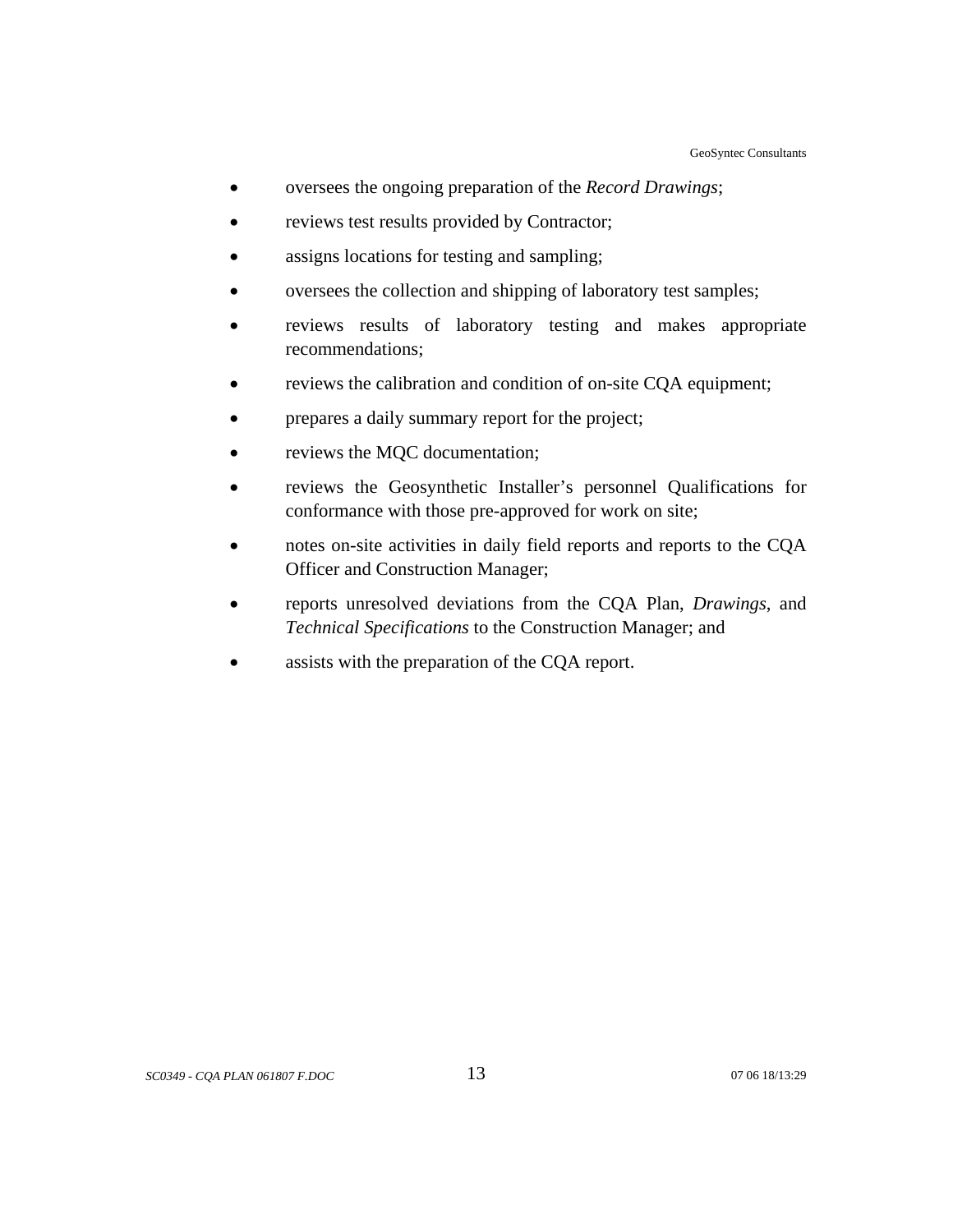## <span id="page-21-0"></span>**4. SITE AND PROJECT CONTROL**

### **4.1 Project Coordination Meetings**

Meetings of key project personnel are necessary to assure a high degree of quality during installation and to promote clear, open channels of communication. Therefore, Project Coordination Meetings are an essential element in the success of the project. Several types of Project Coordination Meetings are described below, including: (i) pre-construction meetings; (ii) progress meetings; and (iii) problem or work deficiency meetings.

## **4.1.1 Pre-Construction Meeting**

A Pre-Construction Meeting will be held at the site prior to construction of the Project. At a minimum, the Pre-Construction Meeting will be attended by the Contractor, the Geosynthetic Installer's Superintendent, the CQA Consultant, and the Construction Manager.

Specific items for discussion at the Pre-Construction Meeting include the following:

- appropriate modifications or clarifications to the CQA Plan;
- the *Drawings* and *Technical Specifications*;
- the responsibilities of each party;
- lines of authority and communication;
- methods for documenting and reporting, and for distributing documents and reports;
- acceptance and rejection criteria;
- protocols for testing;
- protocols for handling deficiencies, repairs, and re-testing;
- the time schedule for all operations;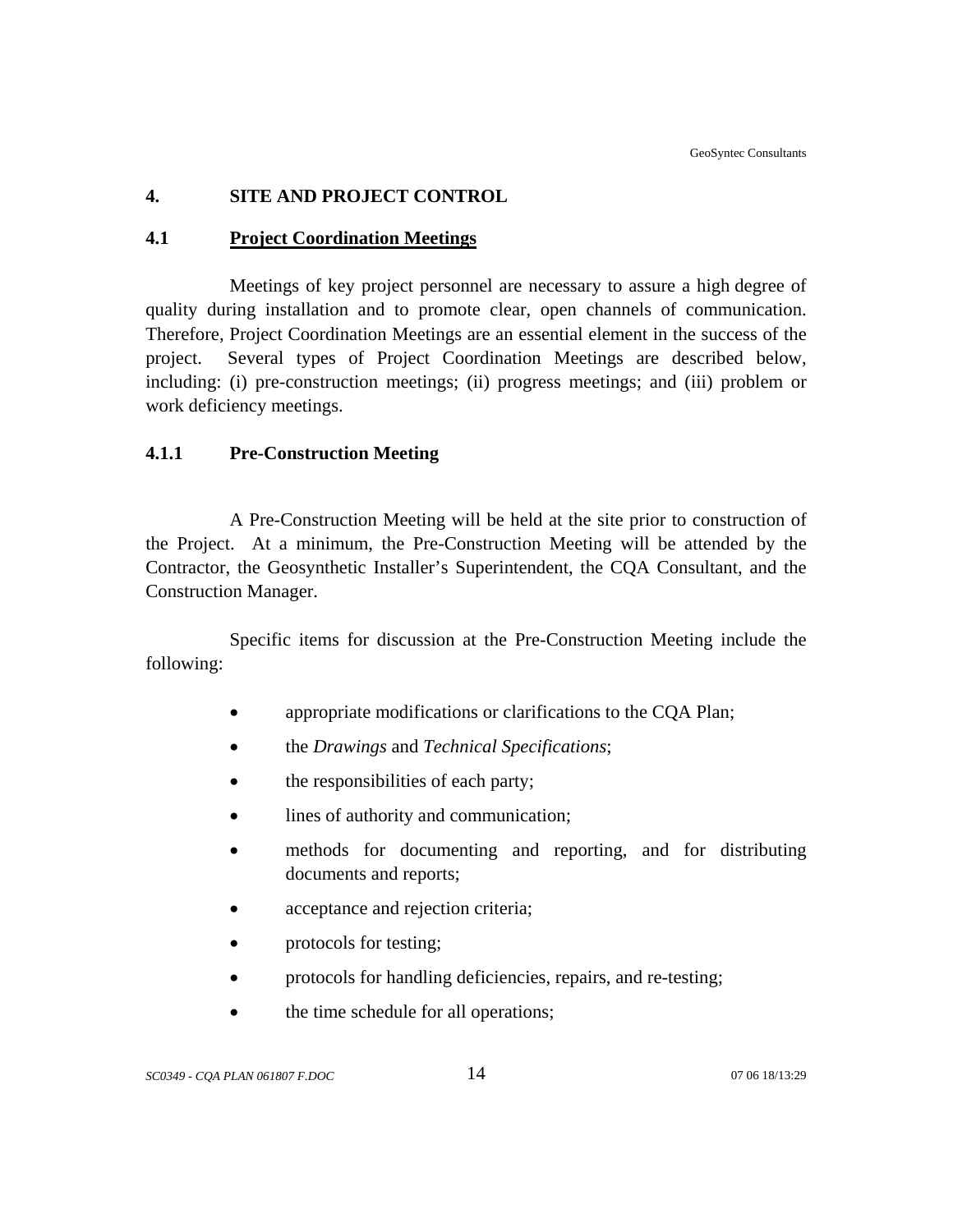- <span id="page-22-0"></span>procedures for packaging and storing archive samples;
- panel layout and numbering systems for panels and seams;
- seaming procedures;
- repair procedures; and
- soil stockpiling locations.

The Construction Manager will conduct a site tour to observe the current site conditions and to review construction material and equipment storage locations. A person in attendance at the meeting will be appointed by the Construction Manager to record the discussions and decisions of the meeting in the form of meeting minutes. Copies of the meeting minutes will be distributed to all attendees.

#### **4.1.2 Progress Meetings**

Progress meetings will be held between the CQA Site Manager, the Contractor, Construction Manager, and other concerned parties participating in the construction of the project. This meeting will include discussions on the current progress of the project, planned activities for the next week, and revisions to the work plan and/or schedule. The meeting will be documented in meeting minutes prepared by a person designated by the CQA Site Manager at the beginning of the meeting. Within 2 working days of the meeting, draft minutes will be transmitted to representatives of parties in attendance for review and comment. Corrections and/or comments to the draft minutes shall be made within 2 working days of receipt of the draft minutes to be incorporated in the final meeting minutes.

#### **4.1.3 Problem or Work Deficiency Meeting**

A special meeting will be held when and if a problem or deficiency is present or likely to occur. The meeting will be attended by the Contractor, the Construction Manager, the CQA Site Manager, and other parties as appropriate. If the problem requires a design modification, the Engineer should either be present at, consulted prior to, or notified immediately upon conclusion of this meeting. The purpose of the work deficiency meeting is to define and resolve the problem or work deficiency as follows: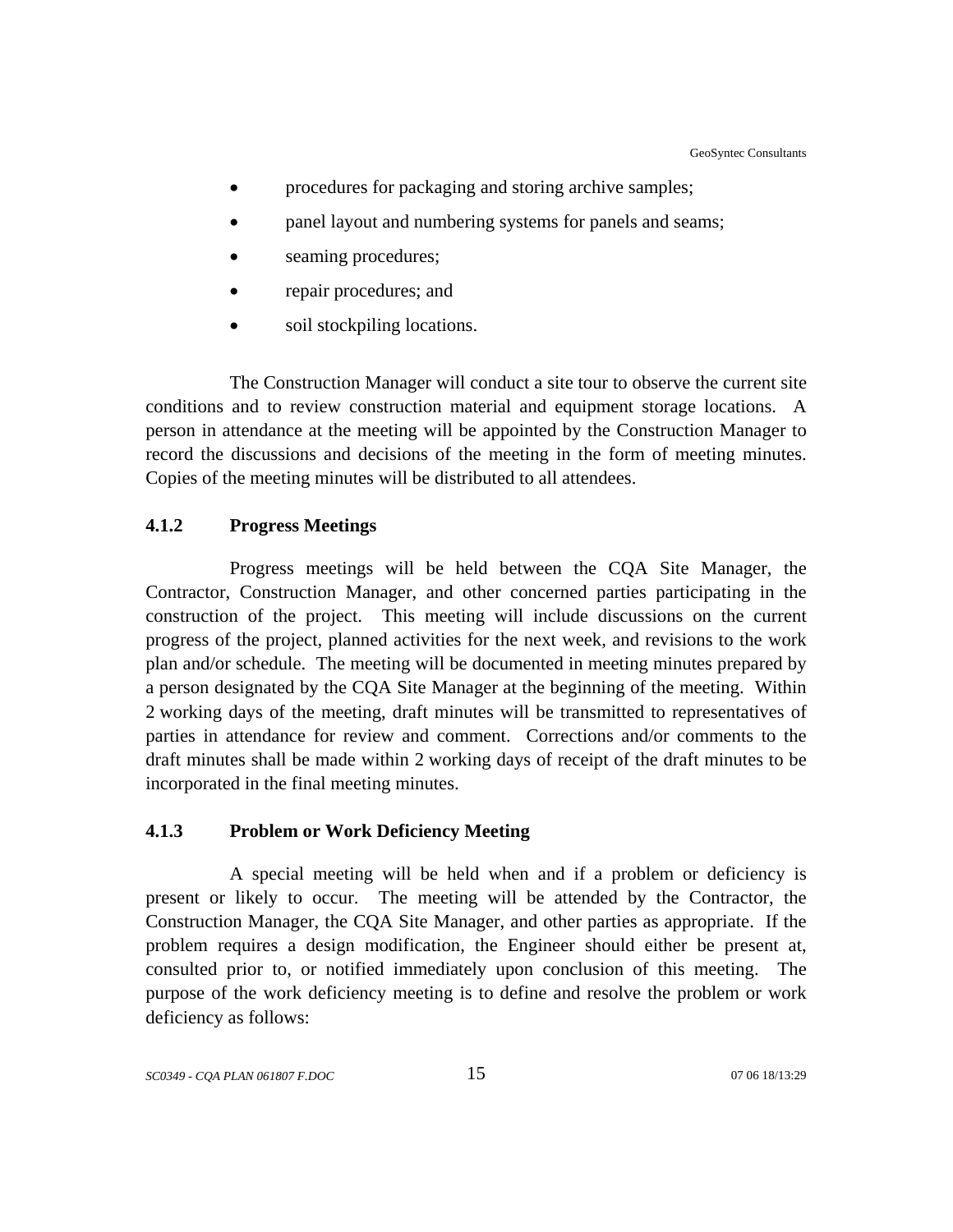- define and discuss the problem or deficiency;
- review alternative solutions;
- select a suitable solution agreeable to all parties; and
- implement an action plan to resolve the problem or deficiency.

The Construction Manager will appoint one attendee to record the discussions and decisions of the meeting. The meeting record will be documented in the form of meeting minutes and copies will be distributed to all affected parties. A copy of the minutes will be retained in facility records.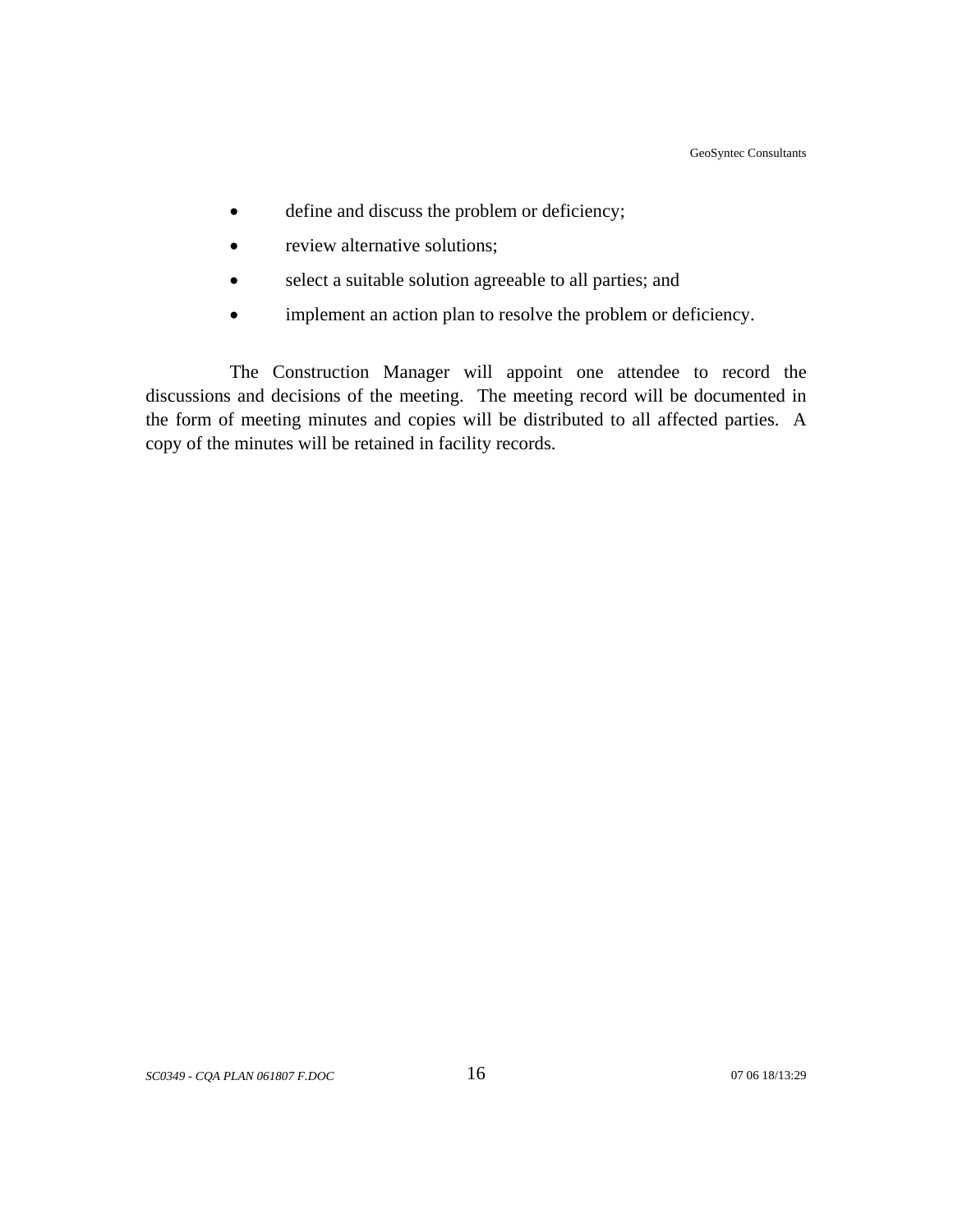## <span id="page-24-0"></span>**5. DOCUMENTATION**

### **5.1 Overview**

An effective CQA Plan depends largely on recognition of all construction activities that should be monitored and on assigning responsibilities for the monitoring of each activity. This is most effectively accomplished and verified by the documentation of quality assurance activities. The CQA Consultant will document that quality assurance requirements have been addressed and satisfied.

The CQA Site Manager will provide the Construction Manager with signed descriptive remarks, data sheets, and logs to verify that monitoring activities have been carried out. The CQA Site Manager will also maintain, at the job site, a complete file of *Drawings* and *Technical Specifications*, a CQA Plan, checklists, test procedures, daily logs, and other pertinent documents.

## **5.2 Daily Recordkeeping**

Preparation of daily CQA documentation will consist of daily field reports prepared by the CQA Site Manager which may include CQA monitoring logs and testing data sheets. This information may be regularly submitted to and reviewed by the Construction Manager. Daily field reports will include documentation of the observed activities during each day of activity. The daily field reports may include monitoring logs and testing data sheets. At a minimum, these logs and data sheets will include the following information:

- the date, project name, location, and other identification;
- a summary of the weather conditions;
- a summary of locations where construction is occurring:
- equipment and personnel on the project;
- a summary of meetings held and attendees;
- a description of materials used and references of results of testing and documentation;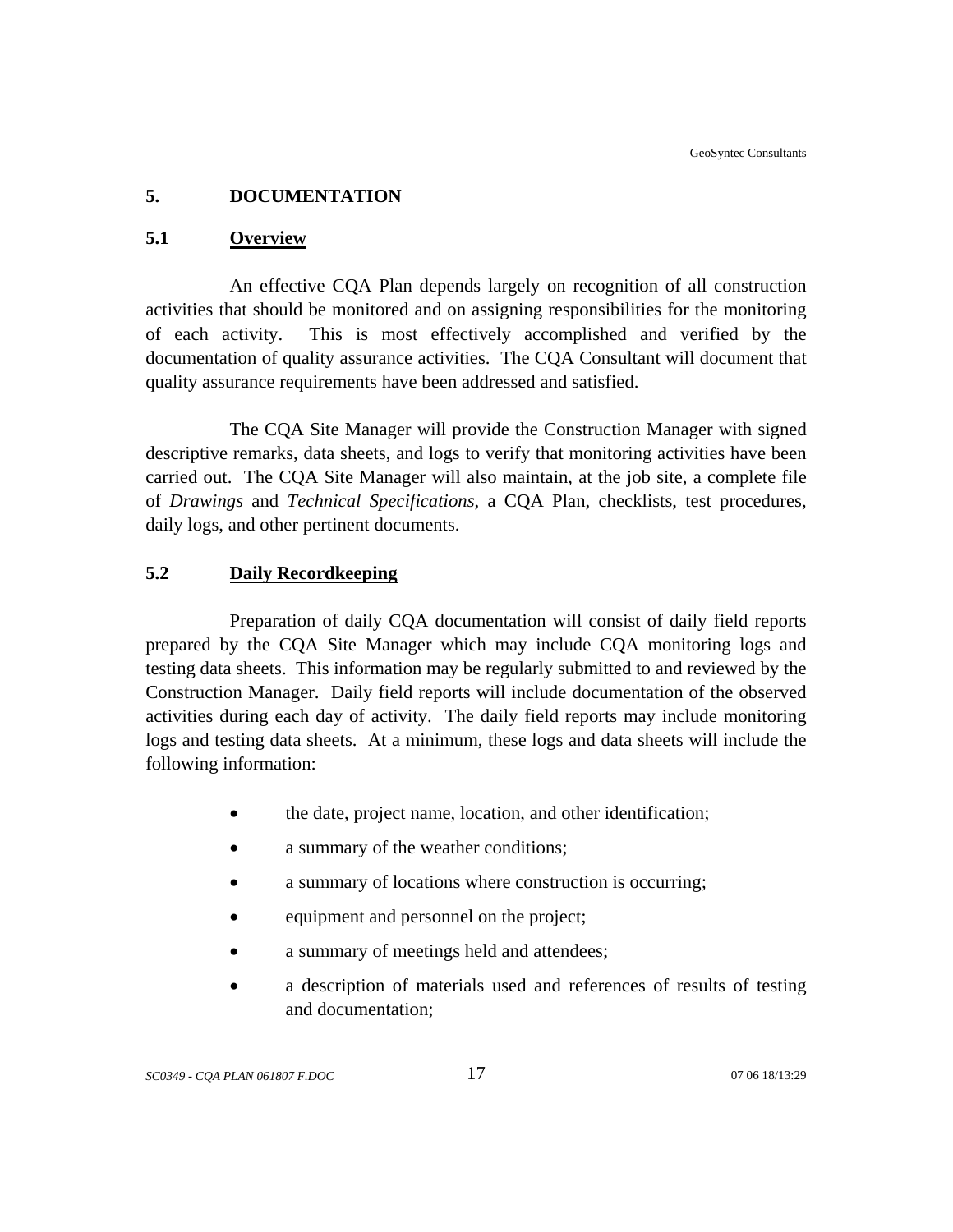- <span id="page-25-0"></span>• identification of deficient work and materials;
- results of re-testing corrected "deficient work;"
- an identifying sheet number for cross referencing and document control;
- descriptions and locations of construction monitored;
- type of construction and monitoring performed;
- description of construction procedures and procedures used to evaluate construction;
- a summary of test data and results;
- calibrations or re-calibrations of test equipment and actions taken as a result of re-calibration;
- decisions made regarding acceptance of units of work and/or corrective actions to be taken in instances of substandard testing results;
- a discussion of agreements made between the interested parties which may affect the work; and
- signature of the respective CQA Site Manager.

## **5.3 Construction Problems and Resolution Data Sheets**

Construction Problems and Resolution Data Sheets, to be submitted with the daily field reports prepared by the CQA Site Manager, describing special construction situations, will be cross-referenced with daily field reports, specific observation logs, and testing data sheets and will include the following information, where available:

- an identifying sheet number for cross-referencing and document control;
- a detailed description of the situation or deficiency;
- the location and probable cause of the situation or deficiency;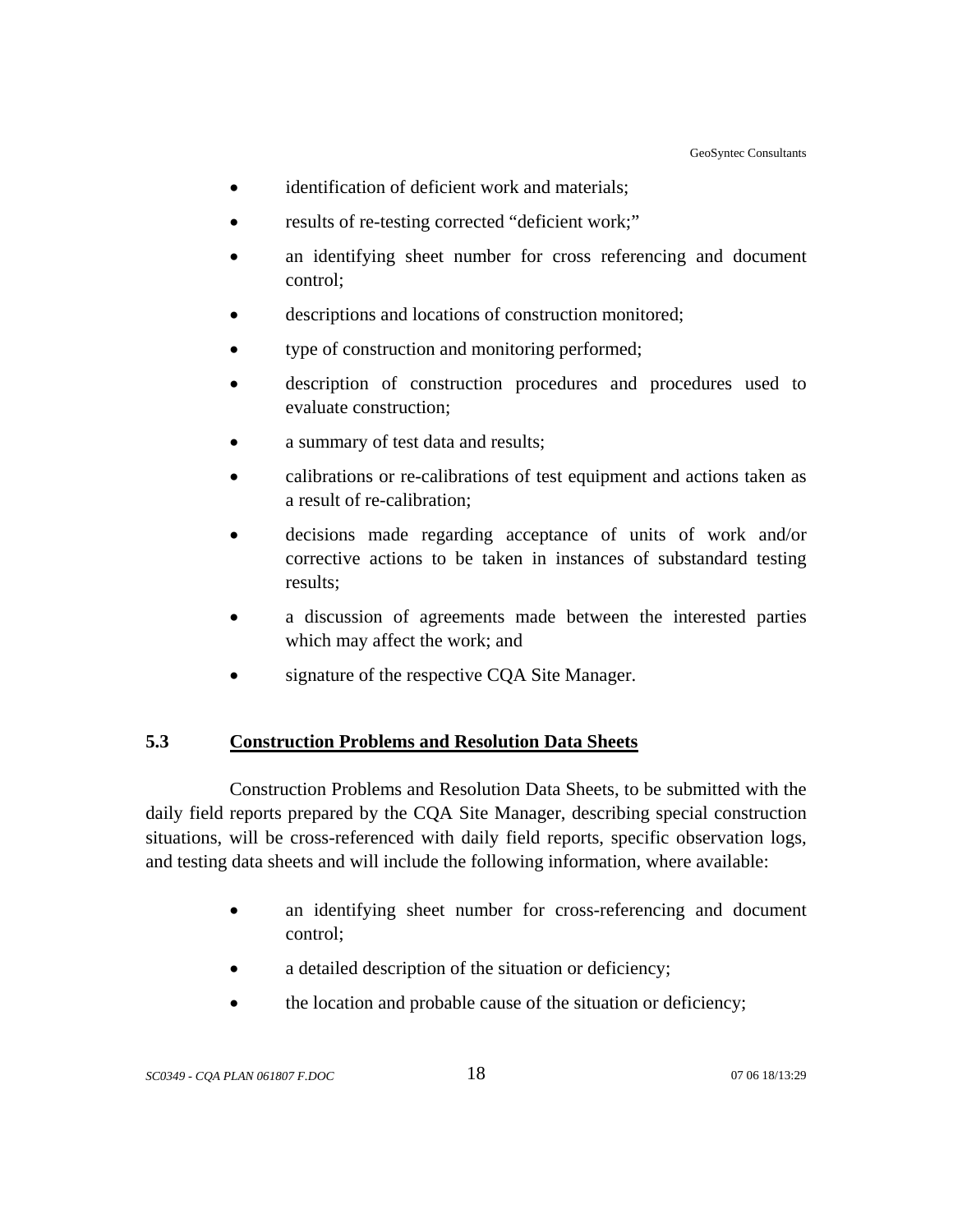- <span id="page-26-0"></span>• how and when the situation or deficiency was found or located;
- documentation of the response to the situation or deficiency;
- final results of responses;
- measures taken to prevent a similar situation from occurring in the future; and
- signature of the CQA Site Manager and a signature indicating concurrence by the Construction Manager.

The Construction Manager will be made aware of significant recurring nonconformance with the *Drawings*, *Technical Specifications*, or CQA Plan. The cause of the nonconformance will be determined and appropriate changes in procedures or specifications will be recommended. These changes will be submitted to the Construction Manager for approval. When this type of evaluation is made, the results will be documented and any revision to procedures or specifications will be approved by the Contractor and Engineer.

A summary of supporting data sheets, along with final testing results and the CQA Site Manager's approval of the work, will be required upon completion of construction.

#### **5.4 Photographic Documentation**

Photographs will be taken and documented in order to serve as a pictorial record of work progress, problems, and mitigation activities. These records will be presented to the Construction Manager upon completion of the project. Photographic reporting data sheets, where used, will be cross-referenced with observation and testing data sheet(s), and/or construction problem and solution data sheet(s).

## **5.5 Design and/or Specifications Changes**

Design and/or specifications changes may be required during construction. In such cases, the CQA Site Manager will notify the Engineer. Design and/or specification changes will be made with the written agreement of the Engineer and will take the form of an addendum to the *Drawings* and *Technical Specifications*.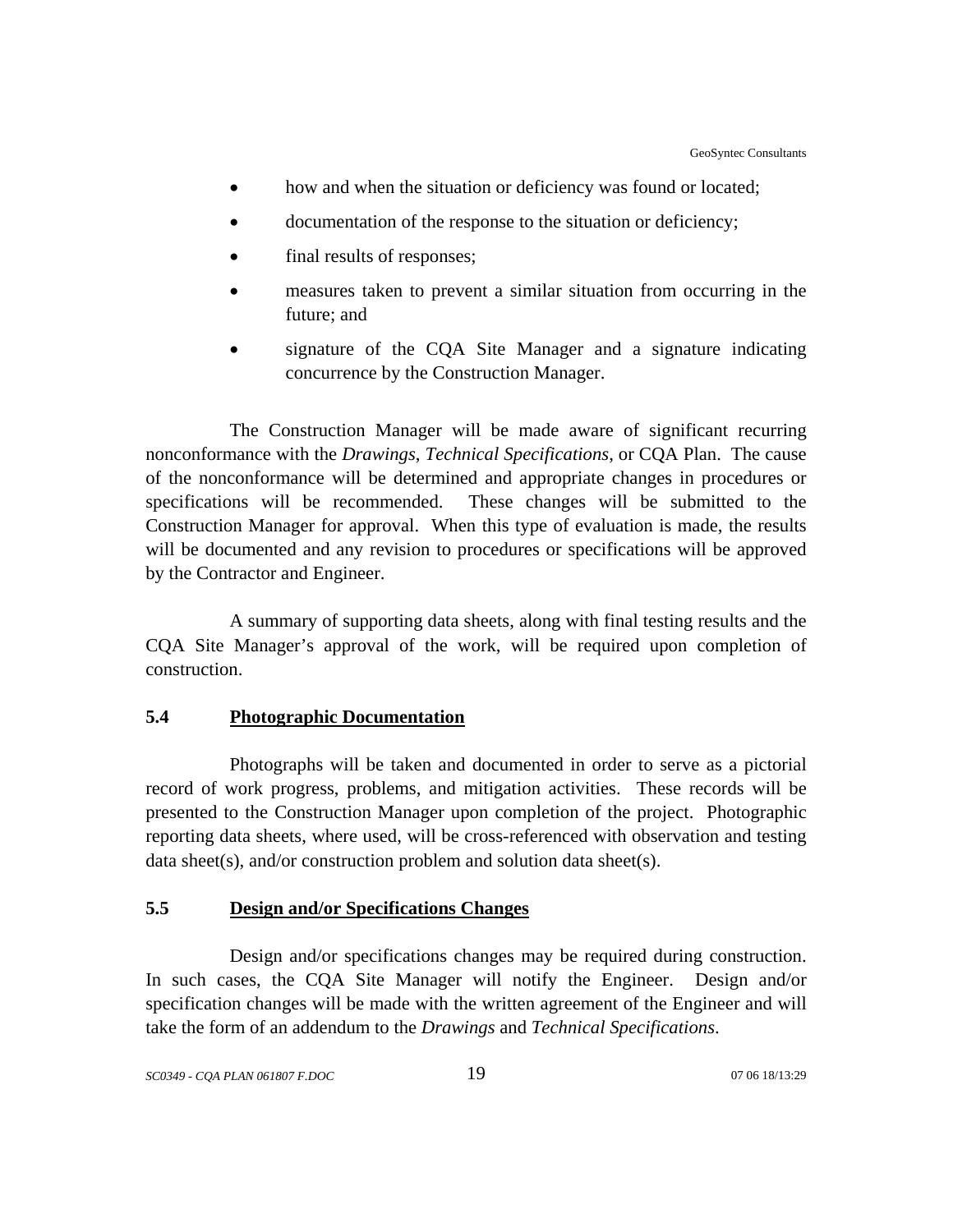## <span id="page-27-0"></span>**5.6 CQA Report**

At the completion of the Project, the CQA Consultant will submit to the Owner a CQA report signed and sealed by the Professional Engineer licensed in the State of Utah. The CQA report will acknowledge: (i) that the work has been performed in compliance with the *Drawings* and *Technical Specifications*; (ii) physical sampling and testing has been conducted at the appropriate frequencies; and (iii) that the summary document provides the necessary supporting information. At a minimum, this report will include:

- MQC documentation;
- a summary report describing the CQA activities and indicating compliance with the *Drawings* and *Technical Specifications* which is signed and sealed by the CQA Officer;
- a summary of CQA/CQC testing, including failures, corrective measures, and retest results;
- Contractor and Installer personnel resumes and qualifications as necessary;
- documentation that the geomembrane trial seams were performed in accordance with the CQA Plan and *Technical Specifications*;
- documentation that field seams were non-destructively tested using a method in accordance with the applicable test standards;
- documentation that nondestructive testing was monitored by the CQA Consultant, that the CQA Consultant informed the Geosynthetic Installer of any required repairs, and that the CQA Consultant monitored the seaming and patching operations for uniformity and completeness;
- records of sample locations, the name of the individual conducting the tests, and the results of tests;
- *Record Drawings* as provided by the Surveyor;
- daily field reports.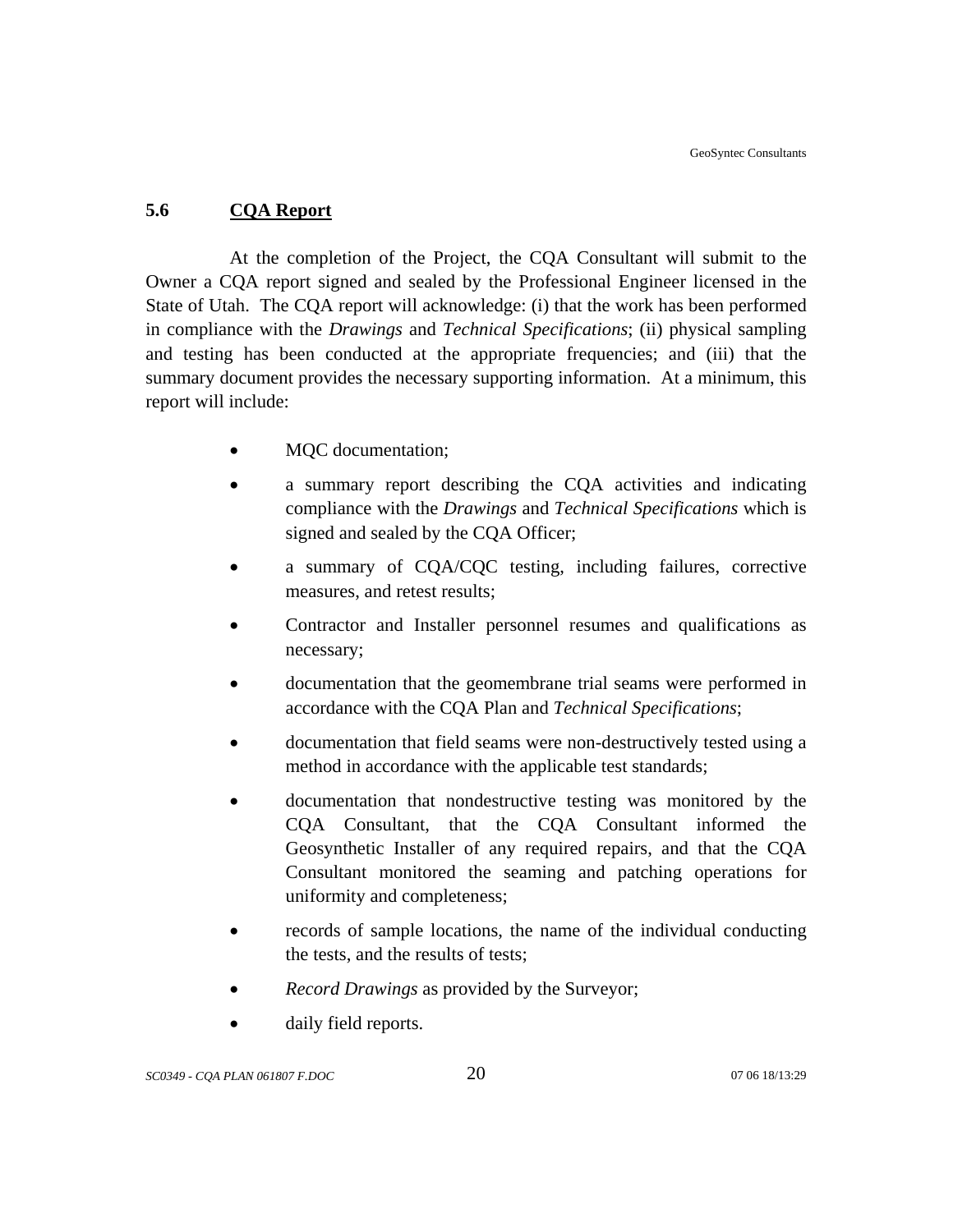The *Record Drawings* will include scale drawings depicting the location of the construction and details pertaining to the extent of construction (e.g., plan dimensions and appropriate elevations). *Record Drawings* and required base maps will be prepared by a qualified Professional Land Surveyor registered in the State of Utah. These documents will be reviewed by the CQA Consultant and included as part of the CQA Report.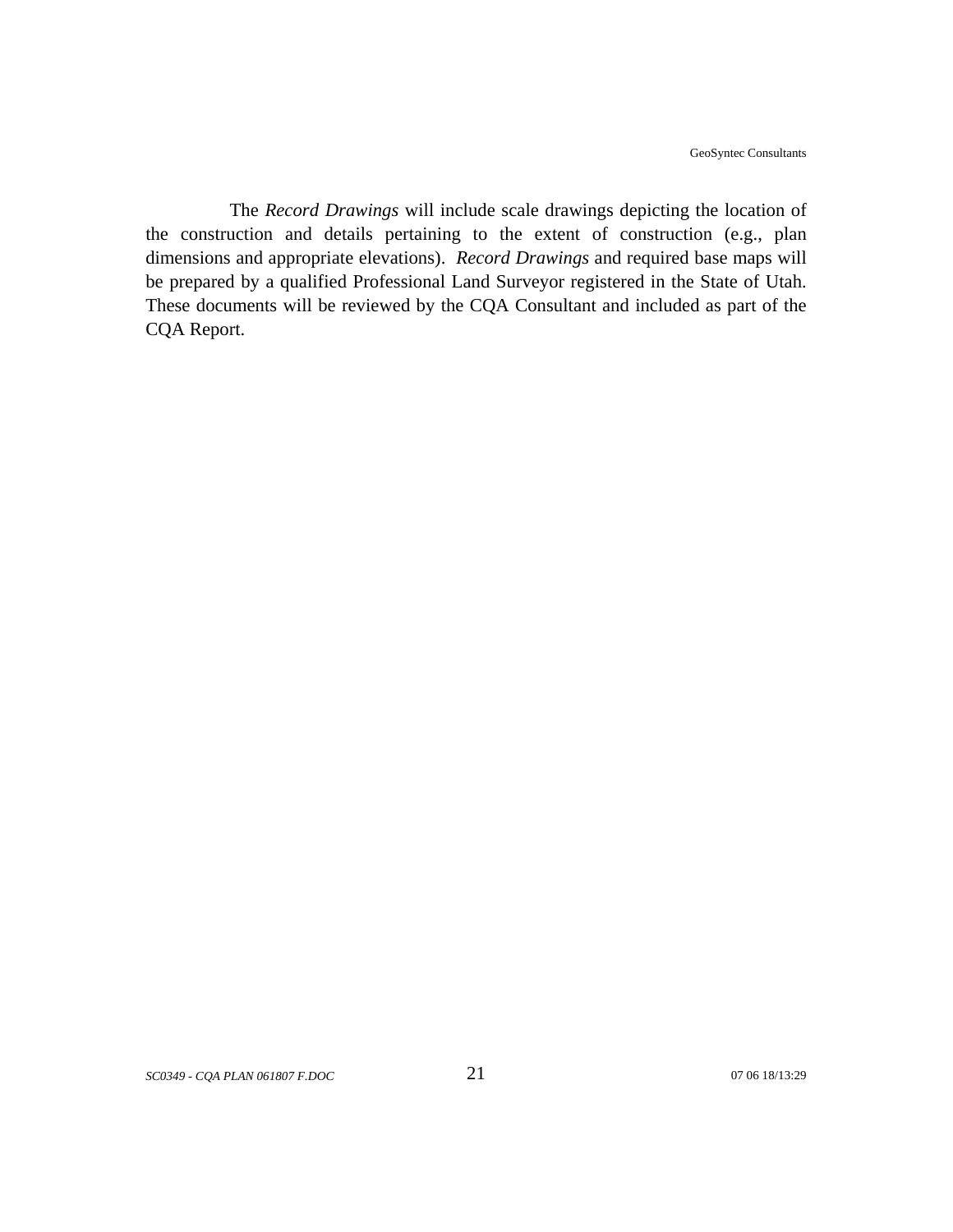## <span id="page-29-0"></span>**6. EARTHWORK**

### **6.1 Introduction**

This section prescribes the CQA activities to be performed to monitor that prepared subgrade is constructed in accordance with *Drawings* and *Technical Specifications*. The prepared subgrade construction procedures to be monitored by the CQA Consultant, if required, shall include:

- vegetation removal;
- subgrade preparation;
- fine-grading; and
- anchor trench excavation and backfill.

## **6.2 Subgrade Soil Testing Activities**

Testing of subgrade soil to be used for subgrade, if required to attain grade, will be performed for material conformance. The CQA Laboratory will perform the conformance testing and CQC testing. Subgrade soil testing will be conducted in accordance with the current versions of the corresponding American Society for Testing and Materials (ASTM) test procedures. The test methods indicated in Table 1 are those that will be used for this testing unless the test methods are updated or revised prior to construction. Revisions to the test methods will be reviewed and approved by the Engineer and the CQA Site Manager prior to their usage.

#### **6.2.1 Sample Frequency**

The frequency of subgrade soil testing for material qualification and material conformance will conform to the minimum frequencies presented in Table 1A. The frequency of subgrade soil testing shall conform to the minimum frequencies presented in Table 1B. The actual frequency of testing required will be increased by the CQA Site Manager, as necessary, if variability of materials is noted at the site, during adverse conditions, or to isolate failing areas of the construction.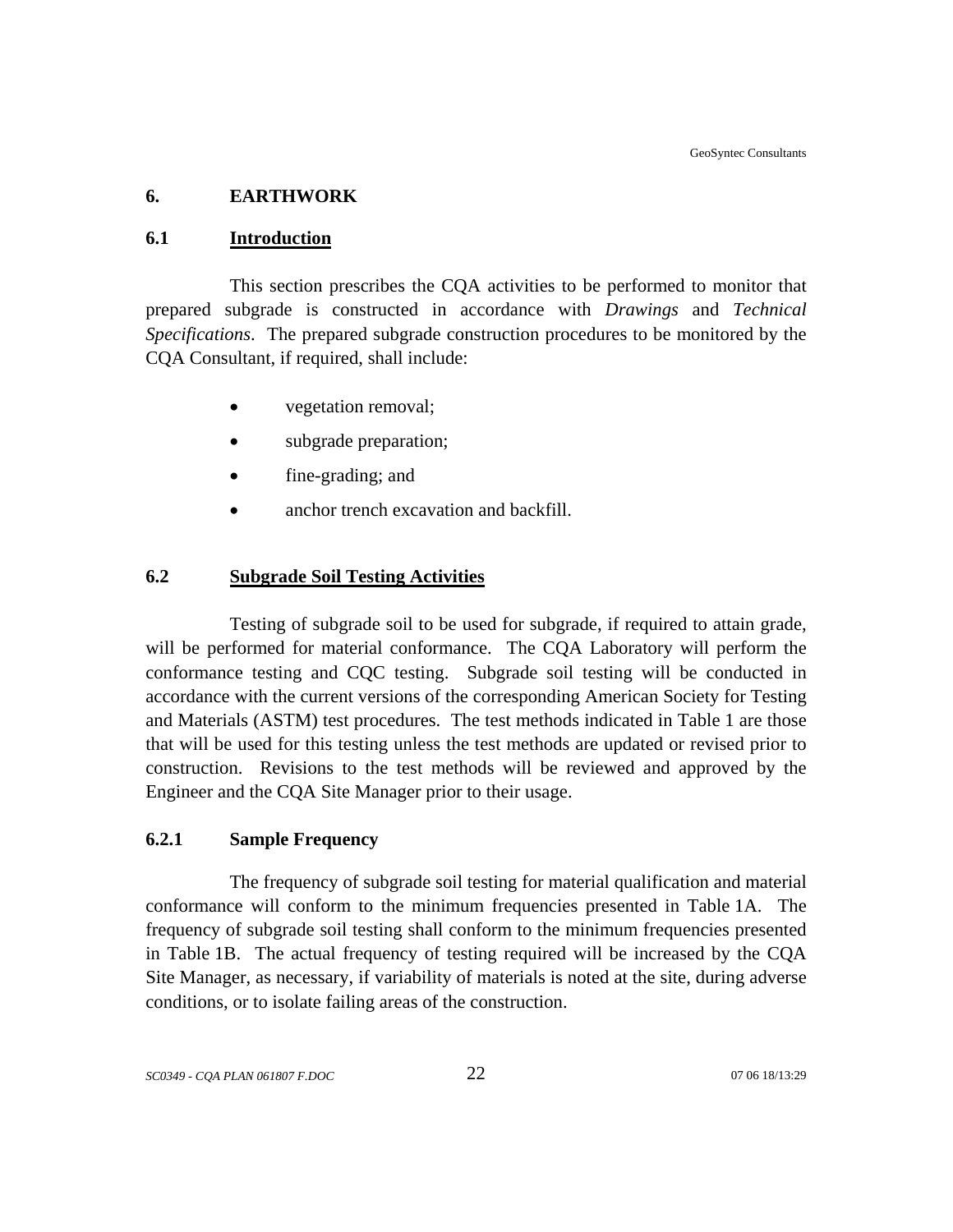#### <span id="page-30-0"></span>**6.2.2 Sample Selection**

Sampling locations will be selected by the CQA Site Manager. Conformance samples will be obtained from borrow pits and/or stockpiles of material. The Contractor must plan the work and make subgrade soil available for sampling in a timely and organized manner so that the test results can be obtained before the material is installed. The CQA Site Manager must document sample locations so that failing areas can be immediately isolated. The CQA Site Manager will follow standard sampling procedures to obtain representative samples of the proposed subgrade soil materials.

## **6.3 CQA Monitoring Activities**

#### **6.3.1 Vegetation Removal**

The CQA Site Manager will monitor and document that vegetation is sufficiently cleared and grubbed in areas where geosynthetics are to be placed. Vegetation removal shall be performed as described in the *Technical* Specification and the *Drawings*.

#### **6.3.2 Grading**

 Construction of the Cell 4A liner system will require minor re-grading in certain areas. The CQA Site Manager shall monitor and document that site re-grading performed meets the requirements of the *Technical Specifications* and the *Drawings*. At a minimum, the CQA Site Manager shall monitor that:

- the subgrade surface is free of sharp rocks, debris, and other undesirable materials;
- the subgrade surface is smooth and uniform by visually monitoring proof rolling activities; and
- the subgrade surface meets the lines and grades shown on the *Drawings*.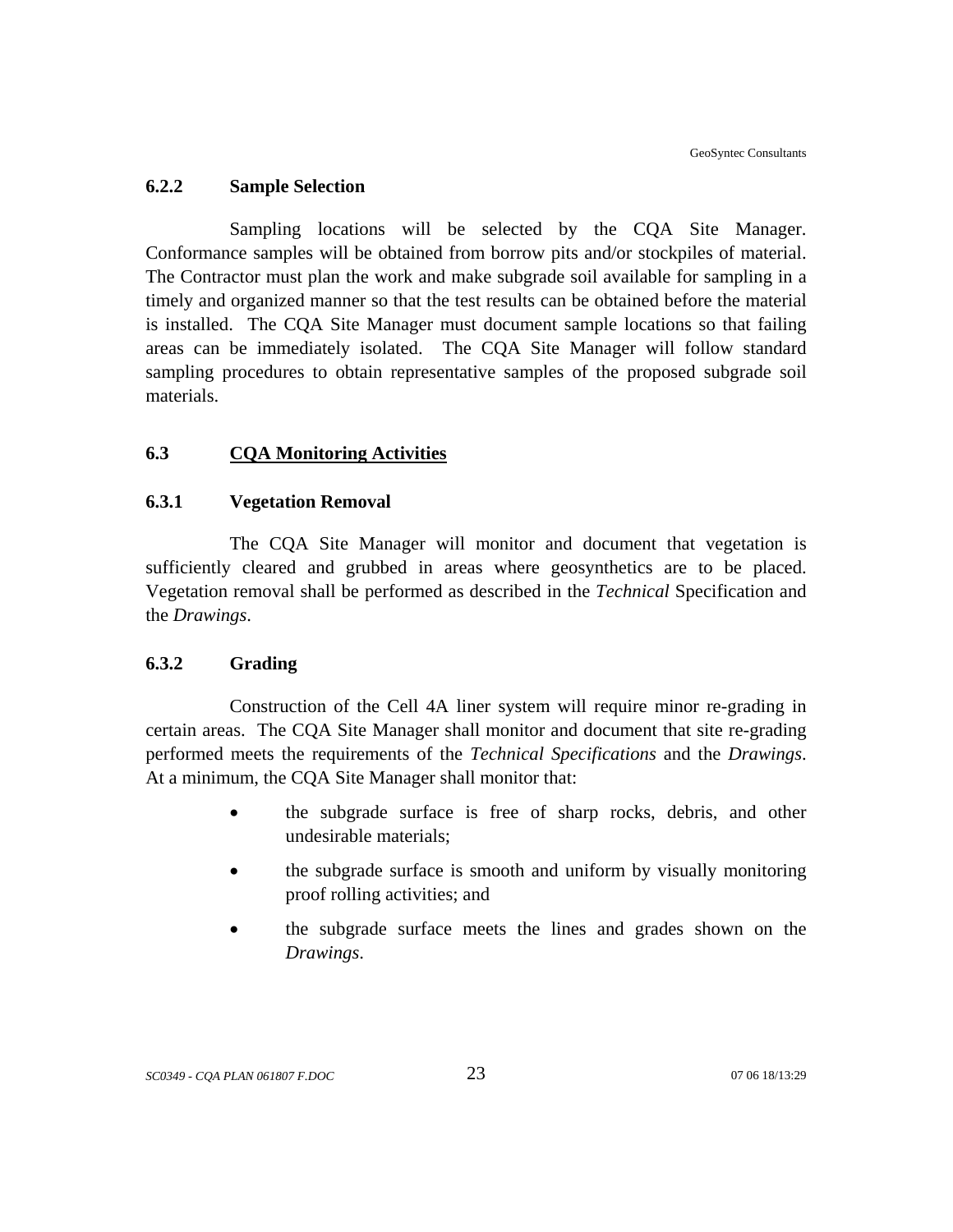#### <span id="page-31-0"></span>**6.3.3 Subgrade Soil**

During construction, the CQA Site Manager will monitor the subgrade soil placement and compaction methods are consistent with the requirements specified in the *Technical Specifications* and the *Drawings*. The CQA Site Manager will monitor, at a minimum, that:

- the subgrade soil is free of debris and other undesirable materials and that particles are no larger than 6-inches in longest dimension;
- the subgrade soil is constructed to the lines and grades shown on the *Drawings*; and
- compaction requirements are met as specified in the *Technical Specifications.*

## **6.3.4 Anchor Trench Construction**

During construction, the CQA Site Manager will monitor the anchor trench excavation and backfill methods are consistent with the requirements specified in the *Technical Specifications* and the *Drawings*. The CQA Site Manager will monitor, at a minimum, that:

- the anchor trench is free of sharp rocks, debris and other undesirable materials and that particles are no larger than 6-inches in longest dimension;
- the anchor trench is constructed to the lines and grades shown on the *Drawings*; and
- compaction requirements are met, through visual observations, as specified in the *Technical Specifications.*

## **6.4 Deficiencies**

If a defect is discovered in the earthwork product, the CQA Site Manager will immediately determine the extent and nature of the defect. If the defect is indicated by an unsatisfactory test result, the CQA Site Manager will determine the extent of the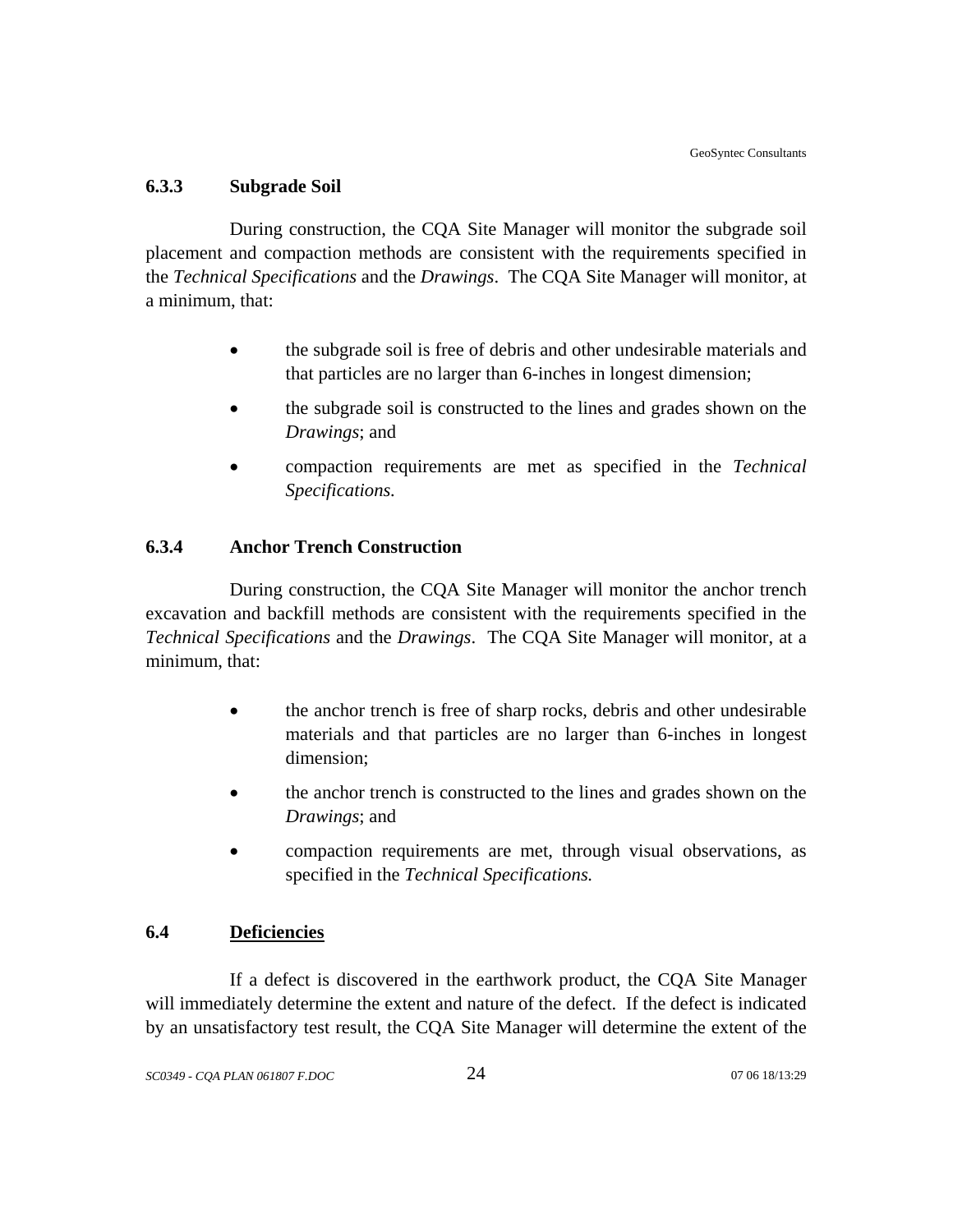<span id="page-32-0"></span>defective area by additional tests, observations, a review of records, or other means that the CQA Site Manager deems appropriate. If the defect is related to adverse site conditions, such as overly wet soils or non-conforming particle sizes, the CQA Site Manager will define the limits and nature of the defect.

#### **6.4.1 Notification**

After evaluating the extent and nature of a defect, the CQA Site Manager will notify the Construction Manager and Contractor and schedule appropriate reevaluation when the work deficiency is to be corrected.

#### **6.4.2 Repairs and Re-Testing**

The Contractor will correct deficiencies to the satisfaction of the CQA Site Manager. If a project specification criterion cannot be met, or unusual weather conditions hinder work, then the CQA Site Manager will develop and present to the Construction Manager suggested solutions for his approval.

Re-evaluations by the CQA Site Manager shall continue until it is verified that defects have been corrected before any additional work is performed by the Contractor in the area of the deficiency.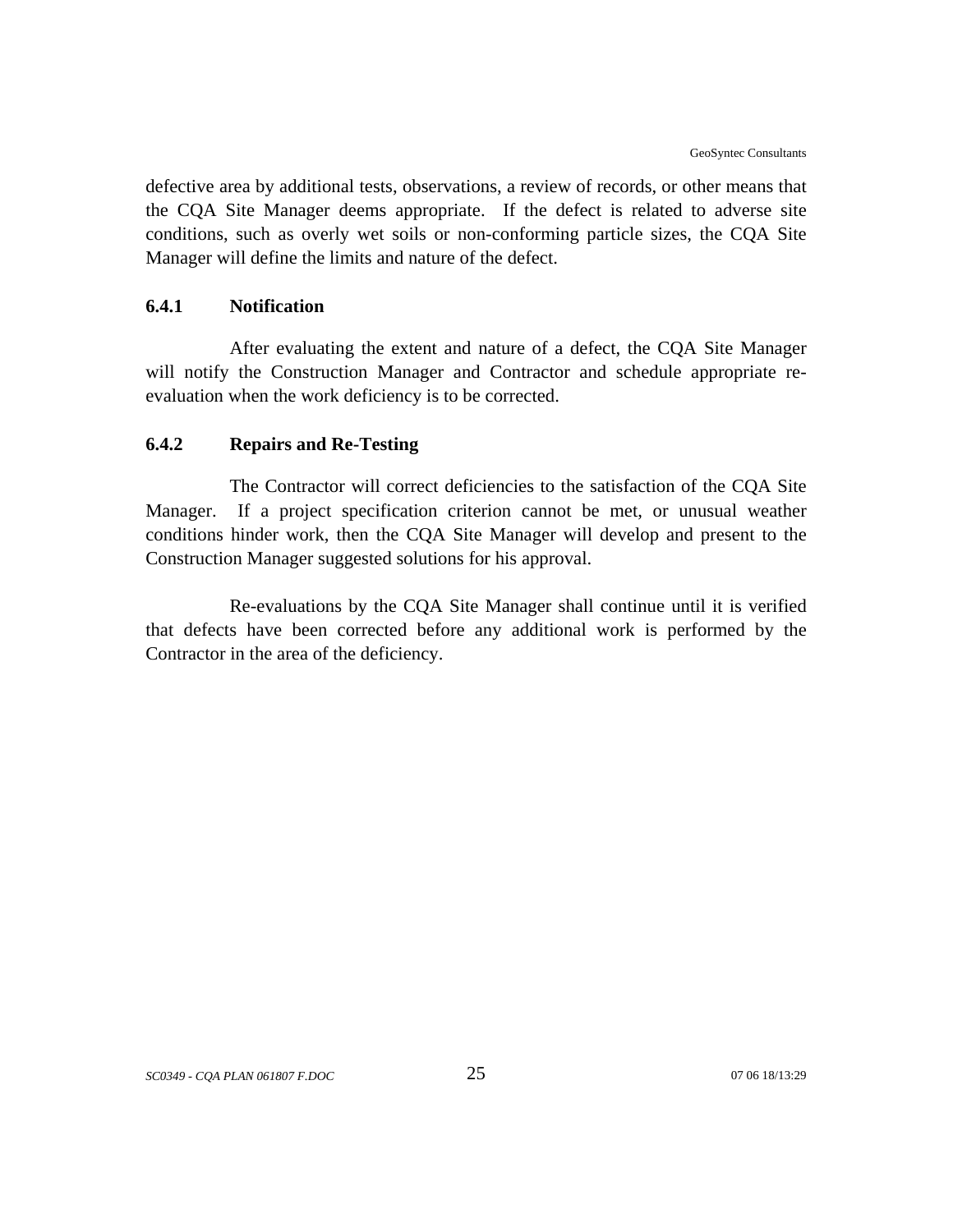## <span id="page-33-0"></span>**7. DRAINAGE AGGREGATE**

#### **7.1 Introduction**

This section prescribes the CQA activities to be performed to monitor that drainage aggregates are constructed in accordance with *Drawings* and *Technical Specifications*. The drainage aggregates construction procedures to be monitored by the CQA Consultant include drainage aggregate placement.

## **7.2 Testing Activities**

Aggregate testing will be performed for material qualification and material conformance. These two stages of testing are defined as follows:

- Material qualification tests are used to evaluate the conformance of a proposed aggregate source with the *Technical Specifications* for qualification of the source prior to construction.
- Aggregate conformance testing is used to evaluate the conformance of a particular batch of aggregate from a qualified source to the *Technical Specifications* prior to installation of the aggregate.

The Contractor will be responsible for submitting material qualification test results to the Construction Manager and to the CQA Site Manager for review. The CQA Laboratory will perform the conformance testing and CQC testing. Aggregate testing will be conducted in accordance with the current versions of the corresponding American Society for Testing and Materials (ASTM) test procedures. The test methods indicated in Table 2 are those that will be used for this testing unless the test methods are updated or revised prior to construction. Revisions to the test methods will be reviewed and approved by the Engineer and the CQA Site Manager prior to their usage.

## **7.2.1 Sample Frequency**

The frequency of aggregate testing for material qualification and material conformance will conform to the minimum frequencies presented in Table 2A. The frequency of aggregate testing shall conform to the minimum frequencies presented in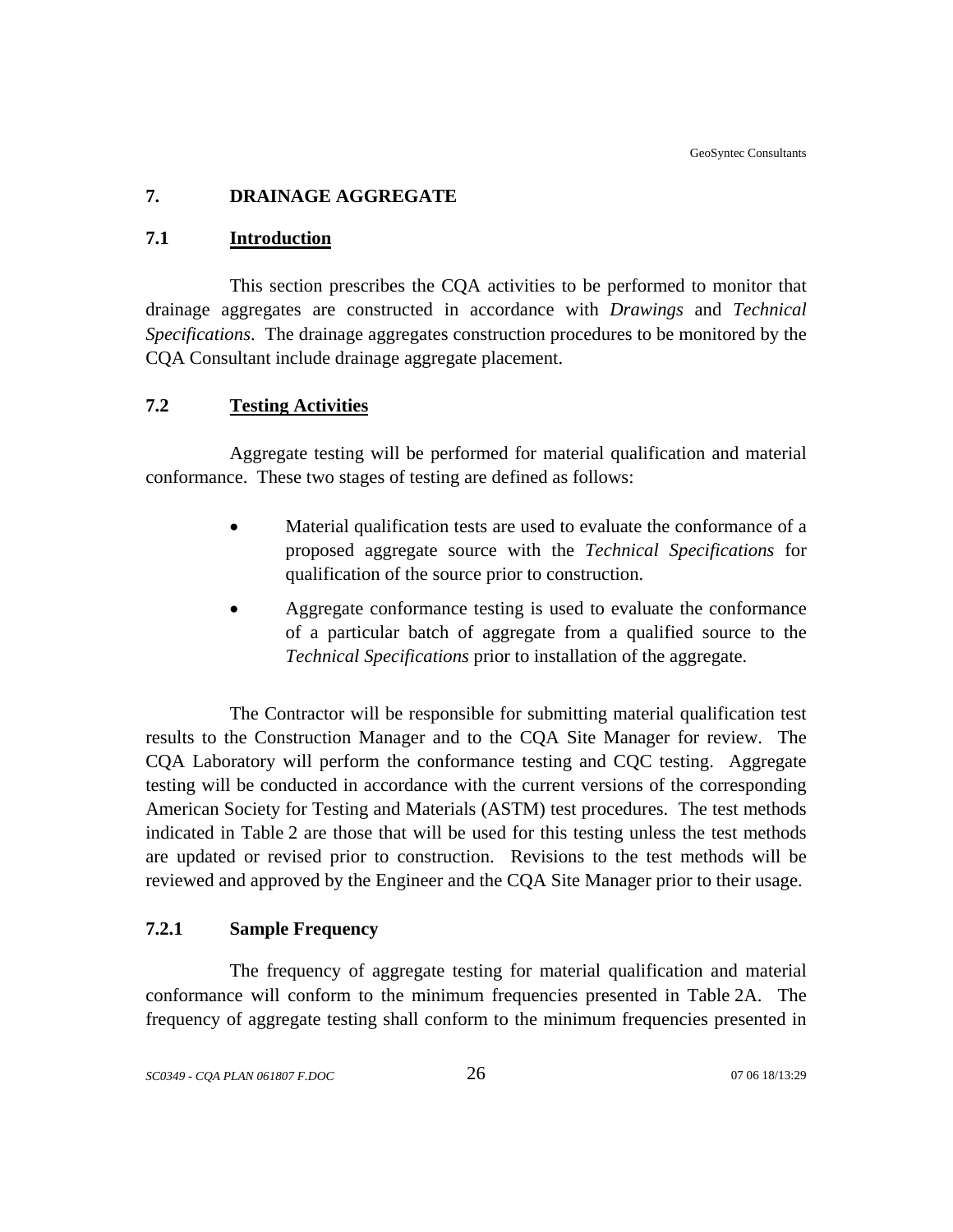<span id="page-34-0"></span>Table 2B. The actual frequency of testing required will be increased by the CQA Site Manager, as necessary, if variability of materials is noted at the site, during adverse conditions, or to isolate failing areas of the construction.

### **7.2.2 Sample Selection**

With the exception of qualification samples, sampling locations will be selected by the CQA Site Manager. Conformance samples will be obtained from borrow pits and/or stockpiles of material. The Contractor must plan the work and make aggregate available for sampling in a timely and organized manner so that the test results can be obtained before the material is installed. The CQA Site Manager must document sample locations so that failing areas can be immediately isolated. The CQA Site Manager will follow standard sampling procedures to obtain representative samples of the proposed aggregate materials.

## **7.3 CQA Monitoring Activities**

#### **7.3.1 Drainage Aggregate**

The CQA Site Manager will monitor and document the installation of the drainage aggregates. In general, monitoring of the installation of drainage aggregate includes the following activities:

- reviewing documentation of the material qualification test results provided by the Contractor;
- sampling and testing for conformance of the materials to the *Technical Specifications*;
- documenting that the drainage aggregates are installed using the specified equipment and procedures;
- documenting that the drainage aggregates are constructed to the lines and grades shown on the *Drawings*; and
- monitoring that the construction activities do not cause damage to underlying geosynthetic materials.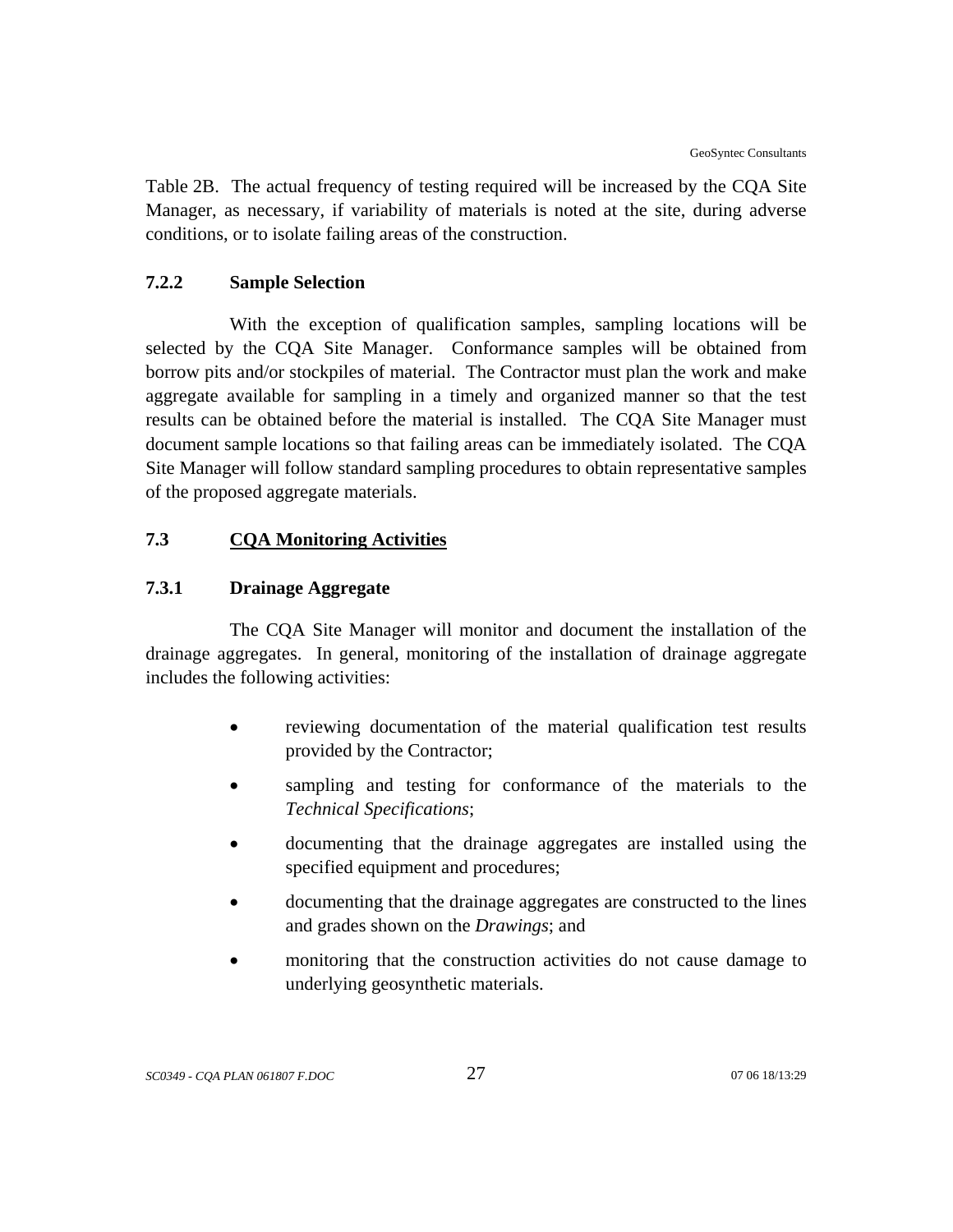#### <span id="page-35-0"></span>**7.4 Deficiencies**

If a defect is discovered in the drainage aggregates, the CQA Site Manager will evaluate the extent and nature of the defect. If the defect is indicated by an unsatisfactory test result, the CQA Site Manager will determine the extent of the deficient area by additional tests, observations, a review of records, or other means that the CQA Site Manager deems appropriate.

## **7.4.1 Notification**

After evaluating the extent and nature of a defect, the CQA Site Manager will notify the Construction Manager and Contractor and schedule appropriate re-tests when the work deficiency is to be corrected.

#### **7.4.2 Repairs and Re-testing**

The Contractor will correct the deficiency to the satisfaction of the CQA Site Manager. If a project specification criterion cannot be met, or unusual weather conditions hinder work, then the CQA Site Manager will develop and present to the Construction Manager suggested solutions for approval.

Re-tests recommended by the CQA Site Manager shall continue until it is verified that the defect has been corrected before any additional work is performed by the Contractor in the area of the deficiency. The CQA Site Manager will also verify that installation requirements are met and that submittals are provided.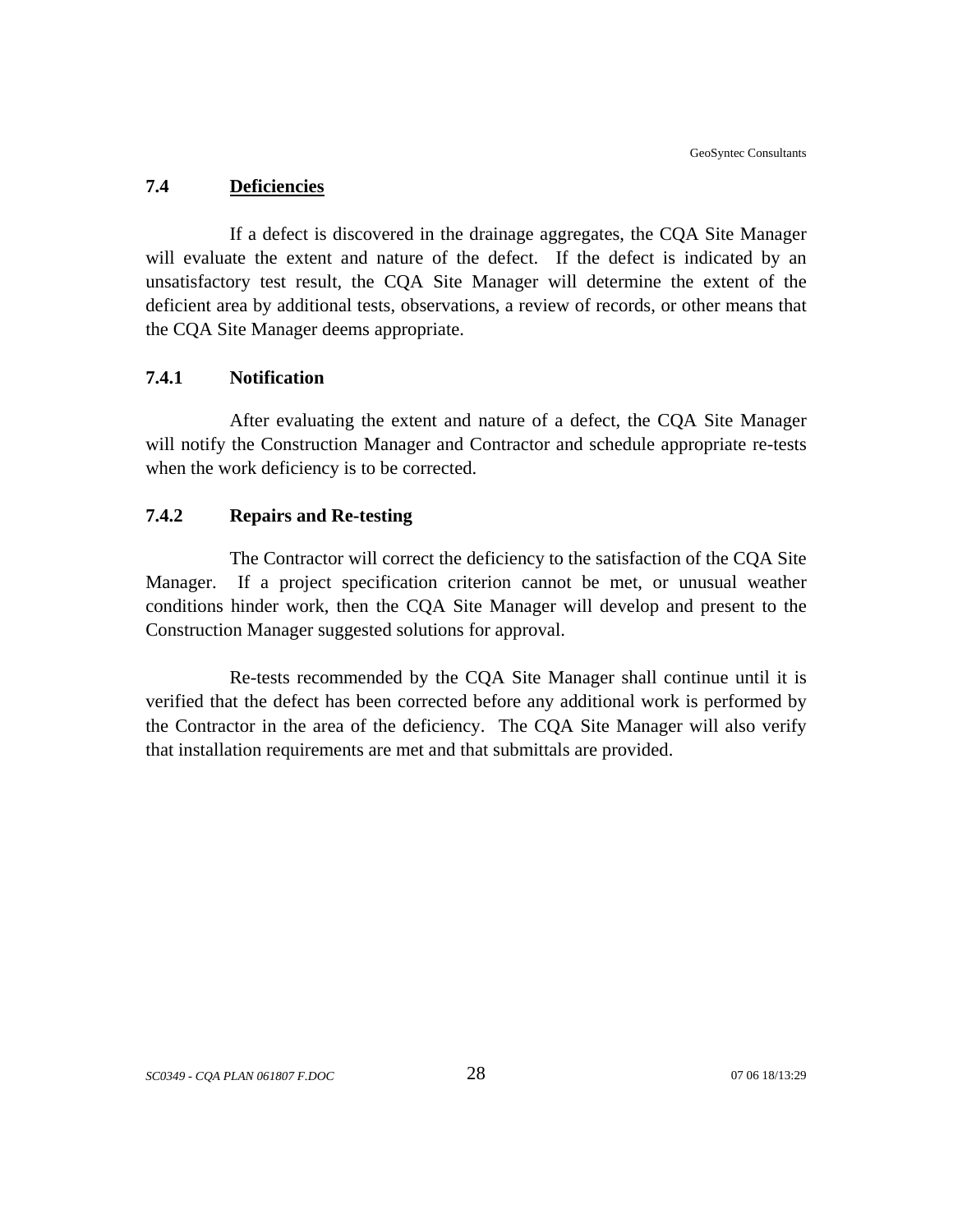## **8. POLYVINYL CHLORIDE (PVC) PIPE AND STRIP COMPOSITE**

### **8.1 Material Requirements**

PVC pipe, fittings, and strip composite must conform to the requirements of the *Technical Specifications*. The CQA Consultant will document that the PVC pipe, fittings, and strip composite meet those requirements.

## **8.2 Manufacturer**

## **8.2.1 Submittals**

Prior to the installation of PVC pipe and strip composite, the Manufacturer will provide to the CQA Consultant:

> • a properties' sheet including, at a minimum, all specified properties, measured using test methods indicated in the *Technical Specifications*, or equivalent; and

The CQA Consultant will document that:

- the property values certified by the Manufacturer meet the *Technical Specifications*; and
- the measurements of properties by the Manufacturer are properly documented and that the test methods used are acceptable.

## **8.3 Handling and Laying**

Care will be taken during transportation of the pipe such that it will not be cut, kinked, or otherwise damaged. Ropes, fabric, or rubber-protected slings and straps will be used when handling pipes. Chains, cables, or hooks inserted into the pipe ends will not be used. Two slings spread apart will be used for lifting each length of pipe. Pipe or fittings will not be dropped onto rocky or unprepared ground.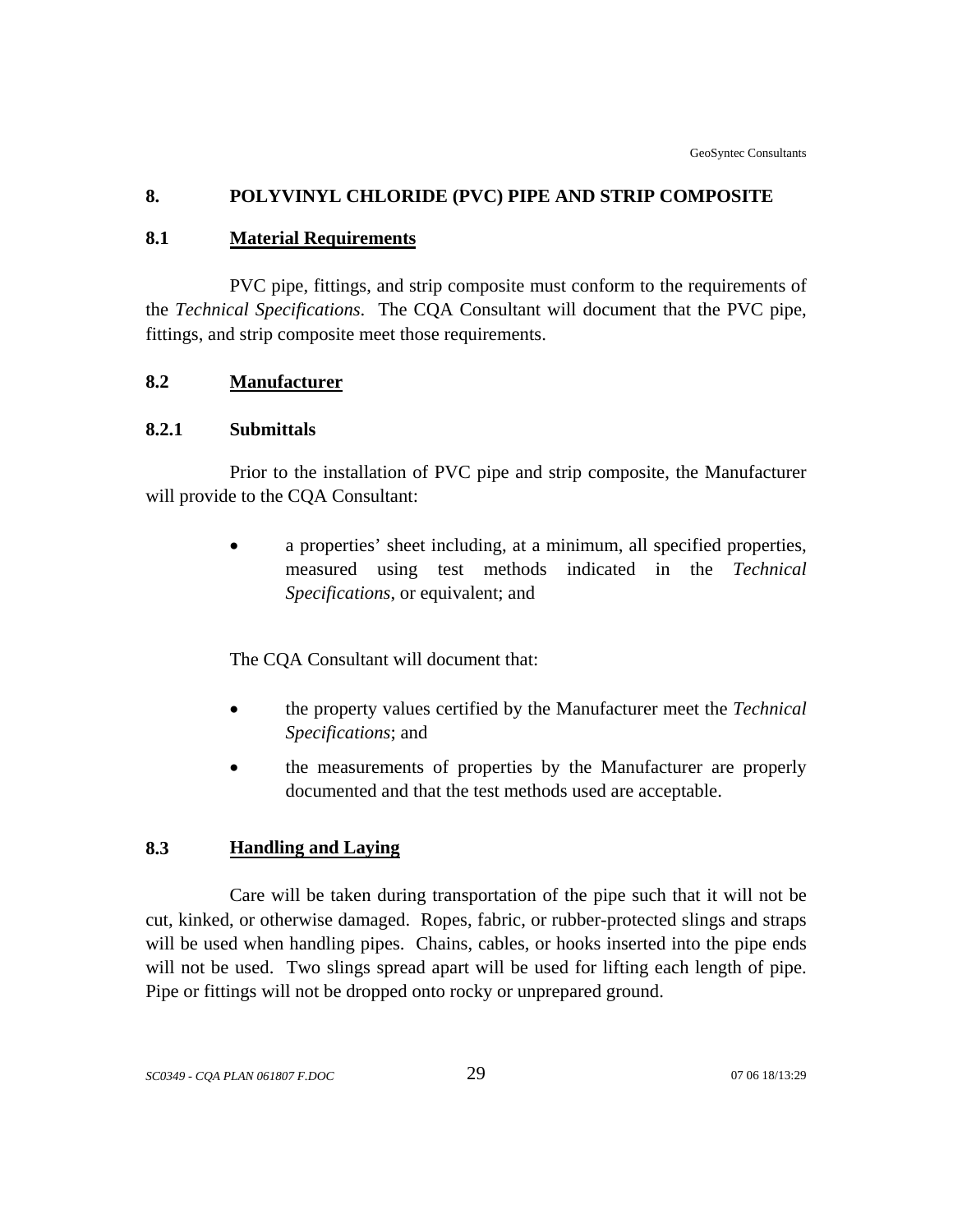Pipes will be handled and stored in accordance with the Manufacturer's recommendation. The handling of joined pipe will be in such a manner that the pipe is not damaged by dragging it over sharp and cutting objects. Slings for handling the pipe will not be positioned at joints. Sections of the pipes with deep cuts and gouges will be removed and the ends of the pipe rejoined.

## **8.4 Perforations**

The CQA Site Manager shall monitor and document that the perforations of the PVC pipe conform to the requirements of the *Drawings* and the *Technical Specifications*.

### **8.5 Joints**

The CQA Monitor shall monitor and document that pipe and fittings are joined by the methods indicated in the *Technical Specifications*.

## **8.6 Strip Composite**

The CQA Site Monitor shall monitor and document that the strip composite and sandbags meet and are installed in accordance with the requirements outlined on the drawings and in the *Technical Specifications.*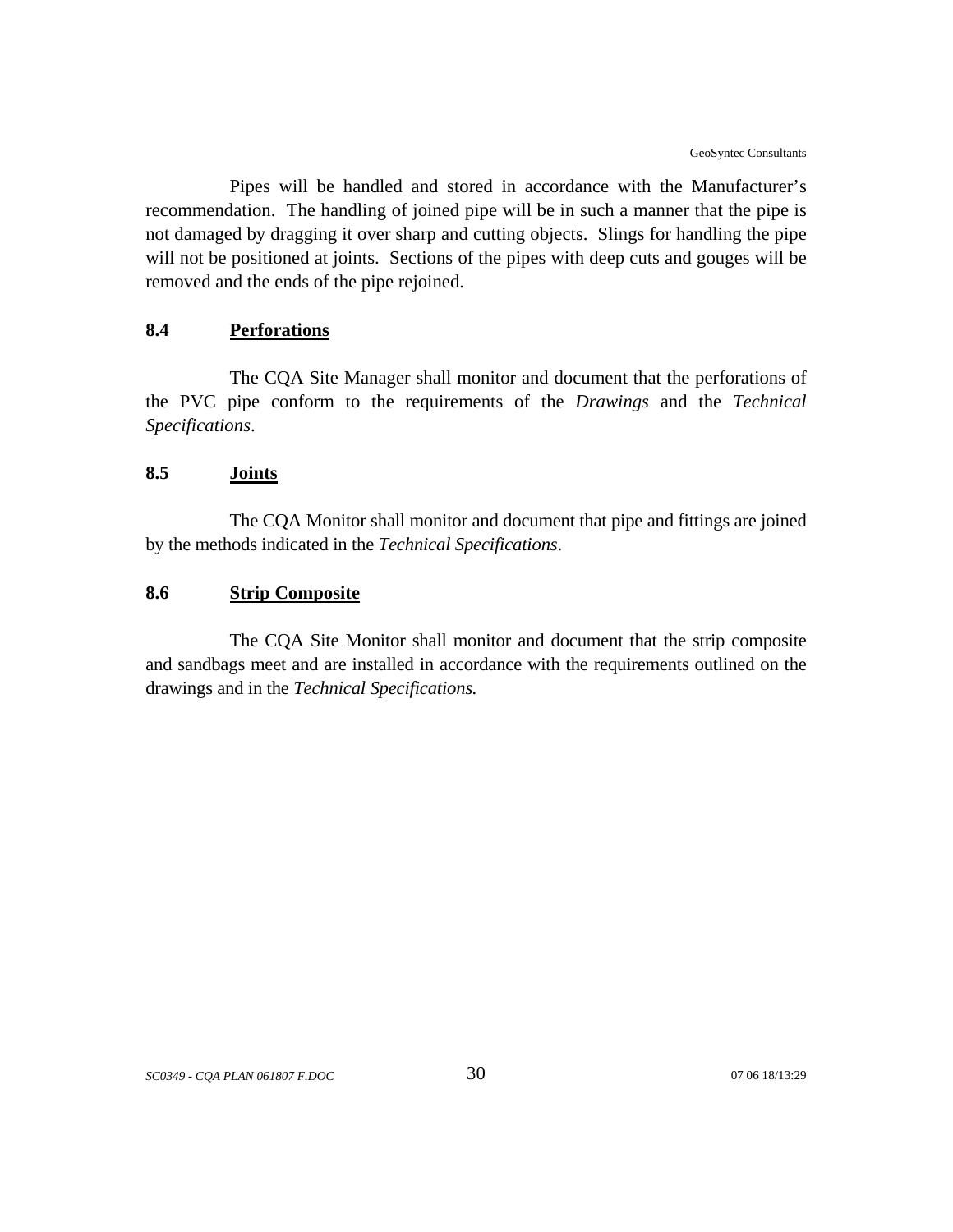## **9. GEOMEMBRANE**

### **9.1 General**

This section discusses and outlines the CQA activities to be performed for high density polyethylene (HDPE) geomembrane installation. The CQA Site Manager will review the *Drawings*, *Technical Specifications,* and any approved Addenda regarding this material.

## **9.2 Geomembrane Material Conformance**

### **9.2.1 Introduction**

The CQA Site Manager will document that the geomembrane delivered to the site meets the requirements of the *Technical Specifications* prior to installation. The CQA Site Manager will:

- review the manufacturer's submittals for compliance with the *Technical Specifications*;
- document the delivery and proper storage of geomembrane rolls; and
- conduct conformance testing of the rolls before the geomembrane is installed.

The following sections describe the CQA activities required to verify the conformance of geomembrane.

## **9.2.2 Review of Quality Control**

### 9.2.2.1 Material Properties Certification

The Manufacturer will provide the Construction Manager and the CQA Site Manager with the following: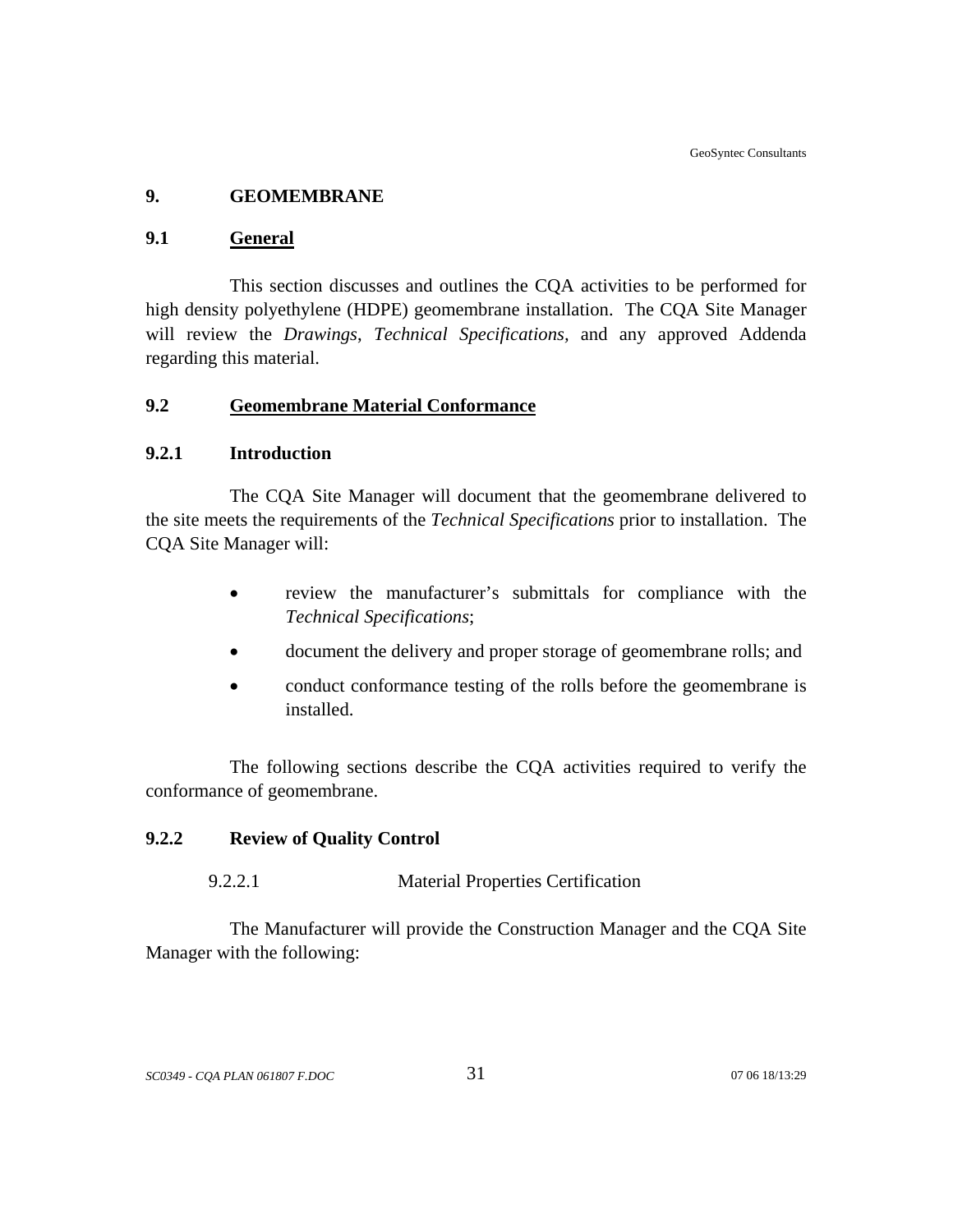- Property data sheets, including, at a minimum, all specified properties, measured using test methods indicated in the *Technical Specifications*, or equivalent;
- sampling procedures and results of testing.

The CQA Site Manager will document that:

- the property values certified by the Manufacturer meet all of the requirements of the *Technical Specifications*; and
- the measurements of properties by the Manufacturer are properly documented and that the test methods used are acceptable.

## 9.2.2.2 Geomembrane Roll MQC Certification

Prior to shipment, the Manufacturer will provide the Construction Manager and the CQA Site Manager with MQC certificates for every roll of geomembrane provided. The MQC certificates will be signed by a responsible party employed by the Geomembrane Manufacturer, such as the production manager. The MQC certificates shall include:

- roll numbers and identification; and
- results of MQC tests as a minimum, results will be given for thickness, specific gravity, carbon black content, carbon black dispersion, tensile properties, and puncture resistance evaluated in accordance with the methods indicated in the *Technical Specifications* or equivalent methods approved by the Construction Manager.

The CQA Site Manager will document that: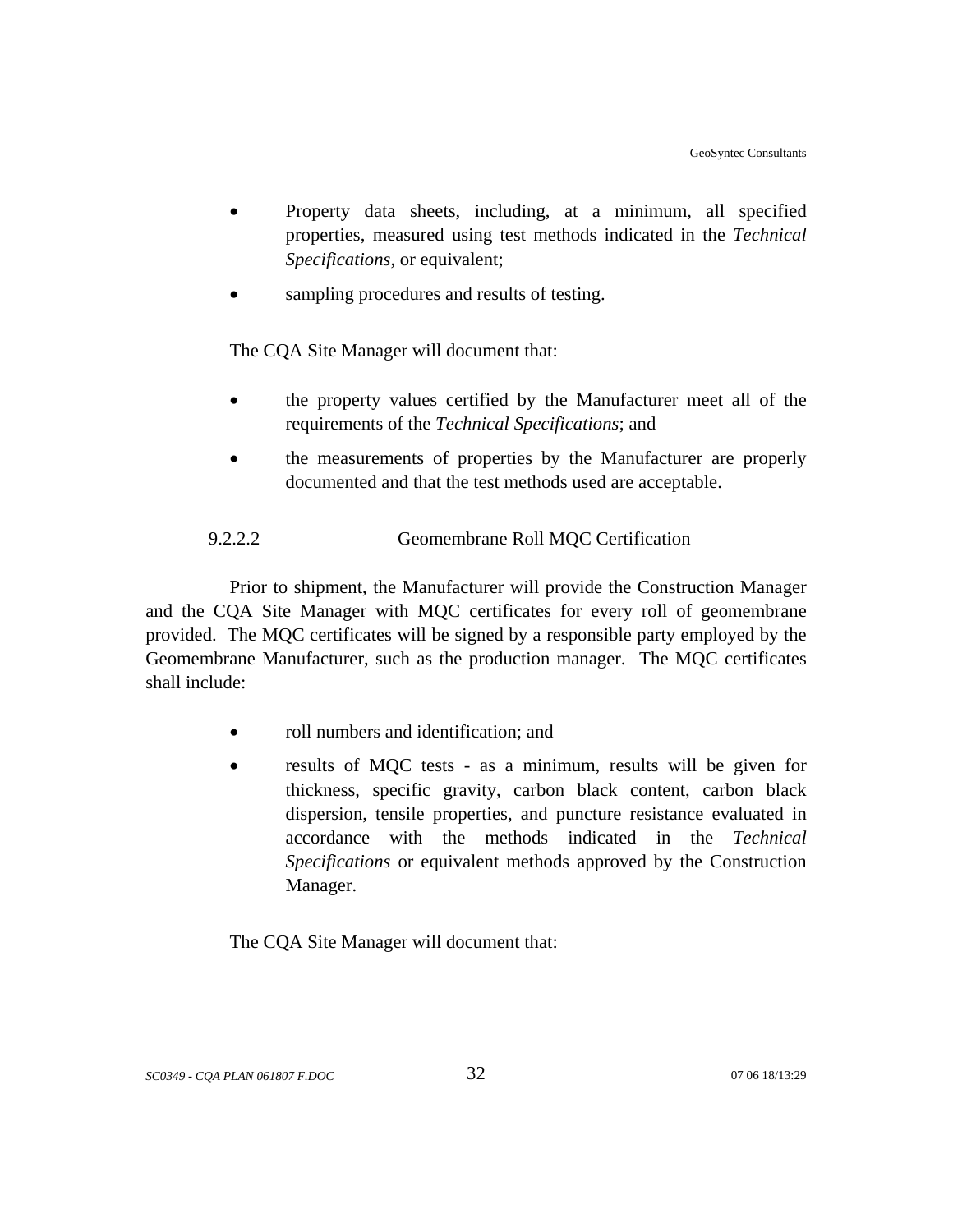- that MQC certificates have been provided at the specified frequency, and that the certificates identify the rolls related to the roll represented by the test results; and
- review the MOC certificates and monitor that the certified roll properties meet the specifications.

## **9.2.3 Conformance Testing**

The CQA Site Manager shall obtain conformance samples (at the manufacturing facility or site) at the specified frequency and forward them to the Geosynthetics CQA Laboratory for testing to monitor conformance to both the *Technical Specifications* and the list of properties certified by the Manufacturer. The test procedures will be as indicated in Table 3. Where optional procedures are noted in the test method, the requirements of the *Technical Specifications* will prevail.

Samples will be taken across the width of the roll and will not include the first linear 3 ft of material. Unless otherwise specified, samples will be 3 ft long by the roll width. The CQA Site Manager will mark the machine direction on the samples with an arrow along with the date and roll number. The required minimum sampling frequencies are provided in Table 3.

The CQA Site Manager will examine results from laboratory conformance testing and will report any non-conformance to the Construction Manager and the Geosynthetic Installer. The procedures prescribed in the *Technical Specifications* will be followed in the event of a failing conformance test.

## **9.3 Delivery**

### **9.3.1 Transportation and Handling**

The CQA Site Manager will document that the transportation and handling does not pose a risk of damage to the geomembrane.

Upon delivery of the rolls of geomembrane, the CQA Site Manager will document that the rolls are unloaded and stored on site as required by the *Technical*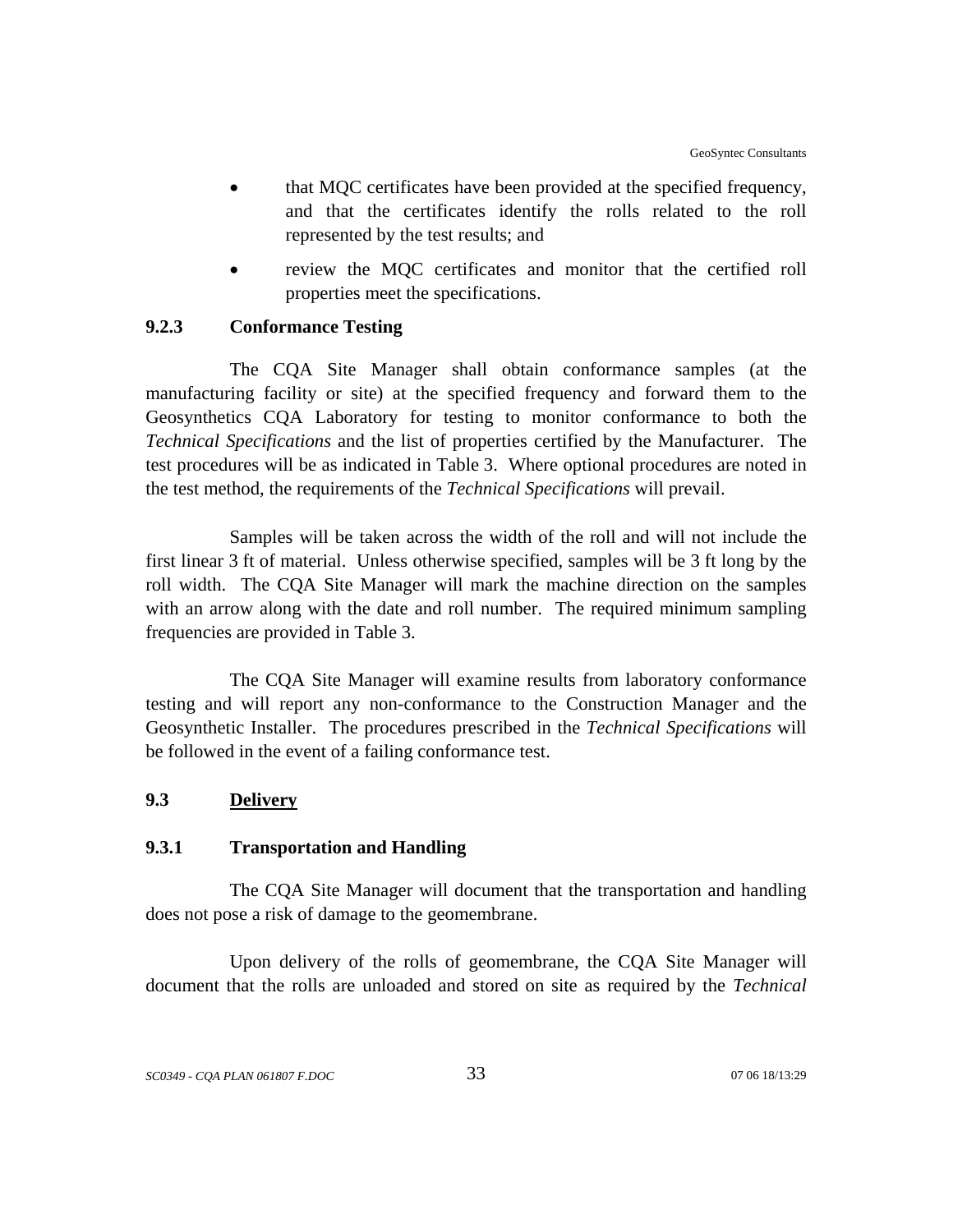*Specifications*. Damage caused by unloading will be documented by the CQA Site Manager and the damaged material shall not be installed.

### **9.3.2 Storage**

The Geosynthetic Installer will be responsible for the storage of the geomembrane on site. The Contractor will provide storage space in a location (or several locations) such that on-site transportation and handling are optimized, if possible, to limit potential damage.

The CQA Site Manager will document that storage of the geomembrane provides adequate protection against sources of damage.

## **9.4 Geomembrane Installation**

## **9.4.1 Introduction**

The CQA Consultant will document that the geomembrane installation is carried out in accordance with the *Drawings, Technical Specifications,* and Manufacturer's recommendations.

### **9.4.2 Earthwork**

9.4.2.1 Surface Preparation

The CQA Site Manager will document that:

- the prepared subgrade meets the requirements of the *Technical Specifications* and has been approved; and
- placement of the overlying materials does not damage, create large wrinkles, or induce excessive tensile stress in any underlying geosynthetic materials.

The Geosynthetic Installer will certify in writing that the surface on which the geomembrane will be installed is acceptable. The Certificate of Acceptance, as presented in the *Technical Specifications*, will be signed by the Geosynthetic Installer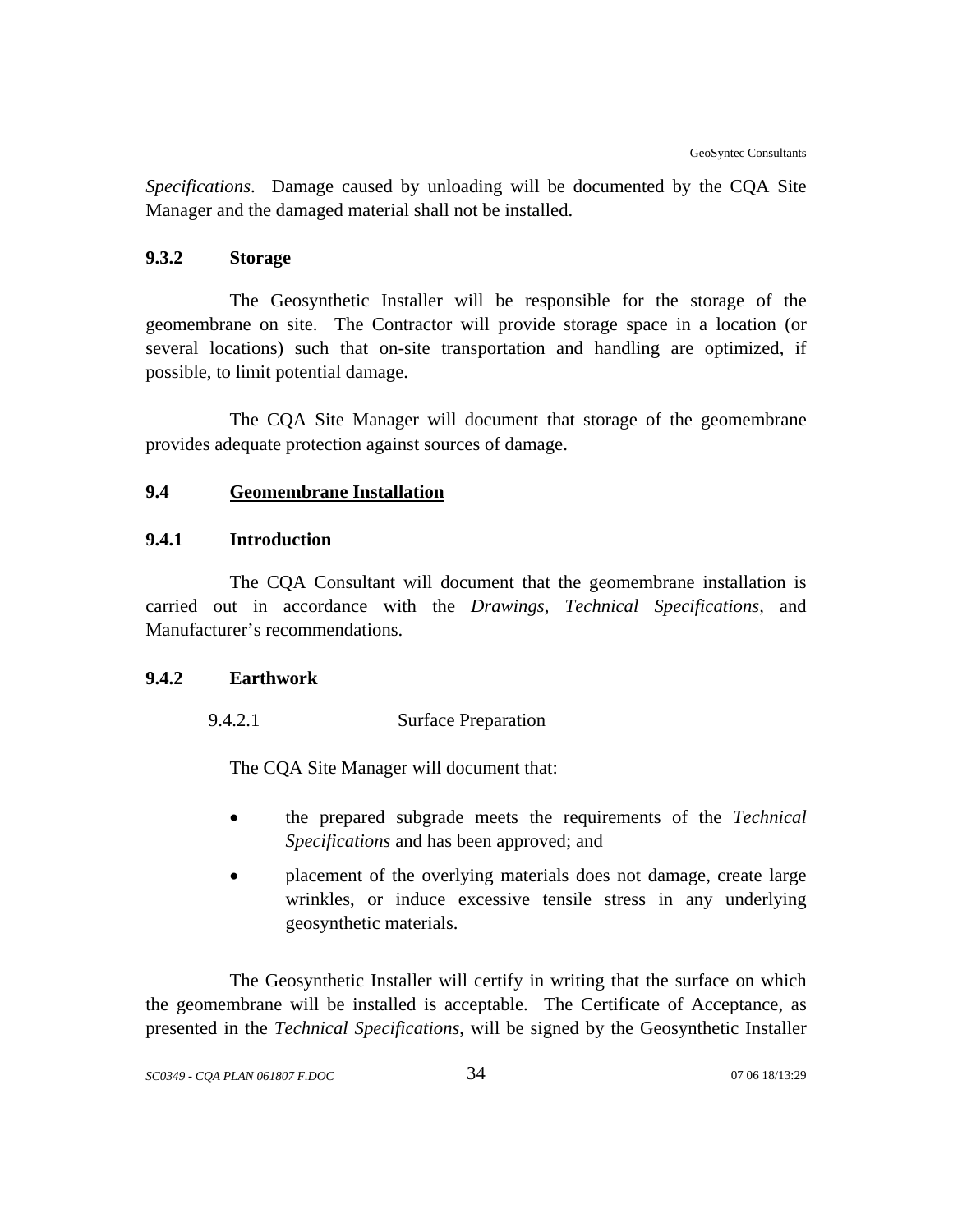and given to the CQA Site Manager prior to commencement of geomembrane installation in the area under consideration.

After the subgrade has been accepted by the Geosynthetic Installer, it will be the Geosynthetic Installer's responsibility to indicate to the Construction Manager any change in the subgrade soil condition that may require repair work. If the CQA Site Manager concurs with the Geosynthetic Installer, then the CQA Site Manager shall monitor and document that the subgrade soil is repaired before geosynthetic installation begins.

At any time before and during the geomembrane installation, the CQA Site Manager will indicate to the Construction Manager locations that may not provide adequate support to the geomembrane.

#### 9.4.2.2 Geosynthetic Termination

The CQA Site Manager will document that the geosynthetic terminations (Anchor Trench) have been constructed in accordance with the *Drawings*. Backfilling above the terminations will be conducted in accordance with the *Technical Specifications*.

#### **9.4.3 Geomembrane Placement**

9.4.3.1 Panel Identification

A field panel is the unit area of geomembrane which is to be seamed in the field, i.e., a field panel is a roll or a portion of roll cut in the field. It will be the responsibility of the CQA Site Manager to document that each field panel is given an "identification code" (number or letter-number) consistent with the Panel Layout Drawing. This identification code will be agreed upon by the Construction Manager, Geosynthetic Installer and CQA Site Manager. This field panel identification code will be as simple and logical as possible. Roll numbers established in the manufacturing plant must be traceable to the field panel identification code.

The CQA Site Manager will establish documentation showing correspondence between roll numbers, and field panel identification codes. The field panel identification code will be used for all CQA records.

*SC0349 - CQA PLAN 061807 F.DOC* 35 07 06 18/13:29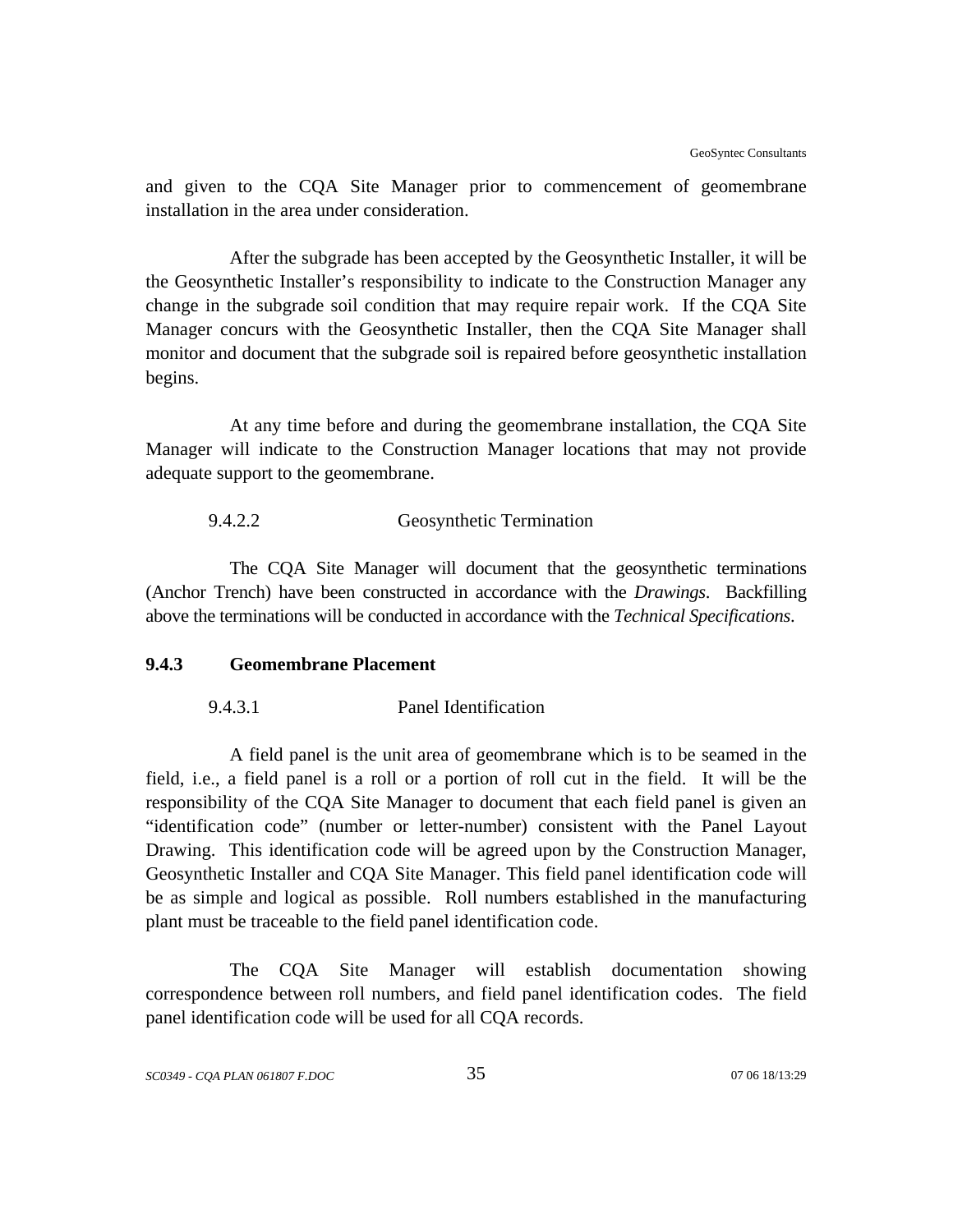GeoSyntec Consultants

# 9.4.3.2 Field Panel Placement

#### *Location*

The CQA Site Manager will document that field panels are installed at the location indicated in the Geosynthetic Installer's Panel Layout Drawing, as approved or modified by the Construction Manager.

## *Installation Schedule*

Field panels may be installed using one of the following schedules:

- all field panels are placed prior to field seaming in order to protect the subgrade from erosion by rain;
- field panels are placed one at a time and each field panel is seamed after its placement (in order to minimize the number of unseamed field panels exposed to wind); and
- any combination of the above.

If a decision is reached to place all field panels prior to field seaming, it is usually beneficial to begin at the high point area and proceed toward the low point with "shingle" overlaps to facilitate drainage in the event of precipitation. It is also usually beneficial to proceed in the direction of prevailing winds. Accordingly, an early decision regarding installation scheduling should be made if and only if weather conditions can be predicted with reasonable certainty. Otherwise, scheduling decisions must be made during installation, in accordance with varying conditions. In any event, the Geosynthetic Installer is fully responsible for the decision made regarding placement procedures.

The CQA Site Manager will evaluate every change in the schedule proposed by the Geosynthetic Installer and advise the Construction Manager on the acceptability of that change. The CQA Site Manager will document that the condition of the subgrade soil has not changed detrimentally during installation.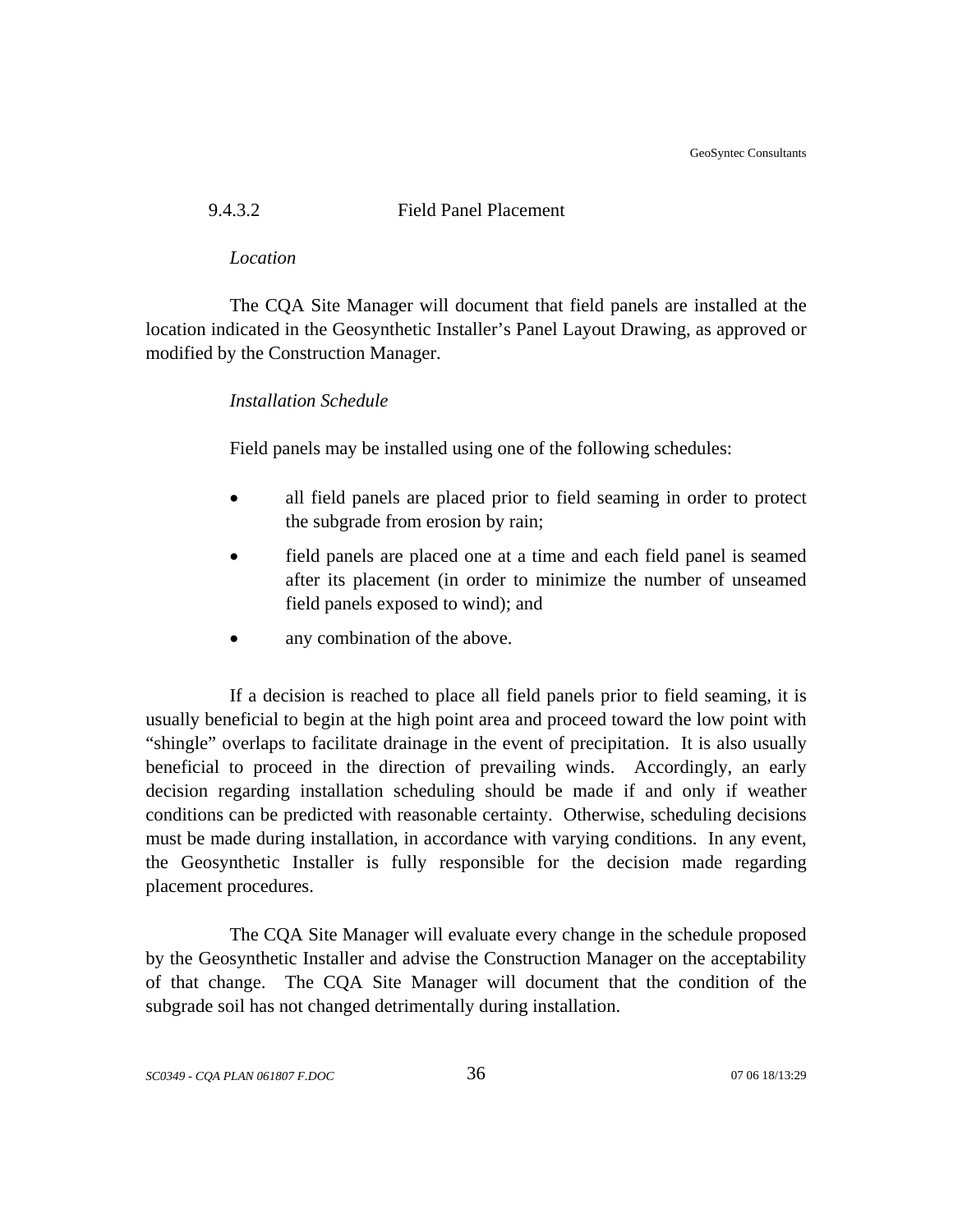The CQA Site Manager will record the identification code, location, and date of installation of each field panel.

## *Weather Conditions*

Geomembrane placement will not proceed unless otherwise authorized when the ambient temperature is below 40°F or above 122°F. In addition, wind speeds and direction will be monitored for potential impact to geosynthetic installation. Geomembrane placement will not be performed during any precipitation, in the presence of excessive moisture (e.g., fog, dew), and/or in an area of ponded water.

The CQA Site Manager will document that the above conditions are fulfilled. Additionally, the CQA Site Manager will document that the subgrade soil has not been damaged by weather conditions. The Geosynthetics Installer will inform the Construction Manager if the above conditions are not fulfilled.

# *Method of Placement*

The CQA Site Manager will document the following:

- equipment used does not damage the geomembrane by handling, trafficking, excessive heat, leakage of hydrocarbons or other means;
- the surface underlying the geomembrane has not deteriorated since previous acceptance, and is still acceptable immediately prior to geomembrane placement;
- geosynthetic elements immediately underlying the geomembrane are clean and free of debris;
- personnel working on the geomembrane do not smoke, wear damaging shoes, or engage in other activities which could damage the geomembrane;
- the method used to unroll the panels does not cause scratches or crimps in the geomembrane and does not damage the supporting soil;
- the method used to place the panels minimizes wrinkles (especially differential wrinkles between adjacent panels); and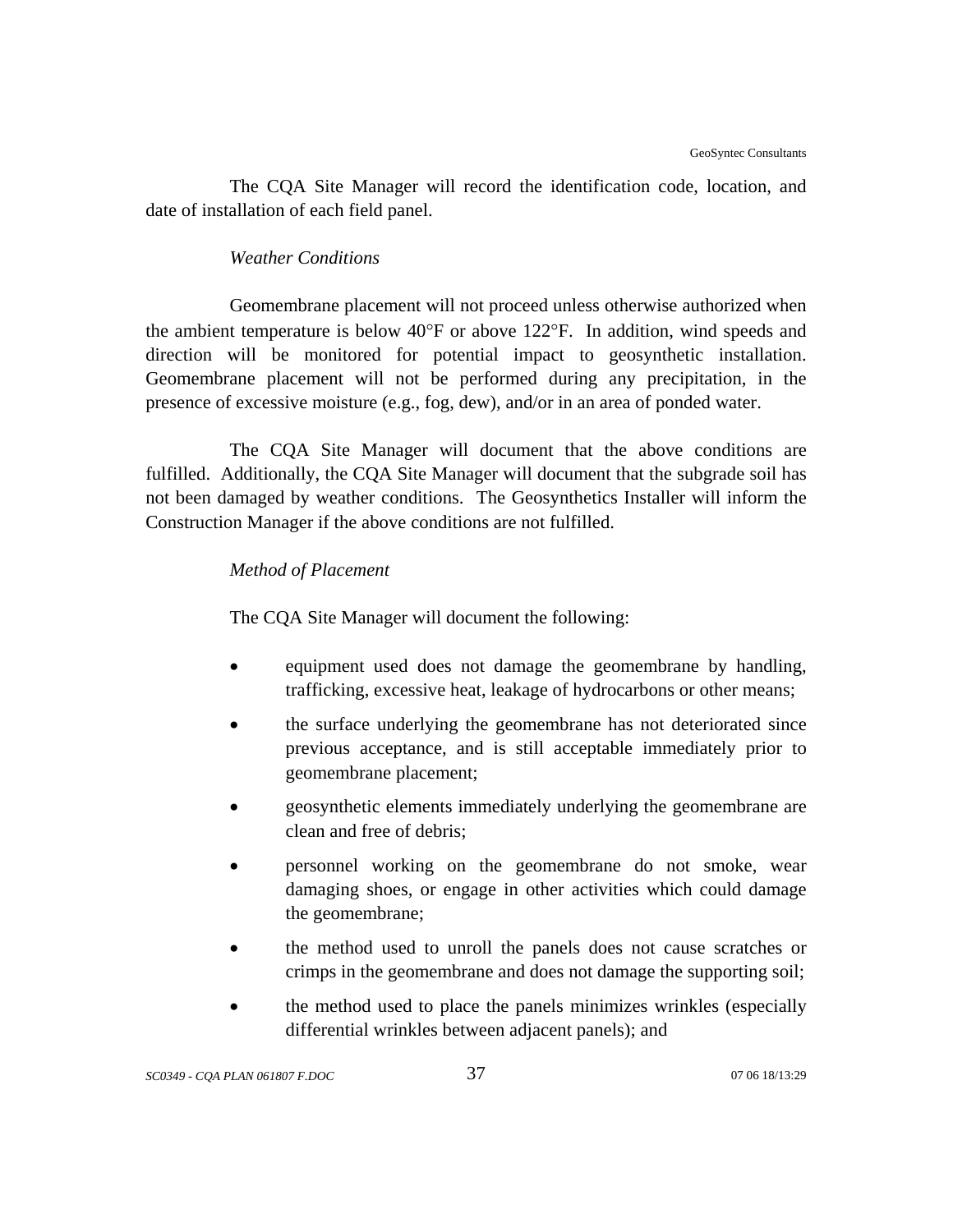adequate temporary loading and/or anchoring (e.g., sand bags, tires), not likely to damage the geomembrane, has been placed to prevent uplift by wind (in case of high winds, continuous loading, e.g., by adjacent sand bags, is recommended along edges of panels to minimize risk of wind flow under the panels).

The CQA Site Manager will inform the Construction Manager if the above conditions are not fulfilled.

Damaged panels or portions of damaged panels that have been rejected will be marked and their removal from the work area recorded by the CQA Site Manager. Repairs will be made in accordance with procedures described in Section 9.4.5.

### **9.4.4 Field Seaming**

This section details CQA procedures to document that seams are properly constructed and tested in accordance with the Manufacturer's specifications and industry standards.

#### 9.4.4.1 Requirements of Personnel

All personnel performing seaming operations will be qualified by experience or by successfully passing seaming tests, as outlined in the *Technical Specifications*. The most experienced seamer, the "master seamer", will provide direct supervision over less experienced seamers.

The Geosynthetic Installer will provide the Construction Manager and the CQA Site Manager with a list of proposed seaming personnel and their experience records. These documents will be reviewed by the Construction Manager and the Geosynthetics CQA Manager.

### 9.4.4.2 Seaming Equipment and Products

Approved processes for field seaming are fillet extrusion welding and double-track fusion welding.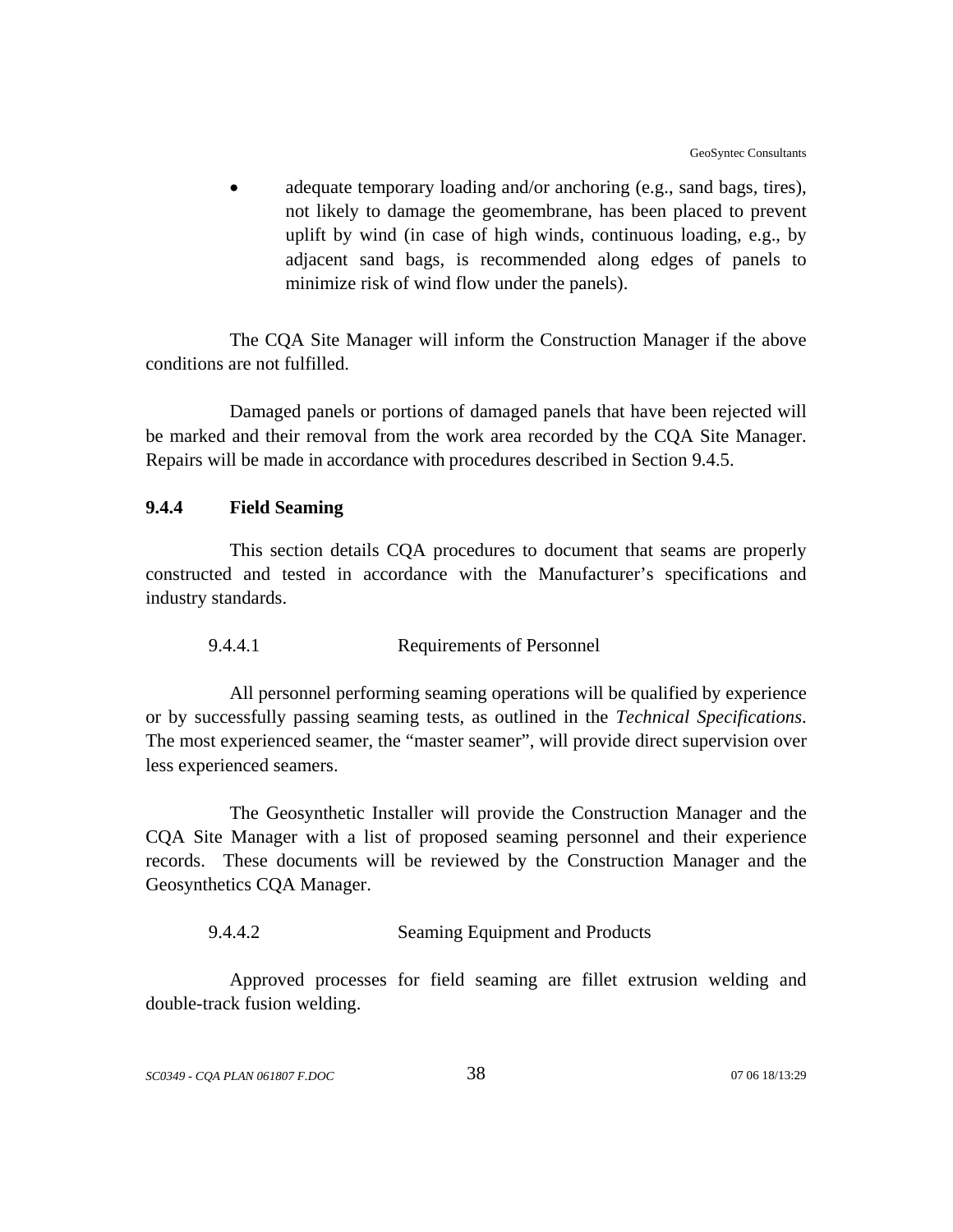## *Fillet Extrusion Process*

The fillet extrusion-welding apparatus will be equipped with gauges giving the temperature in the apparatus.

The Geosynthetic Installer will provide documentation regarding the extrusion welding rod to the CQA Site Manager, and will certify that the extrusion welding rod is compatible with the *Technical Specification*, and in any event, is comprised of the same resin as the geomembrane.

The CQA Site Manager will log apparatus temperatures, ambient temperatures, and geomembrane surface temperatures at appropriate intervals.

The CQA Site Manager will document that:

- the Geosynthetic Installer maintains, on site, the number of spare operable seaming apparatus decided at the Pre-construction Meeting;
- equipment used for seaming is not likely to damage the geomembrane;
- the extruder is purged prior to beginning a seam until all heatdegraded extrudate has been removed from the barrel;
- the electric generator is placed on a smooth base such that no damage occurs to the geomembrane;
- a smooth insulating plate or fabric is placed beneath the hot welding apparatus after usage; and
- the geomembrane is protected from damage in heavily trafficked areas.

## *Fusion Process*

The fusion-welding apparatus must be automated vehicular-mounted devices. The fusion-welding apparatus will be equipped with gauges giving the applicable temperatures and pressures.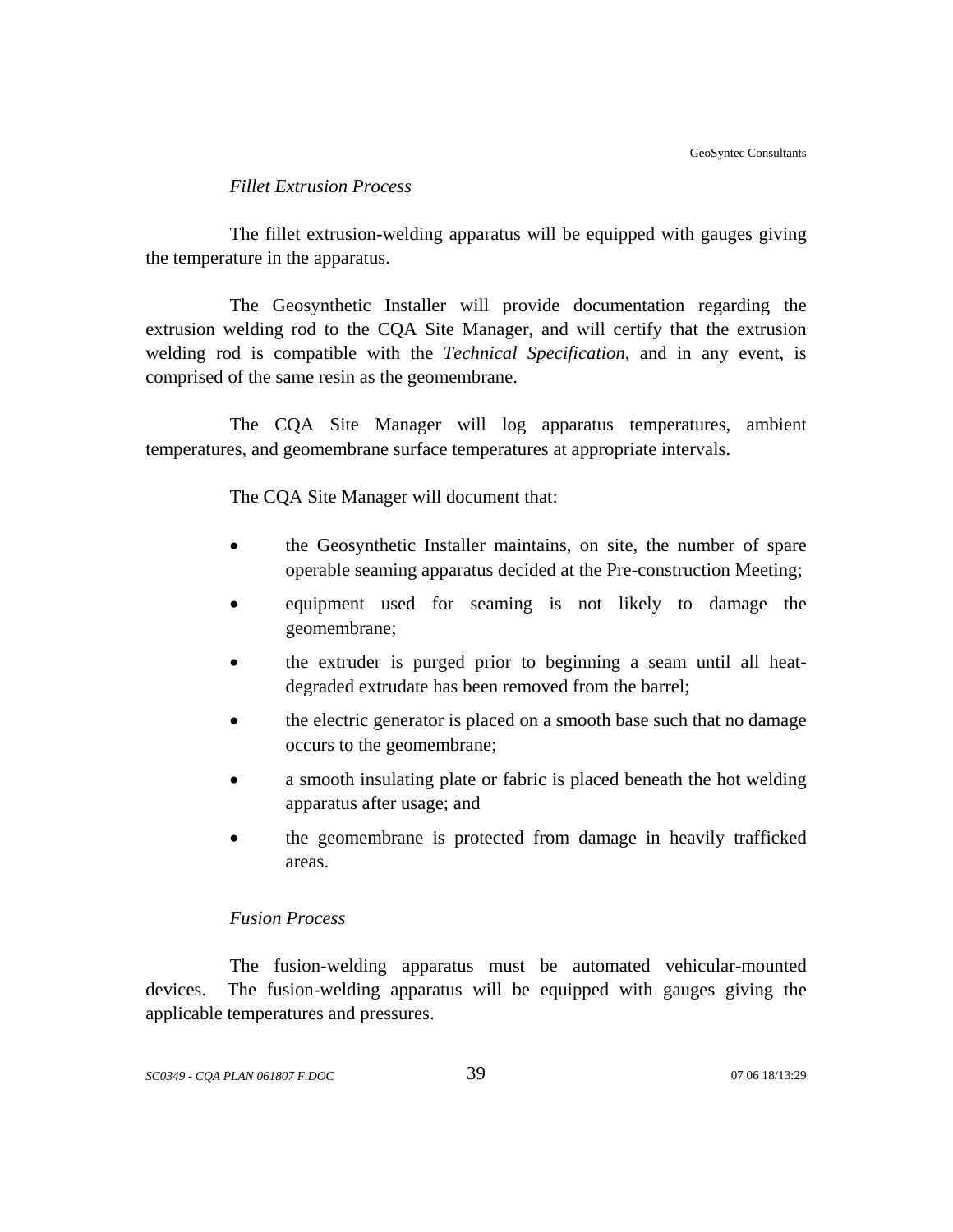The CQA Site Manager will log ambient, seaming apparatus, and geomembrane surface temperatures as well as seaming apparatus speeds.

The CQA Site Manager will also document that:

- the Geosynthetic Installer maintains on-site the number of spare operable seaming apparatus decided at the Pre-construction Meeting;
- equipment used for seaming is not likely to damage the geomembrane;
- for cross seams, the edge of the cross seam is ground to a smooth incline (top and bottom) prior to welding;
- the electric generator is placed on a smooth cushioning base such that no damage occurs to the geomembrane from ground pressure or fuel leaks;
- a smooth insulating plate or fabric is placed beneath the hot welding apparatus after usage; and
- the geomembrane is protected from damage in heavily trafficked areas.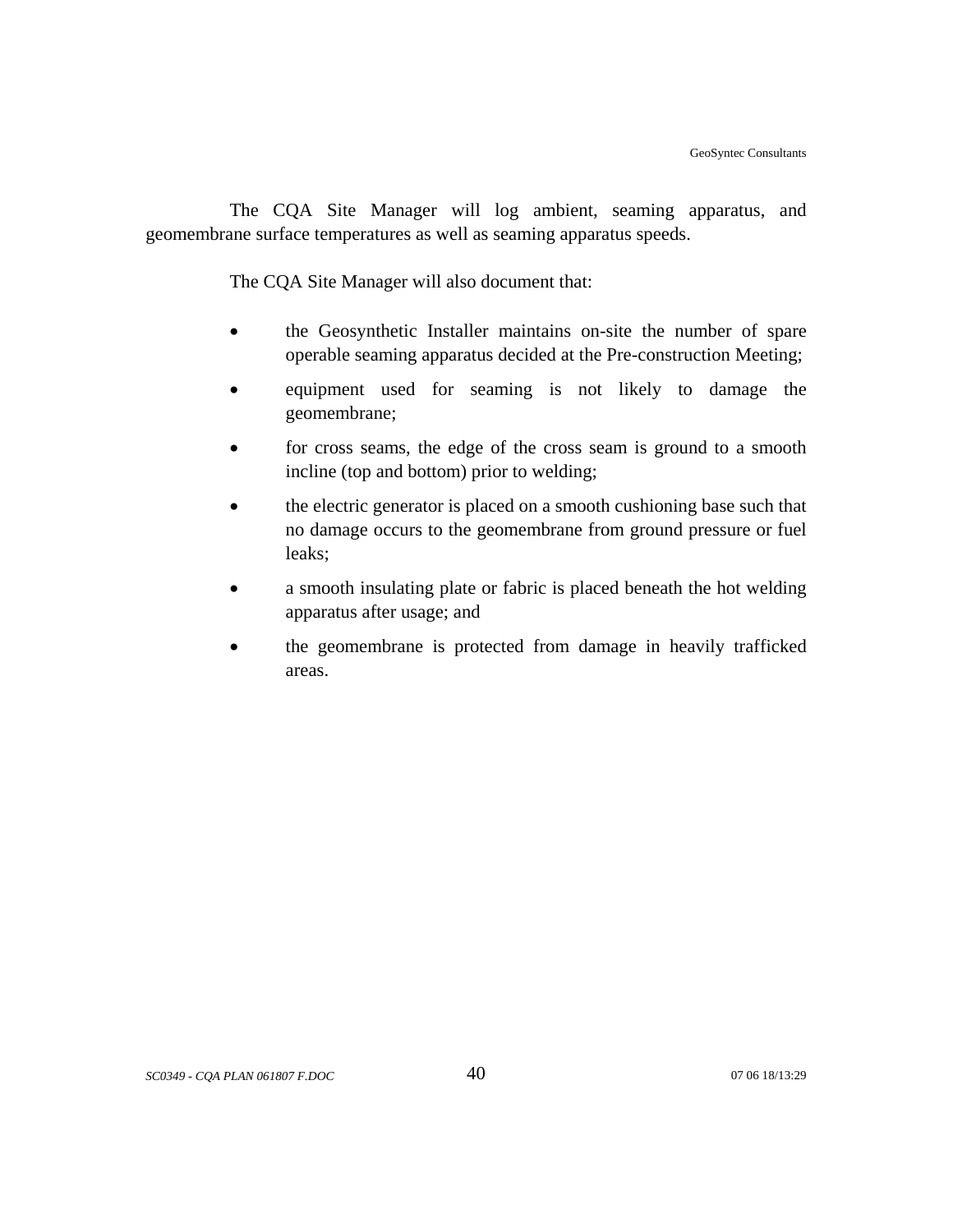GeoSyntec Consultants

## 9.4.4.3 Seam Preparation

The CQA Site Manager will document that:

- prior to seaming, the seam area is clean and free of moisture, dust, dirt, debris, and foreign material; and
- seams are aligned with the fewest possible number of wrinkles and "fishmouths."

## 9.4.4.4 Weather Conditions for Seaming

The normally required weather conditions for seaming are as follows unless authorized in writing by the Engineer:

> seaming will only be approved between ambient temperatures of 40°F and 122°F.

If the Geosynthetic Installer wishes to use methods that may allow seaming at ambient temperatures below 40°F or above 122°F, the Geosynthetic Installer will demonstrate and certify that such methods produce seams which are entirely equivalent to seams produced within acceptable temperature, and that the overall quality of the geomembrane is not adversely affected.

The CQA Site Manager will document that these seaming conditions are fulfilled and will advise the Geosynthetics Installer if they are not.

9.4.4.5 Overlapping and Temporary Bonding

The CQA Site Manager will document that:

- the panels of geomembrane have a finished overlap of a minimum of 3 in. for both extrusion and fusion welding;
- no solvent or adhesive bonding materials are used; and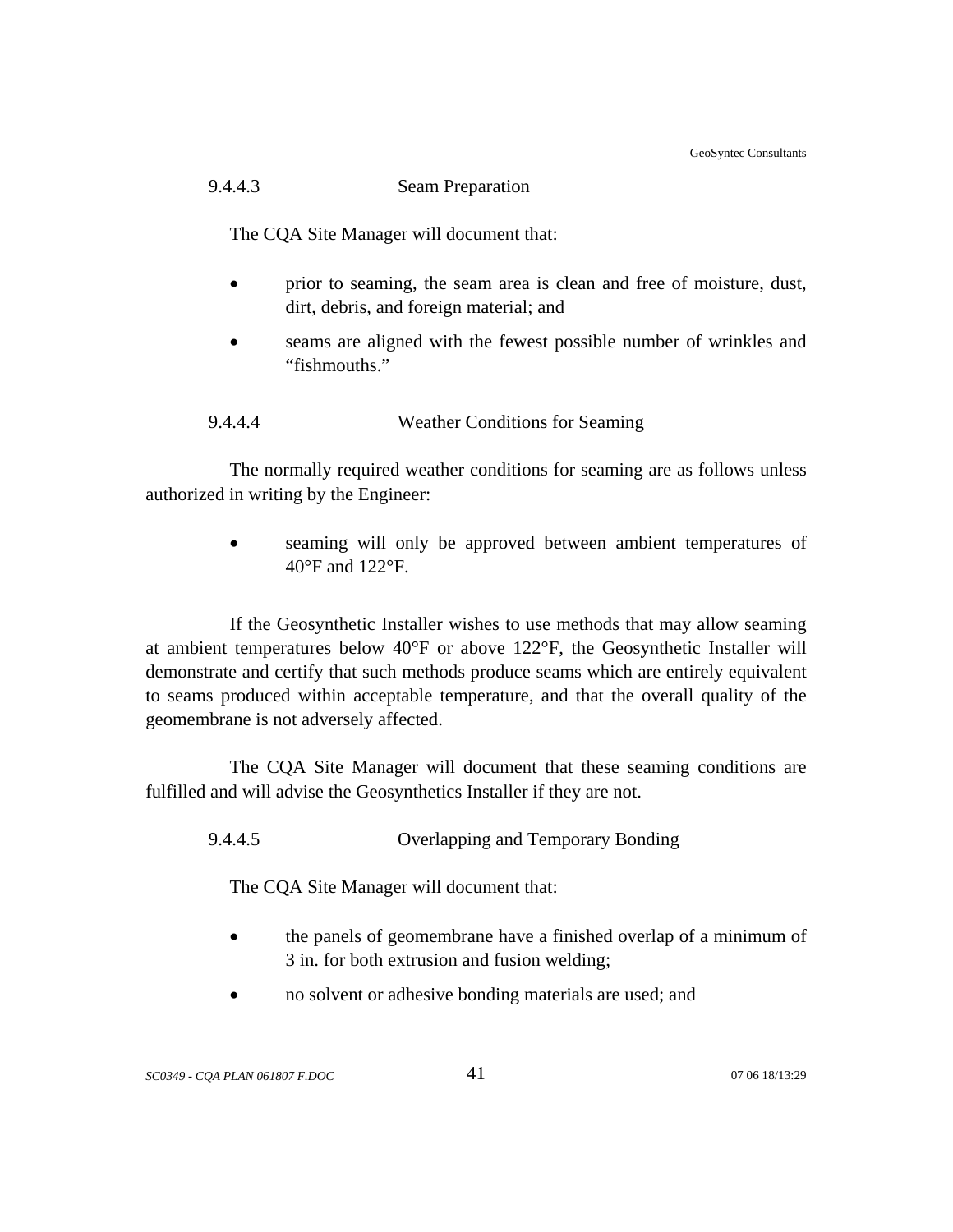• the procedures utilized to temporarily bond adjacent panels together does not damage the geomembrane.

The CQA Site Manager will log appropriate temperatures and conditions, and will log and report non-compliances to the Construction Manager.

### 9.4.4.6 Trial Seams

Trial seams shall be prepared with the procedures and dimensions as indicated in the *Technical Specifications*. The CQA Site Manager will observe trial seam procedures and will document the results of trial seams on trial seam logs. Each trial seam samples will be assigned a number. The CQA Site Manager, will log the date, time, machine temperature(s), seaming unit identification, name of the seamer, and pass or fail description for each trial seam sample tested.

Separate trial seaming logs shall be maintained for fusion welded and extrusion welded trial seams.

9.4.4.7 General Seaming Procedure

Unless otherwise specified, the general production seaming procedure used by the Geosynthetic Installer will be as follows:

- Fusion-welded seams are continuous, commencing at one end to the seam and ending at the opposite end.
- Cleaning, overlap, and shingling requirements shall be maintained.
- If seaming operations are carried out at night, adequate illumination will be provided at the Geosynthetic Installer's expense.
- Seaming will extend to the outside edge of panels to be placed in the anchor trench.

The CQA Site Manager shall document geomembrane seaming operations on seaming logs. Seaming logs shall include, at a minimum: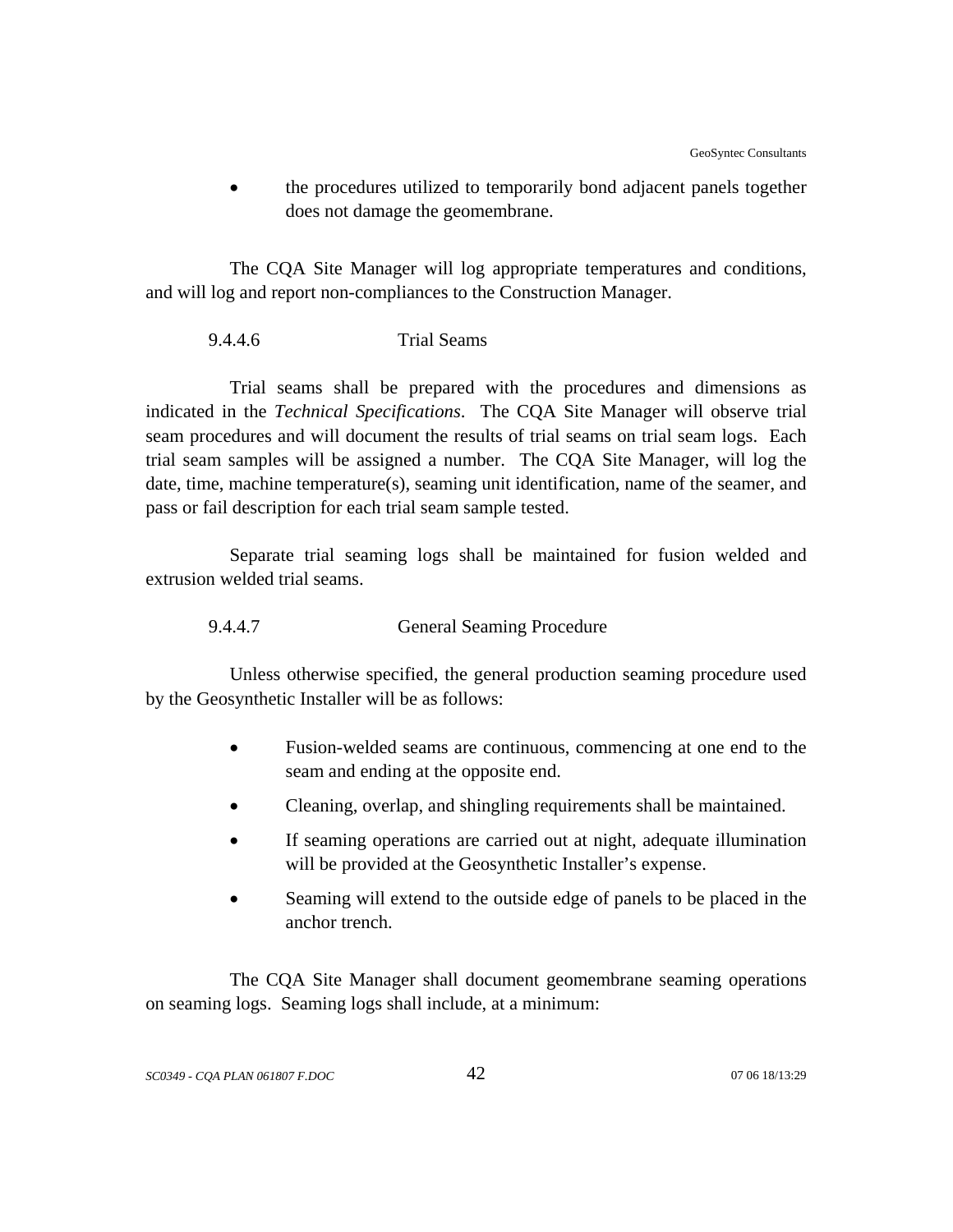- Seam identifications (typically associated with panels being joined);
- Seam starting time and date;
- Seam ending time and date;
- Seam length;
- Identification of person performing seam; and
- Identification of seaming equipment.

 Separate logs shall be maintained for fusion and extrusion welded seams. In addition, the CQA Site Manager shall monitor during seaming that:

- Fusion-welded seams are continuous, commencing at one end of the seam and ending at the opposite end.
- Cleaning, overlap, and shingling requirements are maintained.

| 9.4.4.8 | Nondestructive Seam Continuity Testing |  |
|---------|----------------------------------------|--|
|         |                                        |  |

## *Concept*

The Geosynthetic Installer will non-destructively test field seams over their length using a vacuum test unit, air pressure test (for double fusion seams only), or other method approved by the Construction Manager. The purpose of nondestructive tests is to check the continuity of seams. It does not provide information on seam strength. Continuity testing will be carried out as the seaming work progresses, not at the completion of field seaming.

The CQA Site Manager will:

- observe continuity testing;
- record location, date, name of person conducting the test, and the results of tests; and
- inform the Geosynthetic Installer of required repairs.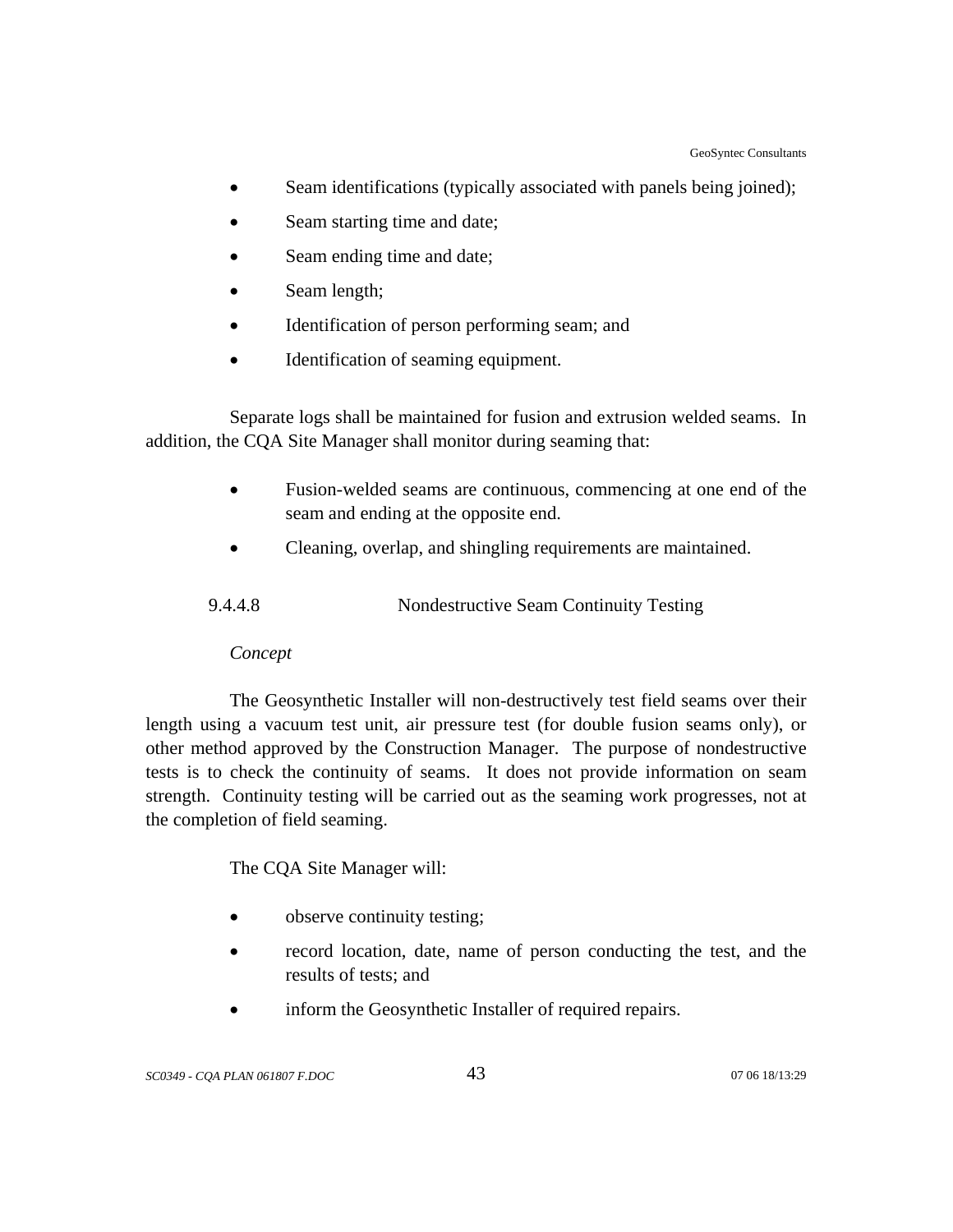The Geosynthetic Installer will complete any required repairs in accordance with Section 9.4.5.

The CQA Site Manager will:

- observe the repair and re-testing of the repair;
- mark on the geomembrane that the repair has been made; and
- document the results.

The following procedures will apply to locations where seams cannot be non-destructively tested:

All such seams will be cap-stripped with the same geomembrane.

- If the seam is accessible to testing equipment prior to final installation, the seam will be non-destructively tested prior to final installation.
- If the seam cannot be tested prior to final installation, the seaming and cap-stripping operations will be observed by the CQA Site Manager and Geosynthetic Installer for uniformity and completeness.

The seam number, date of observation, name of tester, and outcome of the test or observation will be recorded by the CQA Site Manager.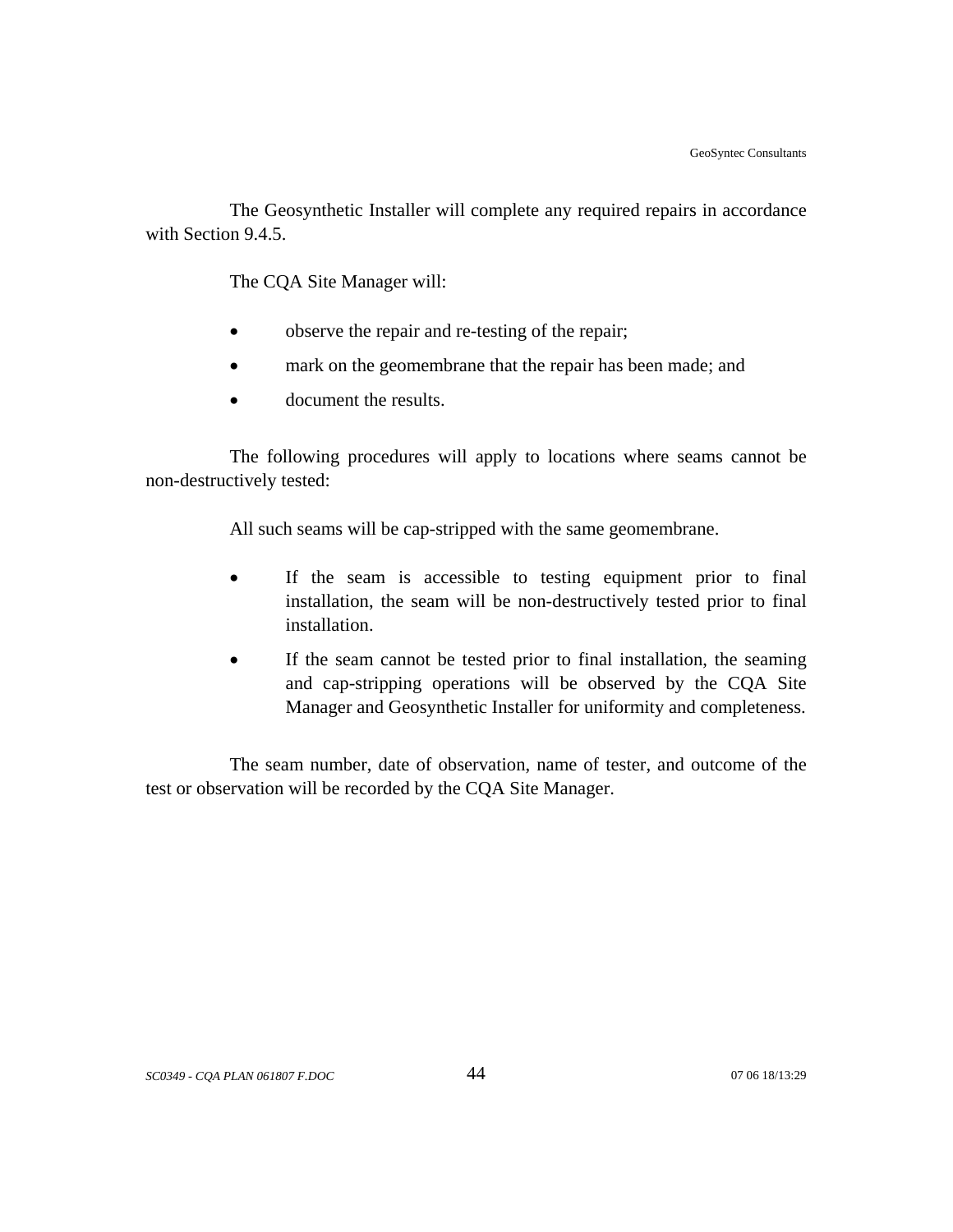#### *Vacuum Testing*

Vacuum testing shall be performed utilizing the equipment and procedures specified in the Technical Specifications. The CQA Site Manager shall observe the vacuum testing procedures and document that they are performed in accordance with the *Technical Specifications*. The result of vacuum testing shall be recorded on the CQA seaming logs. Results shall include, at a minimum, the personnel performing the vacuum test and the result of the test (pass or fail), and the test date. Seams failing the vacuum test shall be repaired in accordance with the procedures listed in the *Technical Specifications*. The CQA Site Manager shall document seam repairs in the seaming logs.

#### *Air Pressure Testing*

Air channel pressure testing shall be performed on double-track seams created with a fusion welding device, utilizing the equipment and procedures specified in the *Technical Specifications*. The CQA Site Manager shall observe the vacuum testing procedures and document that they are performed in accordance with the *Technical Specifications*. The result of air channel pressure testing shall be recorded on the CQA seaming logs. Results shall include, at a minimum, personnel performing the air pressure test, the starting air pressure and time, the final air pressure and time, the drop in psi during the test, and the result of the test (pass or fail). Seams failing the air pressure test shall be repaired in accordance with the procedures listed in the *Technical Specifications*. The CQA Site Manager shall document seam repairs in the seaming logs.

### 9.4.4.9 Destructive Testing

*Concept*

Destructive seam testing will be performed on site and at the independent CQA laboratory in accordance with the *Drawings* and the *Technical Specifications*. Destructive seam tests will be performed at selected locations. The purpose of these tests is to evaluate seam strength. Seam strength testing will be done as the seaming work progresses, not at the completion of all field seaming.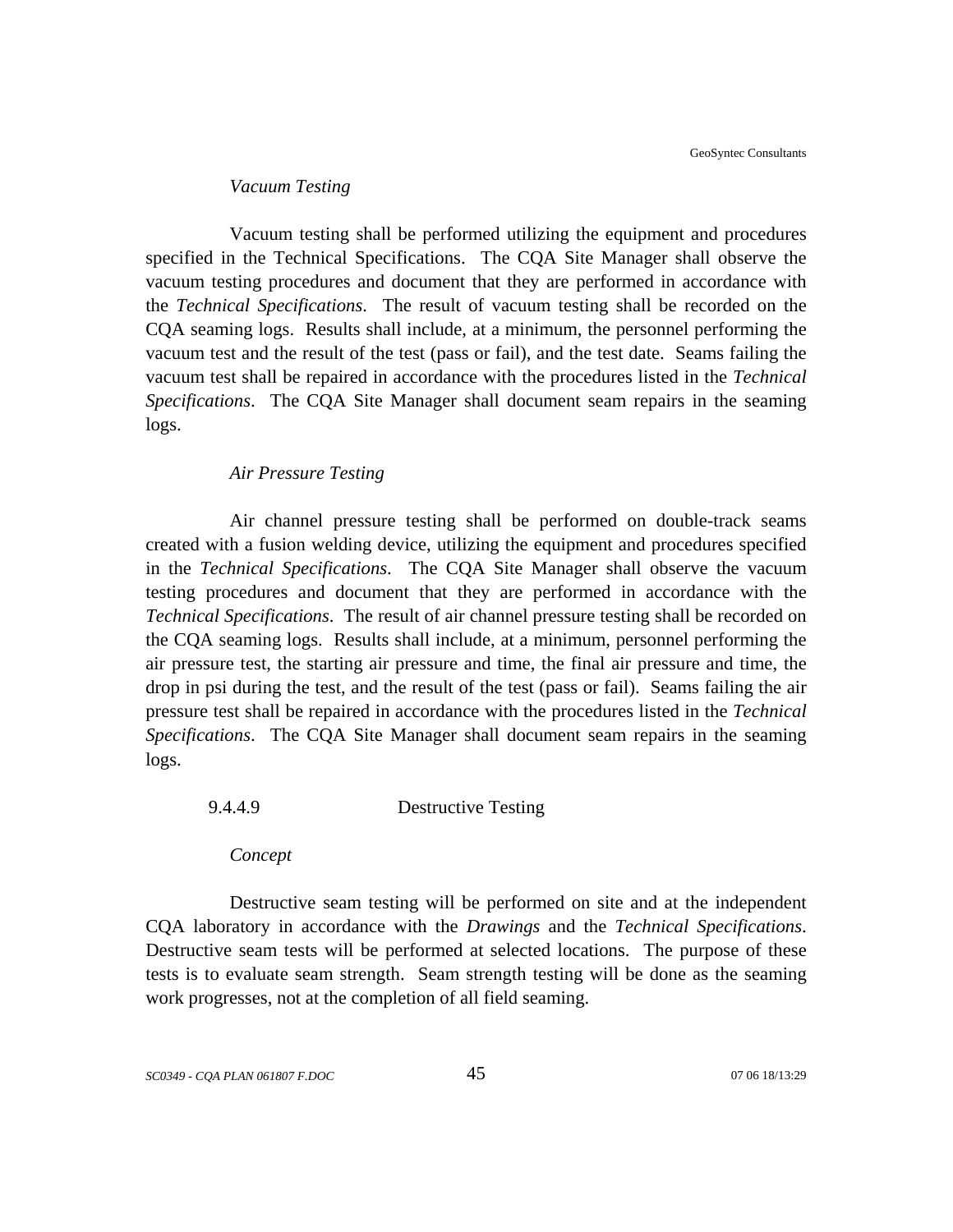### *Location and Frequency*

The CQA Site Manager will select locations where seam samples will be cut out for laboratory testing. Those locations will be established as follows.

- The frequency of geomembrane seam testing is a minimum of one destructive sample per 500 feet of weld. The minimum frequency is to be evaluated as an average taken throughout the entire facility.
- A minimum of one test per seaming machine over the duration of the project.
- Additional test locations may be selected during seaming at the CQA Site Manager's discretion. Selection of such locations may be prompted by suspicion of excess crystallinity, contamination, offset welds, or any other potential cause of imperfect welding.

The Geosynthetic Installer will not be informed in advance of the locations where the seam samples will be taken.

## *Sampling Procedure*

Samples will be marked by the CQA Site Manager following the procedures listed in the *Technical Specifications*. Preliminary samples will be taken from either side of the marked sample and tested before obtaining the full sample per the requirements of the *Technical Specifications*. Samples shall be obtained by the Geosynthetic Installer. Samples shall be obtained as the seaming progresses in order to have laboratory test results before the geomembrane is covered by another material. The CQA Site Manager will:

- observe sample cutting and monitor that corners are rounded;
- assign a number to each sample, and mark it accordingly;
- record sample location on the Panel Layout Drawing; and
- record reason for taking the sample at this location (e.g., statistical routine, suspicious feature of the geomembrane).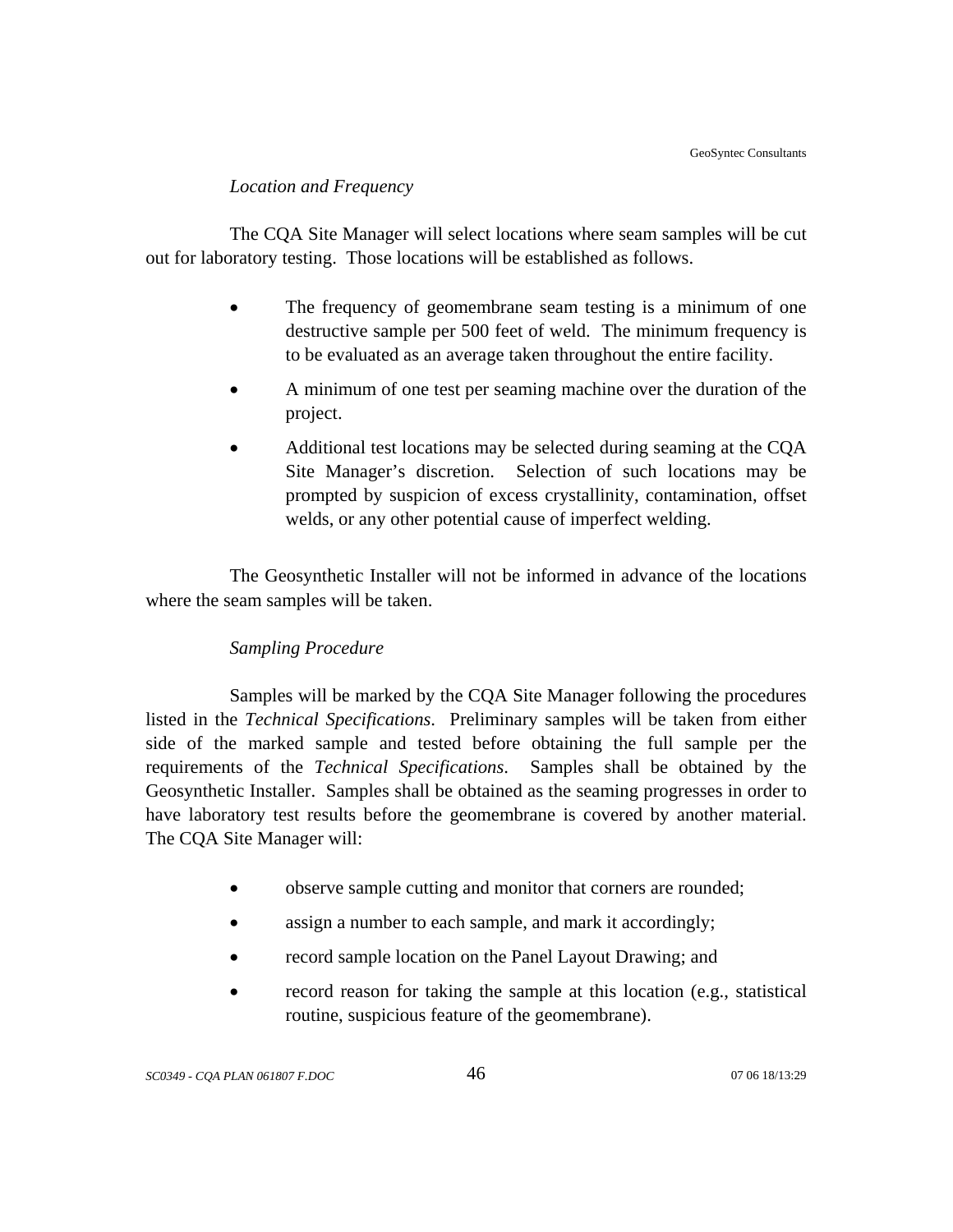Holes in the geomembrane resulting from destructive seam sampling will be immediately repaired in accordance with repair procedures described in Section 9.4.5. The continuity of the new seams in the repaired area will be tested in accordance with Section 9.4.4.8.

## *Size and Distribution of Samples*

The destructive sample will be  $12$  in.  $(0.3 \text{ m})$  wide by  $42$  in.  $(1.1 \text{ m})$  long with the seam centered lengthwise. The sample will be cut into three parts and distributed as follows:

- one portion, measuring 12 in.  $\times$  12 in. (0.30 cm  $\times$  30 cm), to the Geosynthetic Installer for field testing;
- one portion, measuring 12 in.  $\times$  18 in. (30 cm  $\times$  45 cm), for CQA Laboratory testing; and
- one portion, measuring 12 in.  $\times$  12 in. (30 cm  $\times$  30 cm), to the Construction Manager for archive storage.

Final evaluation of the destructive sample sizes and distribution will be made at the Pre-Construction Meeting.

## *Field Testing*

Field testing will be performed by the Geosynthetic Installer using a gauged tensiometer. Prior to field testing the Geosynthetic Installer shall submit a calibration certificate for gauge tensiometer to the CQA Consultant for review. Calibration must have been performed within one year of use on the current project. The destructive sample shall be tested according to the requirements of the *Technical Specifications*. The specimens shall not fail in the seam and shall meet the strength requirements outlined in the *Technical Specifications*. If any field test specimen fails, then the procedures outlined in *Procedures for Destructive Test Failures* of this section will be followed.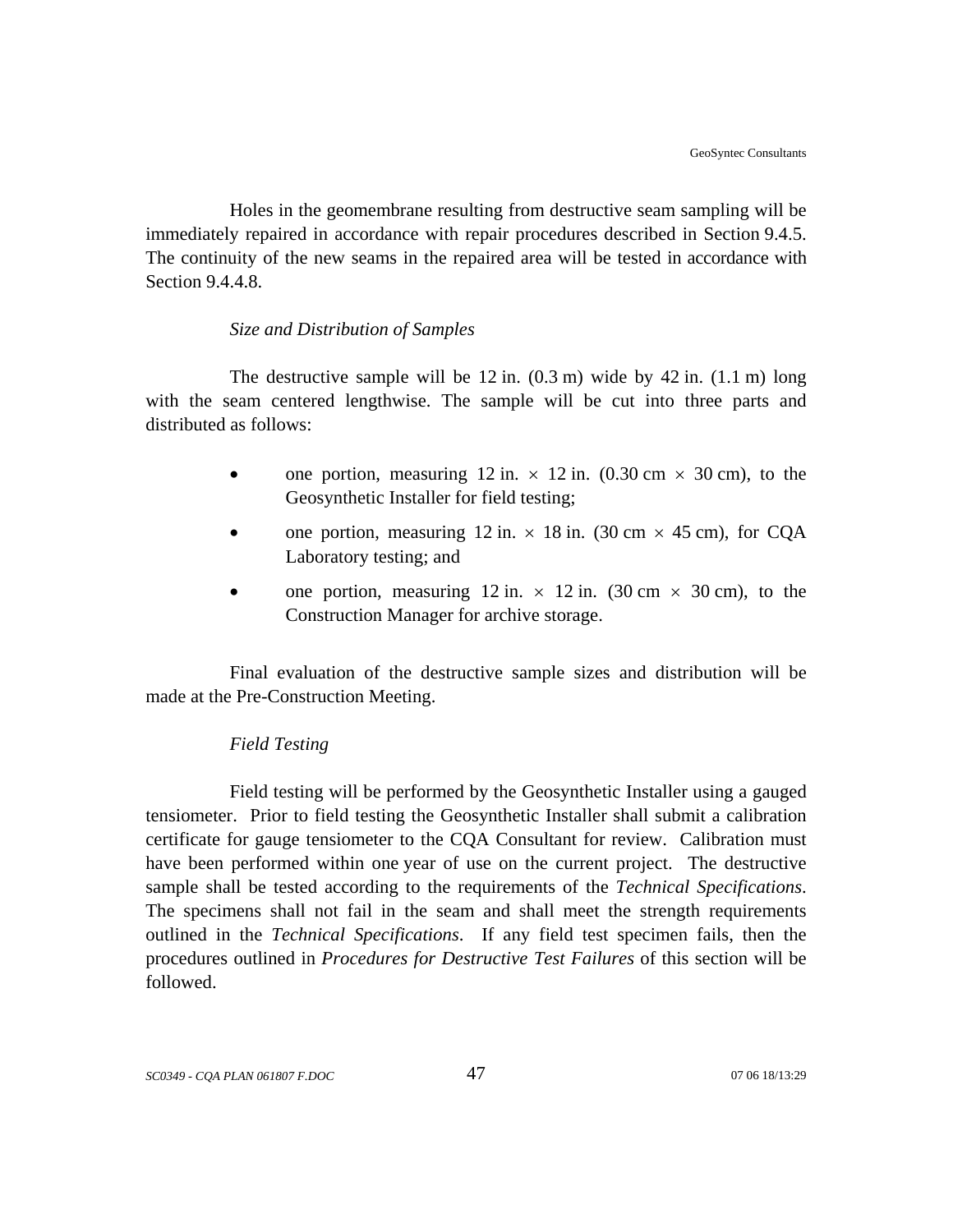The CQA Site Manager will witness field tests and mark samples and portions with their number. The CQA Site Manager will also document the date and time, ambient temperature, number of seaming unit, name of seamer, welding apparatus temperatures and pressures, and pass or fail description.

#### *CQA Laboratory Testing*

Destructive test samples will be packaged and shipped, if necessary, under the responsibility of the CQA Site Manager in a manner that will not damage the test sample. The Construction Manager will be responsible for storing the archive samples. This procedure will be outlined at the Pre-construction Meeting. Samples will be tested by the CQA Laboratory. The CQA Laboratory will be selected by the CQA Site Manager with the concurrence of the Engineer.

Testing will include "Bonded Seam Strength" and "Peel Adhesion." The minimum acceptable values to be obtained in these tests are given in the *Technical Specifications*. At least five specimens will be tested for each test method. Specimens will be selected alternately, by test, from the samples (i.e., peel, shear, peel, shear...). A passing test will meet the minimum required values in at least four out of five specimens.

The CQA Laboratory will provide test results no more than 24 hours after they receive the samples. The CQA Site Manager will review laboratory test results as soon as they become available, and make appropriate recommendations to the Construction Manager.

### *Geosynthetic Installer's Laboratory Testing*

The Geosynthetic Installer's laboratory test results will be presented to the Construction Manager and the CQA Site Manager for comments.

### *Procedures for Destructive Test Failure*

The following procedures will apply whenever a sample fails a destructive test, whether that test conducted by the CQA Laboratory, the Geosynthetic Installer's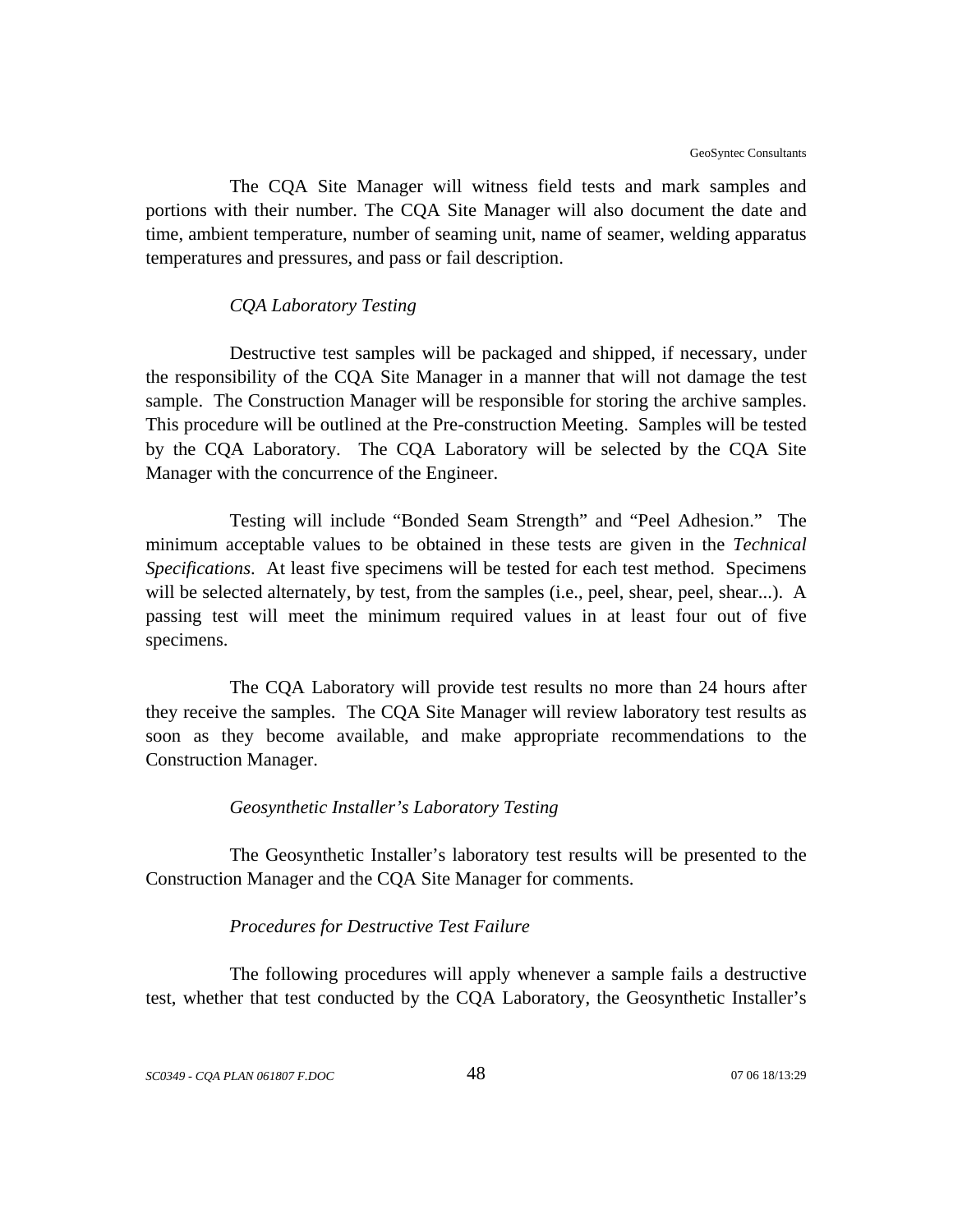laboratory, or by gauged tensiometer in the field. The Geosynthetic Installer has two options:

- The Geosynthetic Installer can reconstruct the seam between two passed test locations.
- The Geosynthetic Installer can trace the welding path to an intermediate location at 10 ft (3 m) minimum from the point of the failed test in each direction and take a small sample for an additional field test at each location. If these additional samples pass the test, then full laboratory samples are taken. If these laboratory samples pass the tests, then the seam is reconstructed between these locations. If either sample fails, then the process is repeated to establish the zone in which the seam should be reconstructed.

Acceptable seams must be bounded by two locations from which samples passing laboratory destructive tests have been taken. Repairs will be made in accordance with Section 9.4.5.

The CQA Site Manager will document actions taken in conjunction with destructive test failures.

## **9.4.5 Defects and Repairs**

This section prescribes CQA activities to document that defects, tears, rips, punctures, damage, or failing seams shall be repaired.

9.4.5.1 Identification

Seams and non-seam areas of the geomembrane shall be examined by the CQA Site Manager for identification of defects, holes, blisters, undispersed raw materials and signs of contamination by foreign matter. Because light reflected by the geomembrane helps to detect defects, the surface of the geomembrane shall be clean at the time of examination.

9.4.5.2 Evaluation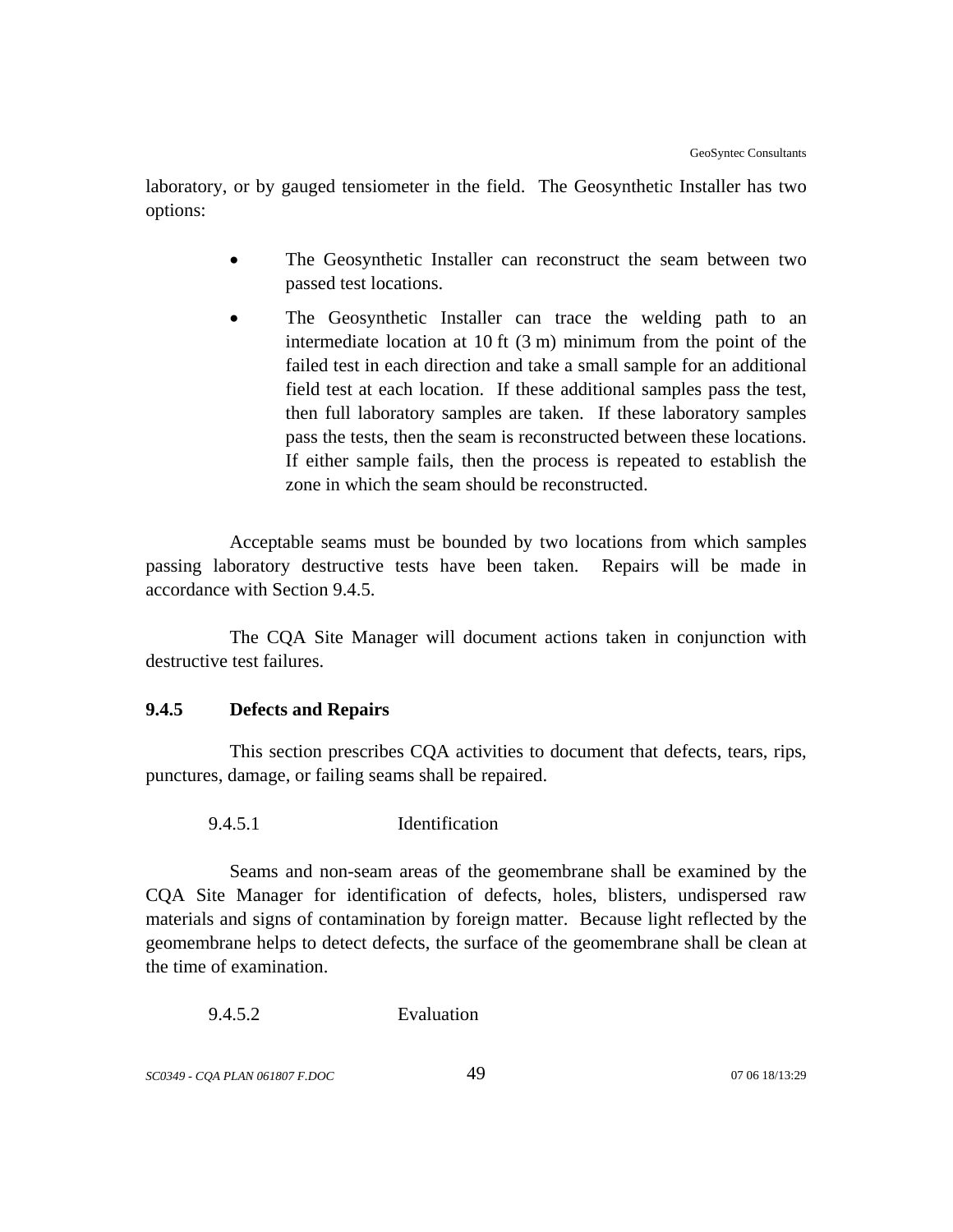Potentially flawed locations, both in seam and non-seam areas, shall be nondestructively tested using the methods described in Section 9.4.4.8 as appropriate. Each location that fails the nondestructive testing will be marked by the CQA Site Manager and repaired by the Geosynthetic Installer. Work will not proceed with any materials that will cover locations which have been repaired until laboratory test results with passing values are available.

## 9.4.5.3 Repair Procedures

Portions of the geomembrane exhibiting a flaw, or failing a destructive or nondestructive test, will be repaired. Several procedures exist for the repair of these areas. The final decision as to the appropriate repair procedure will be at the discretion of the CQA Consultant with input from the Construction Manager and Geosynthetic Installer. The procedures available include:

- patching, used to repair large holes, tears, undispersed raw materials, and contamination by foreign matter;
- grinding and re-welding, used to repair small sections of extruded seams;
- spot welding or seaming, used to repair small tears, pinholes, or other minor, localized flaws;
- capping, used to repair large lengths of failed seams;
- removing bad seam and replacing with a strip of new material welded into place (used with large lengths of fusion seams).

In addition, the following provisions will be satisfied:

- surfaces of the geomembrane which are to be repaired will be abraded no more than 20 minutes prior to the repair;
- surfaces must be clean and dry at the time of the repair;
- all seaming equipment used in repairing procedures must be approved;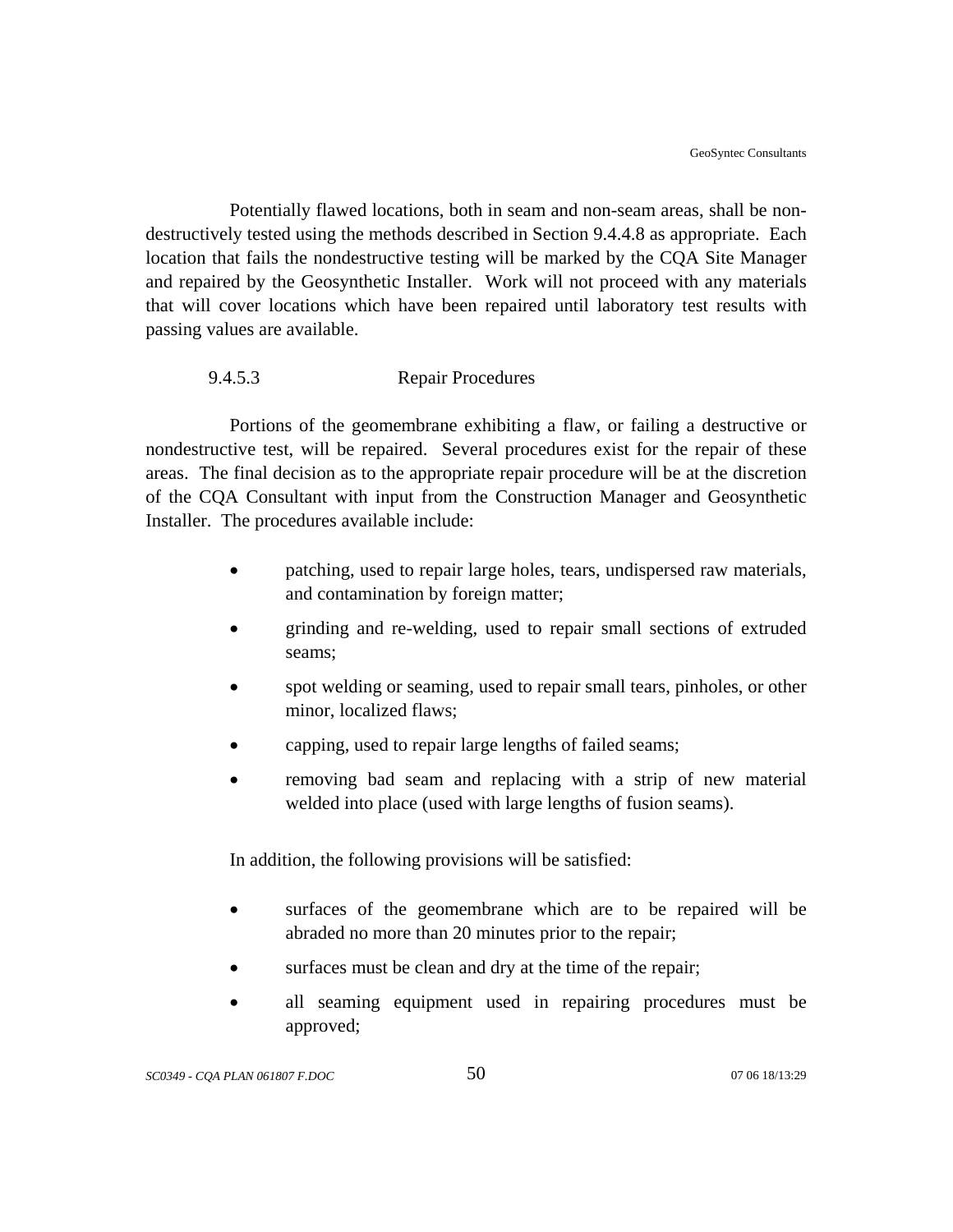- the repair procedures, materials, and techniques will be approved in advance by the CQA Consultant with input from the Engineer and Geosynthetic Installer;
- patches or caps will extend at least 6 in. (150 mm) beyond the edge of the defect, and all corners of patches will be rounded with a radius of at least 3 in. (75 mm);
- cuts and holes to be patched shall have rounded corners; and
- the geomembrane below large caps should be appropriately cut to avoid water or gas collection between the two sheets.

## 9.4.5.4 Verification of Repairs

The CQA Monitor shall monitor and document repairs. Records of repairs shall be maintained on repair logs. Repair logs shall include, at a minimum:

- panel containing repair and approximate location on panel;
- approximate dimensions of repair;
- repair type, i.e. fusion weld or extrusion weld
- date of repair;
- seamer making the repair; and
- results of repair non-destructive testing (pass or fail).

Each repair will be non-destructively tested using the methods described herein, as appropriate. Repairs that pass the non-destructive test will be taken as an indication of an adequate repair. Large caps may be of sufficient extent to require destructive test sampling, per the requirements of the *Technical Specifications*. Failed tests shall be redone and re-tested until passing test results are observed.

### 9.4.5.5 Large Wrinkles

When seaming of the geomembrane is completed (or when seaming of a large area of the geomembrane liner is completed) and prior to placing overlying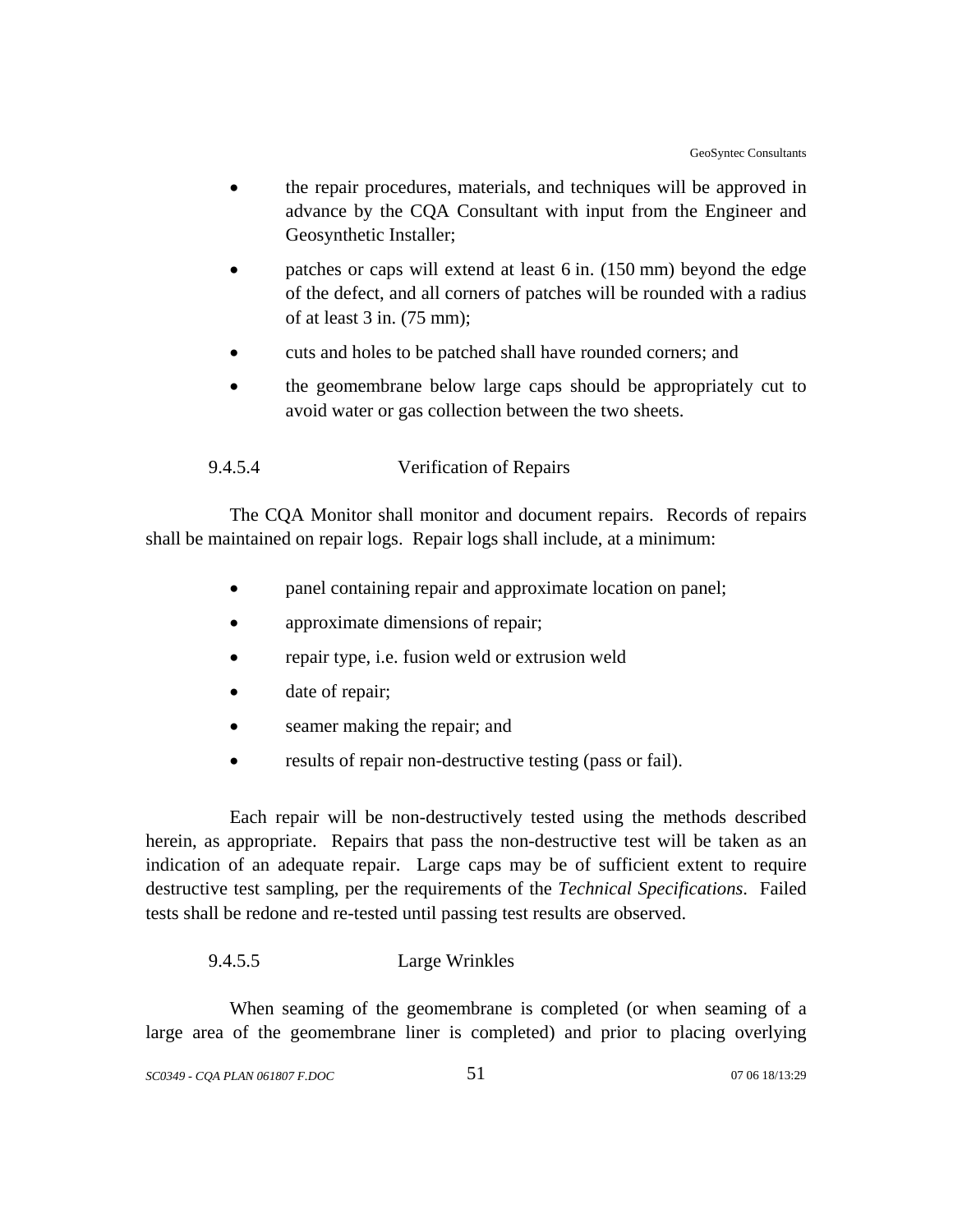materials, the CQA Site Manager will observe the geomembrane wrinkles. The CQA Site Manager will indicate to the Geosynthetic Installer which wrinkles should be cut and re-seamed. The seam thus produced will be tested like any other seam.

## **9.4.6 Lining System Acceptance**

The Geosynthetic Installer and the Manufacturer(s) will retain all responsibility for the geosynthetic materials in the liner system until acceptance by the Construction Manager.

The geosynthetic liner system will be accepted by the Construction Manager when:

- the installation is finished;
- verification of the adequacy of all seams and repairs, including associated testing, is complete;
- all documentation of installation is completed including the CQA Site Manager's acceptance report and appropriate warranties; and
- COA report, including "as built" drawing(s), sealed by a registered professional engineer has been received by the Construction Manager.

The CQA Site Manager will document that installation proceeded in accordance with the *Technical Specifications* for the project.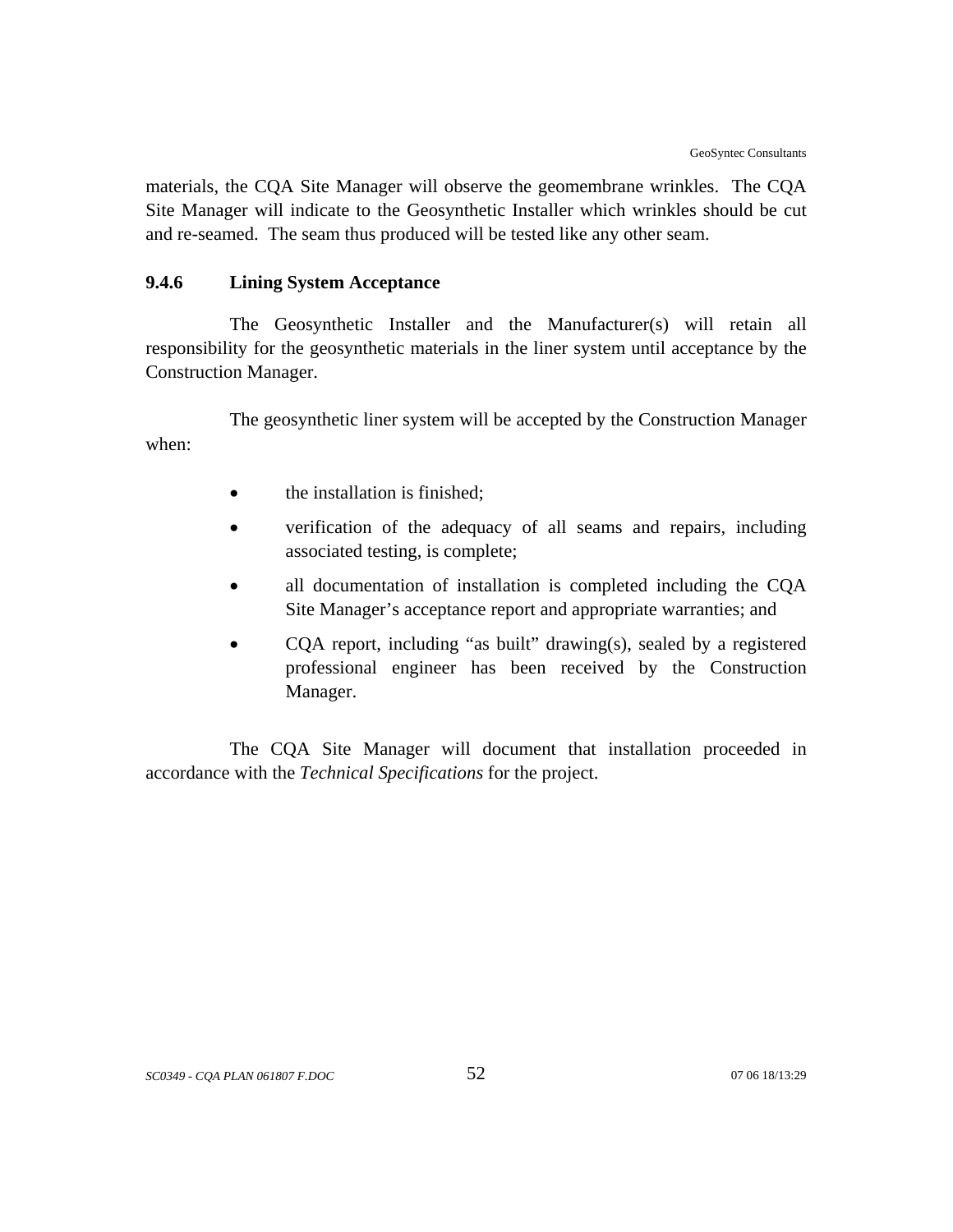### **10. GEOTEXTILE**

### **10.1 Introduction**

This section of the CQA Plan outlines the CQA activities to be performed for the geotextile installation. The CQA Consultant will review the *Drawings*, and the *Technical Specifications*, and any approved addenda or changes.

### **10.2 Manufacturing**

The Manufacturer will provide the Construction Manager with a list of guaranteed "minimum average roll value" properties (defined as the mean less two standard deviations), for each type of geotextile to be delivered. The Manufacturer will also provide the Construction Manager with a written quality control certification signed by a responsible party employed by the Manufacturer that the materials actually delivered have property "minimum average roll values" which meet or exceed all property values guaranteed for that type of geotextile.

The quality control certificates will include:

- roll identification numbers; and
- results of MQC testing.

The Manufacturer will provide, as a minimum, test results for the following:

- mass per unit area;
- grab strength;
- tear strength;
- puncture strength;
- permittivity; and
- apparent opening size.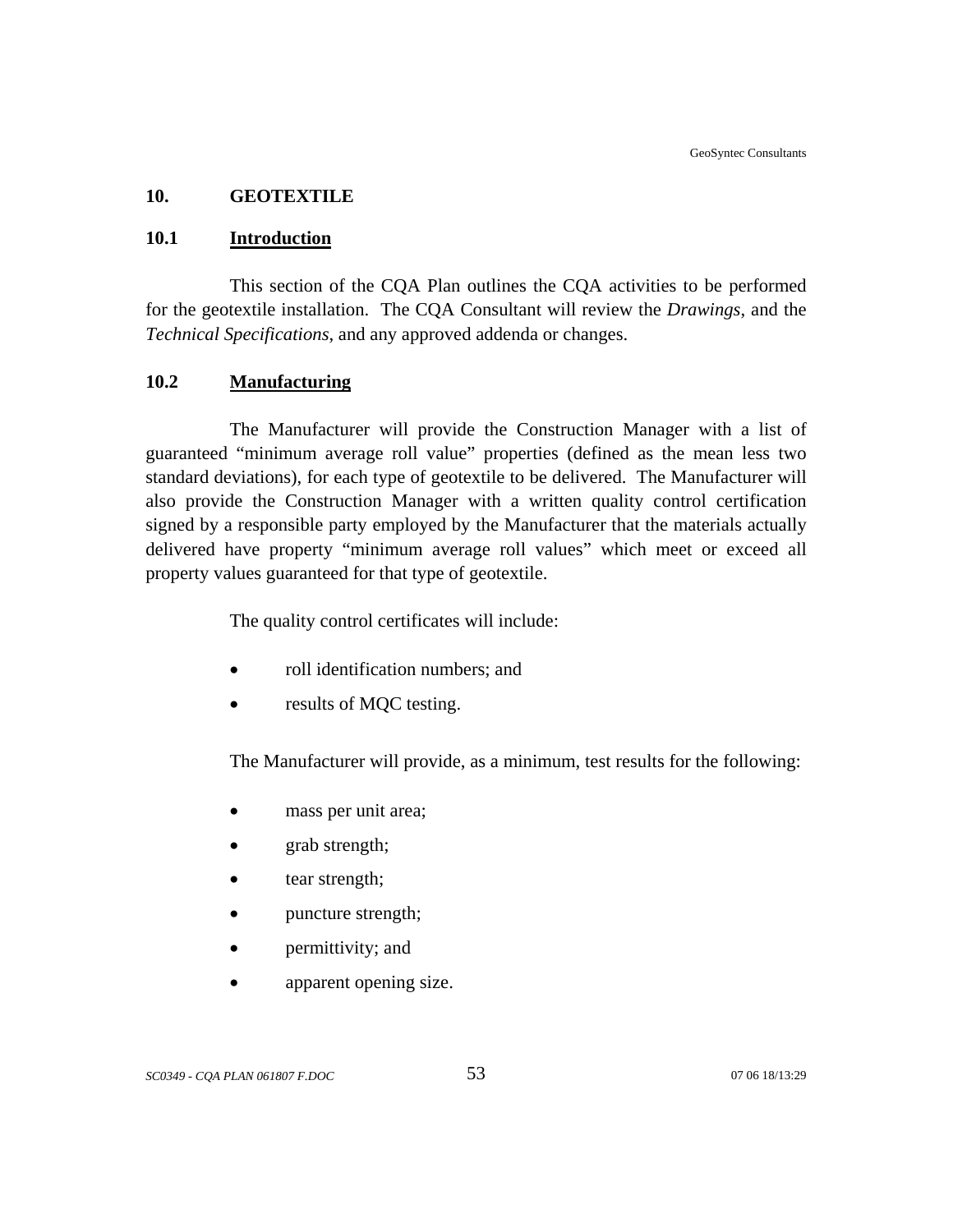MQC tests shall be performed at the frequency listed in the *Technical Specifications*. CQA tests on geotextile produced for the project shall be performed according to the test methods specified and frequencies presented in Table 4.

The CQA Site Manager will examine Manufacturer certifications to evaluate that the property values listed on the certifications meet or exceed those specified for the particular type of geotextile and the measurements of properties by the Manufacturer are properly documented, test methods acceptable and the certificates have been provided at the specified frequency properly identifying the rolls related to testing. Deviations will be reported to the Construction Manager.

### **10.3 Labeling**

The Manufacturer will identify all rolls of geotextile with the following:

- manufacturer's name;
- product identification;
- lot number;
- roll number; and
- roll dimensions.

The CQA Site Manager will examine rolls upon delivery and deviation from the above requirements will be reported to the Construction Manager.

## **10.4 Shipment and Storage**

During shipment and storage, the geotextile will be protected from ultraviolet light exposure, precipitation or other inundation, mud, dirt, dust, puncture, cutting or any other damaging or deleterious conditions. To that effect, geotextile rolls will be shipped and stored in relatively opaque and watertight wrappings.

Protective wrappings will be removed less than one hour prior to unrolling the geotextile. After the wrapping has been removed, a geotextile will not be exposed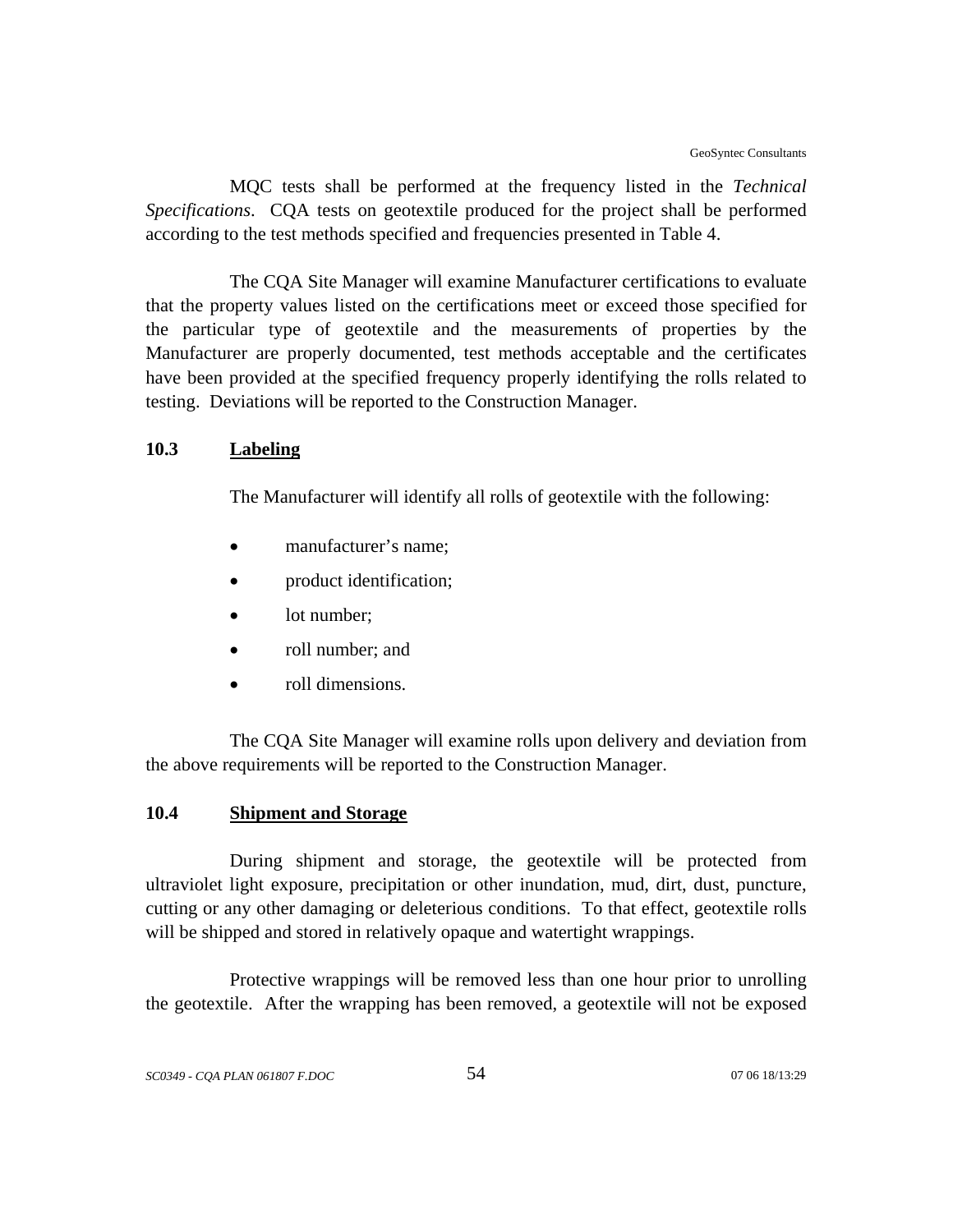to sunlight for more than 15 days, except for UV protection geotextile, unless otherwise specified and guaranteed by the Manufacturer.

The CQA Site Manager will observe rolls upon delivery at the site and deviation from the above requirements will be reported to the Geosynthetic Installer.

## **10.5 Conformance Testing**

### **10.5.1 Tests**

Upon delivery of the rolls of geotextiles, the CQA Site Manager will obtain conformance samples and forward to the Geosynthetics CQA Laboratory for testing to evaluate conformance to *Technical Specifications*. Required test and testing frequency for the geotextiles are presented in Table 4. These conformance tests will be performed in accordance with the test methods specified in the *Technical Specifications* and will be documented by the CQA Site Manager.

#### **10.5.2 Sampling Procedures**

Samples will be taken across the width of the roll and will not include the first three feet. Unless otherwise specified, samples will be 3 ft long by the roll width. The CQA Site Manager will mark the machine direction on the samples with an arrow.

Unless otherwise specified, samples will be taken at a rate as indicated in Table 4 for geotextiles.

## **10.5.3 Test Results**

The CQA Site Manager will examine results from laboratory conformance testing and will report non-conformance with the *Technical Specifications* and this CQA Plan to the Construction Manager.

## **10.5.4 Conformance Sample Failure**

The following procedure will apply whenever a sample fails a conformance test that is conducted by the CQA Laboratory: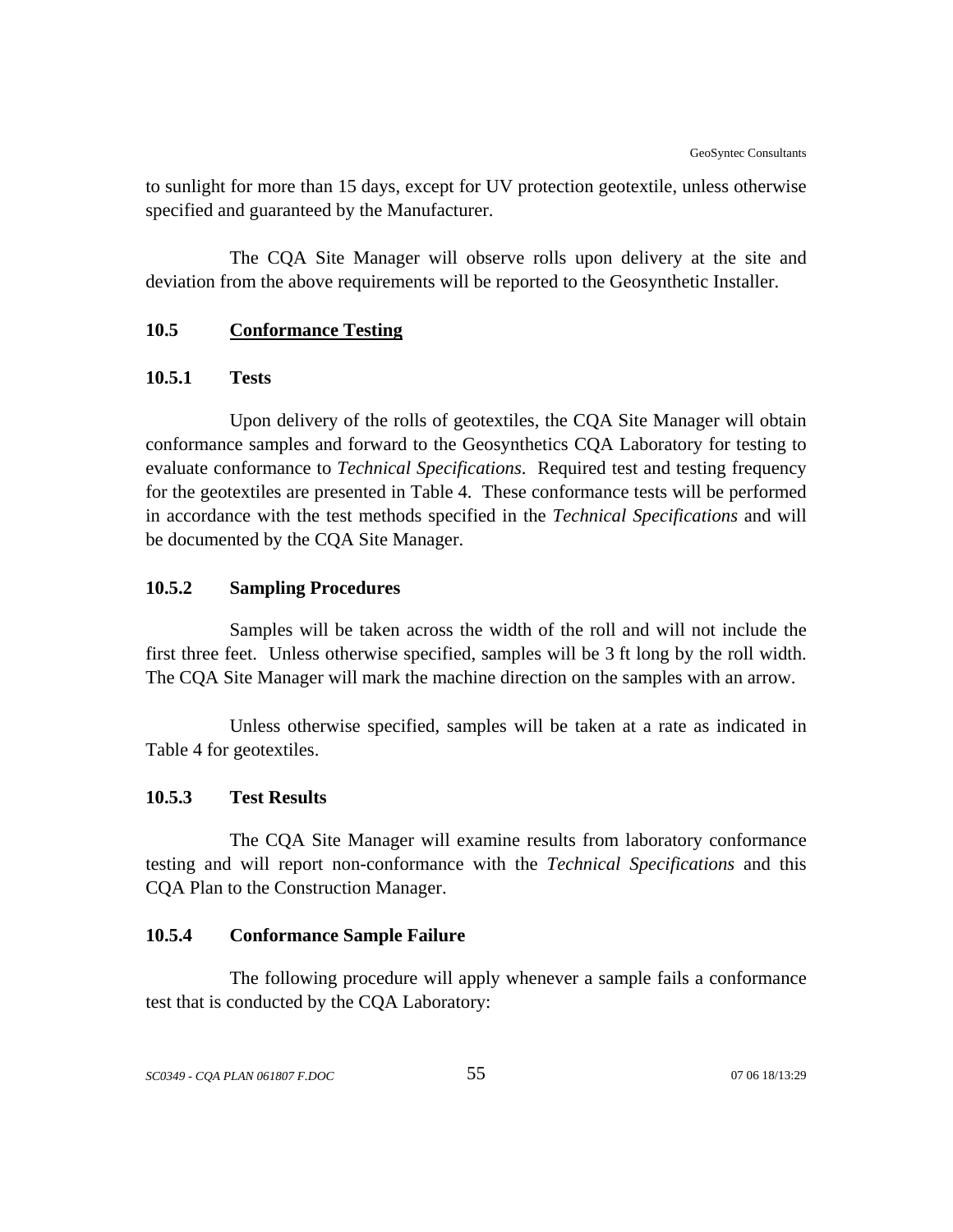- The Manufacturer will replace every roll of geotextile that is in nonconformance with the *Technical Specifications* with a roll(s) that meets *Technical Specifications*; or
- The Geosynthetic Installer will remove conformance samples for testing by the CQA Laboratory from the closest numerical rolls on both sides of the failed roll. These two samples must conform to the *Technical Specifications*. If either of these samples fail, the numerically closest rolls on the side of the failed sample will be tested by the CQA Laboratory. These samples must conform to the *Technical Specifications*. If any of these samples fail, every roll of geotextile on site from this lot and every subsequently delivered roll that is from the same lot must be tested by the CQA Laboratory for conformance to the *Technical Specifications*. This additional conformance testing will be at the expense of the Manufacturer.

The CQA Site Manager will document actions taken in conjunction with conformance test failures.

## **10.6 Handling and Placement**

The Geosynthetic Installer will handle all geotextiles in such a manner as to document they are not damaged in any way, and the following will be complied with:

- In the presence of wind, all geotextiles will be weighted with sandbags or the equivalent. Such sandbags will be installed during placement and will remain until replaced with earth cover material.
- Geotextiles will be cut using an approved geotextile cutter only. If in place, special care must be taken to protect other materials from damage, which could be caused by the cutting of the geotextiles.
- The Geosynthetic Installer will take all necessary precautions to prevent damage to underlying layers during placement of the geotextile.
- During placement of geotextiles, care will be taken not to entrap in the geotextile stones, excessive dust, or moisture that could damage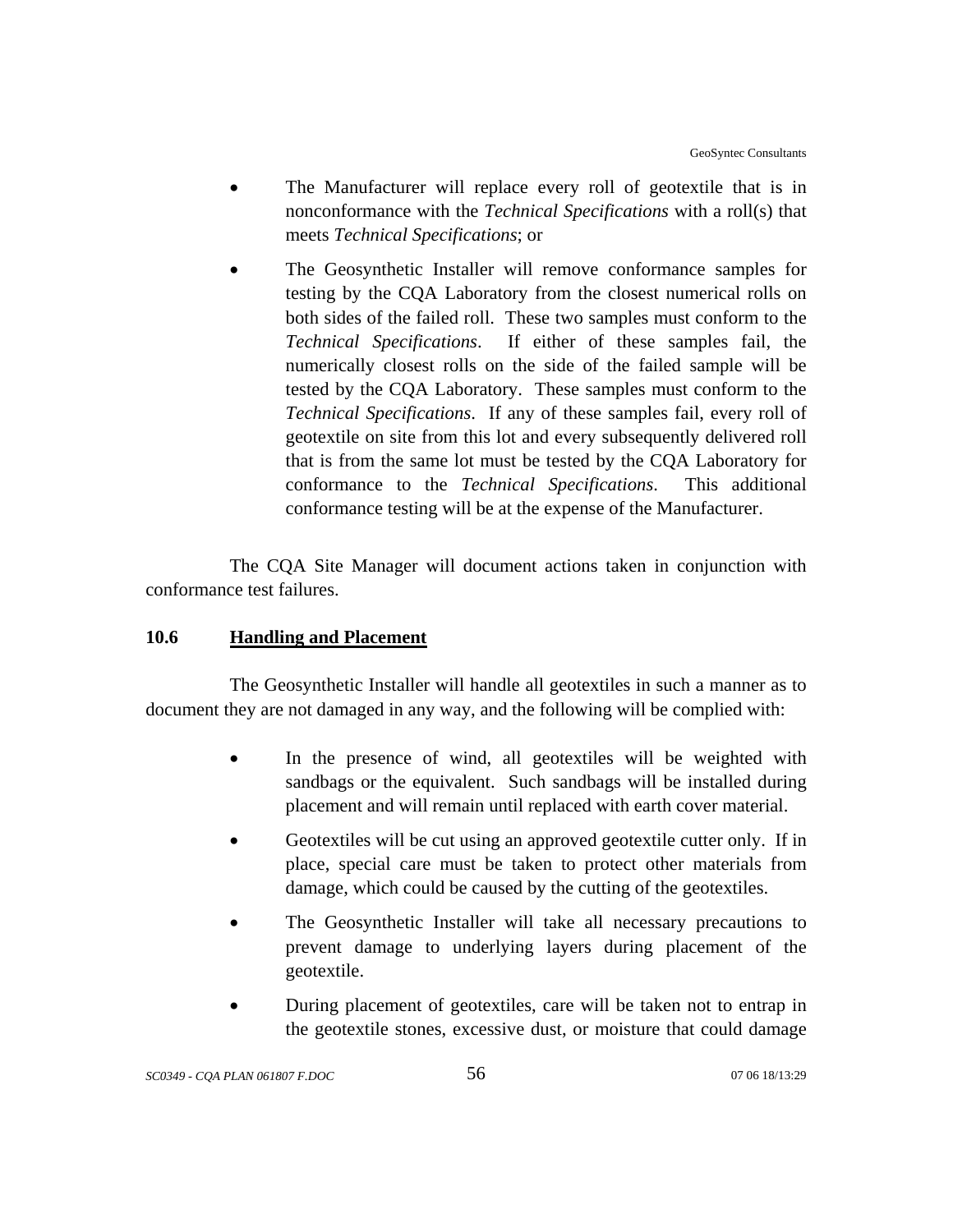the geotextile, generate clogging of drains or filters, or hamper subsequent seaming.

• A visual examination of the geotextile will be carried out over the entire surface, after installation, to document that no potentially harmful foreign objects, such as needles, are present.

The CQA Site Manager will note non-compliance and report it to the Construction Manager.

## **10.7 Seams and Overlaps**

All geotextiles will be continuously sewn in accordance with *Technical Specifications*. Geotextiles will be overlapped 12 in. prior to seaming. No horizontal seams will be allowed on side slopes (i.e. seams will be along, not across, the slope), except as part of a patch.

Sewing will be done using polymeric thread with chemical and ultraviolet resistance properties equal to or exceeding those of the geotextile.

# **10.8 Repair**

Holes or tears in the geotextile will be repaired as follows:

- On slopes: A patch made from the same geotextile will be double seamed into place. Should a tear exceed 10 percent of the width of the roll, that roll will be removed from the slope and replaced.
- Non-slopes: A patch made from the same geotextile will be spotseamed in place with a minimum of 6 in. (0.60 m) overlap in all directions.

Care will be taken to remove any soil or other material that may have penetrated the torn geotextile.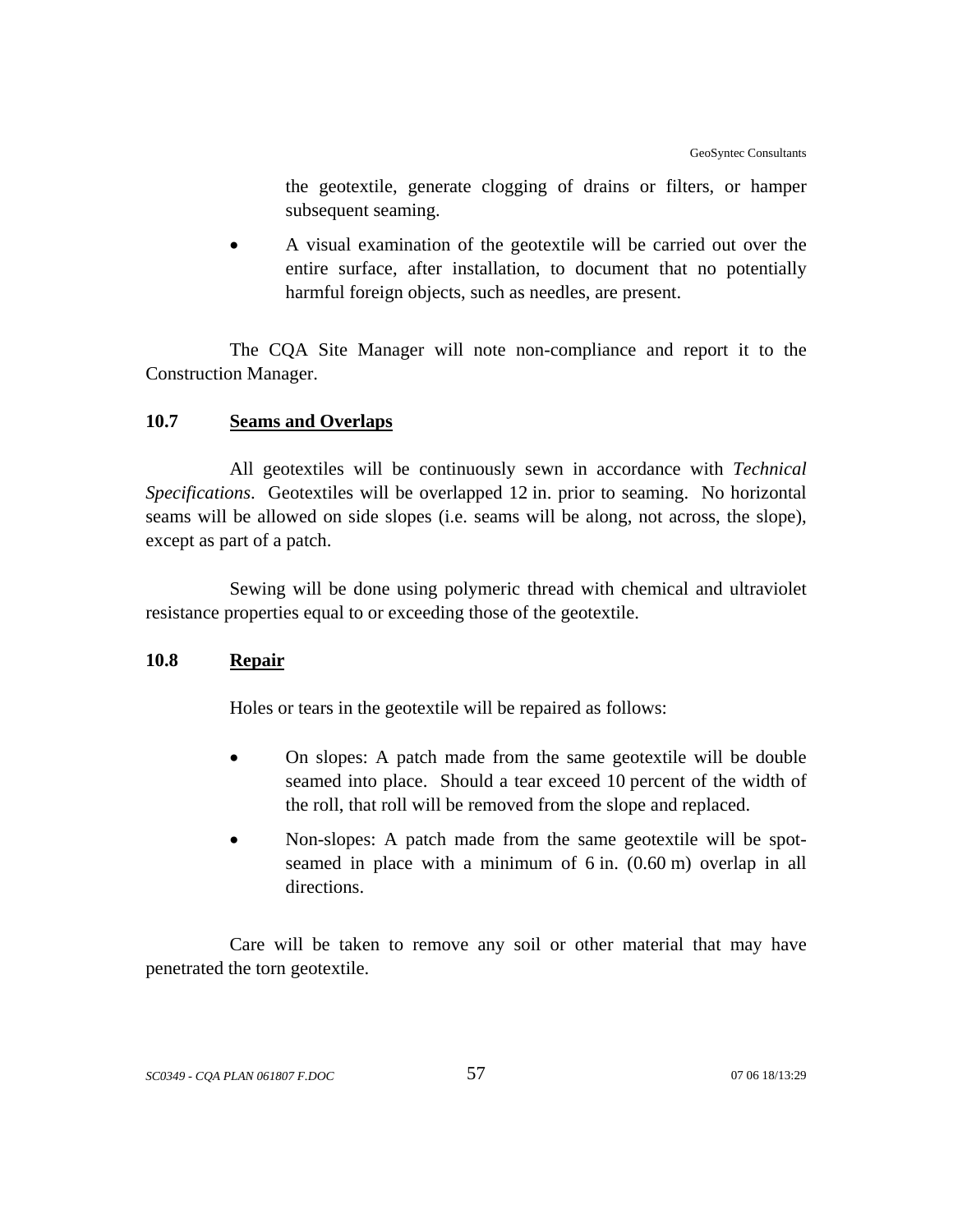The CQA Site Manager will observe any repair, note any non-compliance with the above requirements and report them to the Construction Manager.

# **10.9 Placement of Soil or Aggregate Materials**

The Contractor will place all soil or aggregate materials located on top of a geotextile, in such a manner as to document:

- no damage of the geotextile;
- minimal slippage of the geotextile on underlying layers; and
- no excess tensile stresses in the geotextile.

Non-compliance will be noted by the CQA Site Manager and reported to the Construction Manager.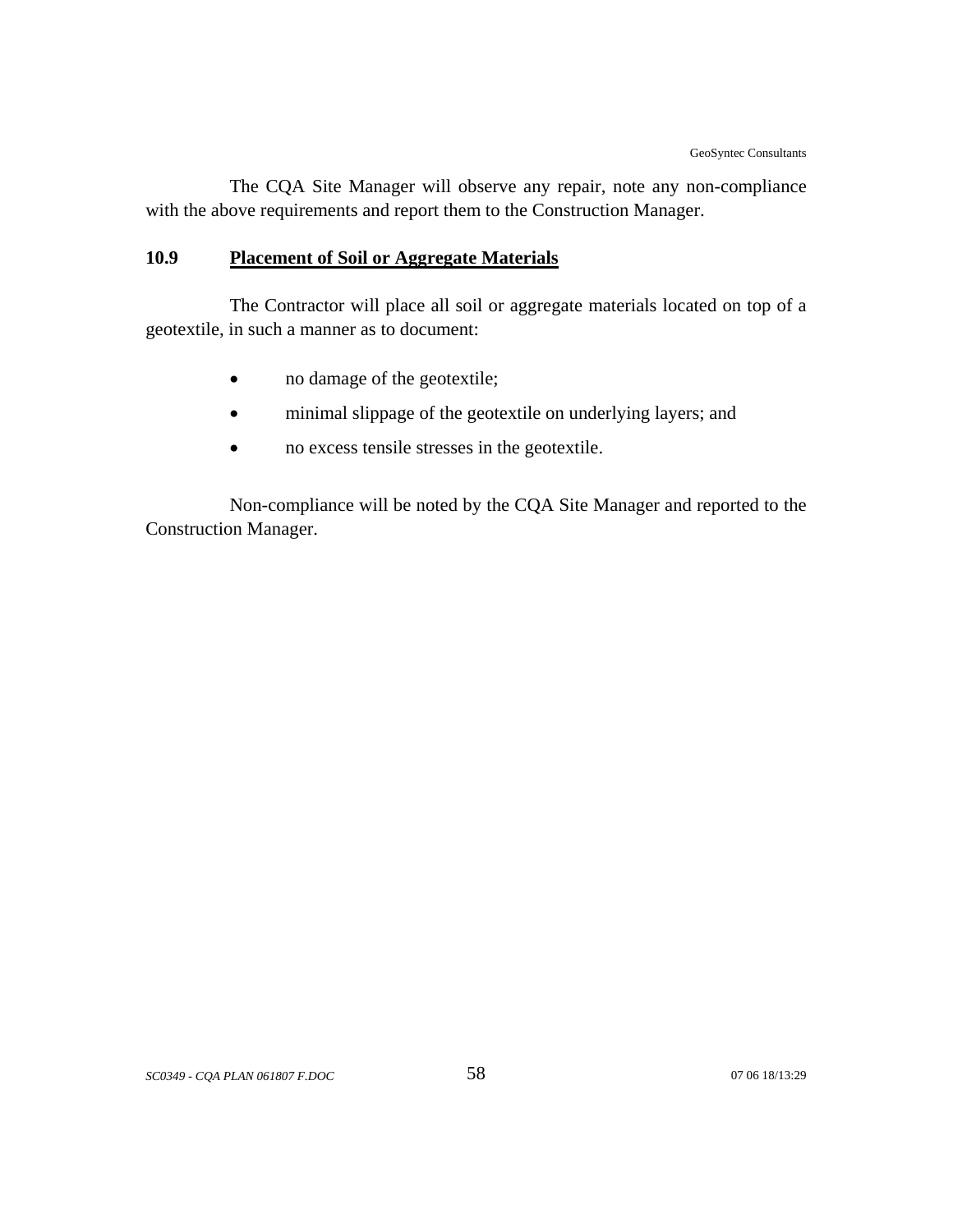## **11. GEOSYNTHETIC CLAY LINER (GCL)**

### **11.1 Introduction**

This section of the CQA Plan outlines the CQA activities to be performed for the geosynthetic clay liner (GCL) installation. The CQA Consultant will review the *Drawings*, and the *Technical Specifications*, and approved addenda or changes.

### **11.2 Manufacturing**

The Manufacturer will provide the Construction Manager with a list of guaranteed "minimum average roll value" properties (defined as the mean less two standard deviations), for the GCL to be delivered. The Manufacturer will also provide the Construction Manager with a written quality control certification signed by a responsible party employed by the Manufacturer that the materials actually delivered have property "minimum average roll values" which meet or exceed all property values guaranteed for that GCL.

The quality control certificates will include:

- roll identification numbers; and
- results of quality control testing.

The Manufacturer will provide, as a minimum, test results for the following:

- mass per unit area; and
- index flux.

Quality control tests must be performed, in accordance with the test methods specified in Table 5, on GCL produced for the project.

The CQA Site Manager will examine Manufacturer certifications to verify that the property values listed on the certifications meet or exceed those specified for the GCL and the measurements of properties by the Manufacturer are properly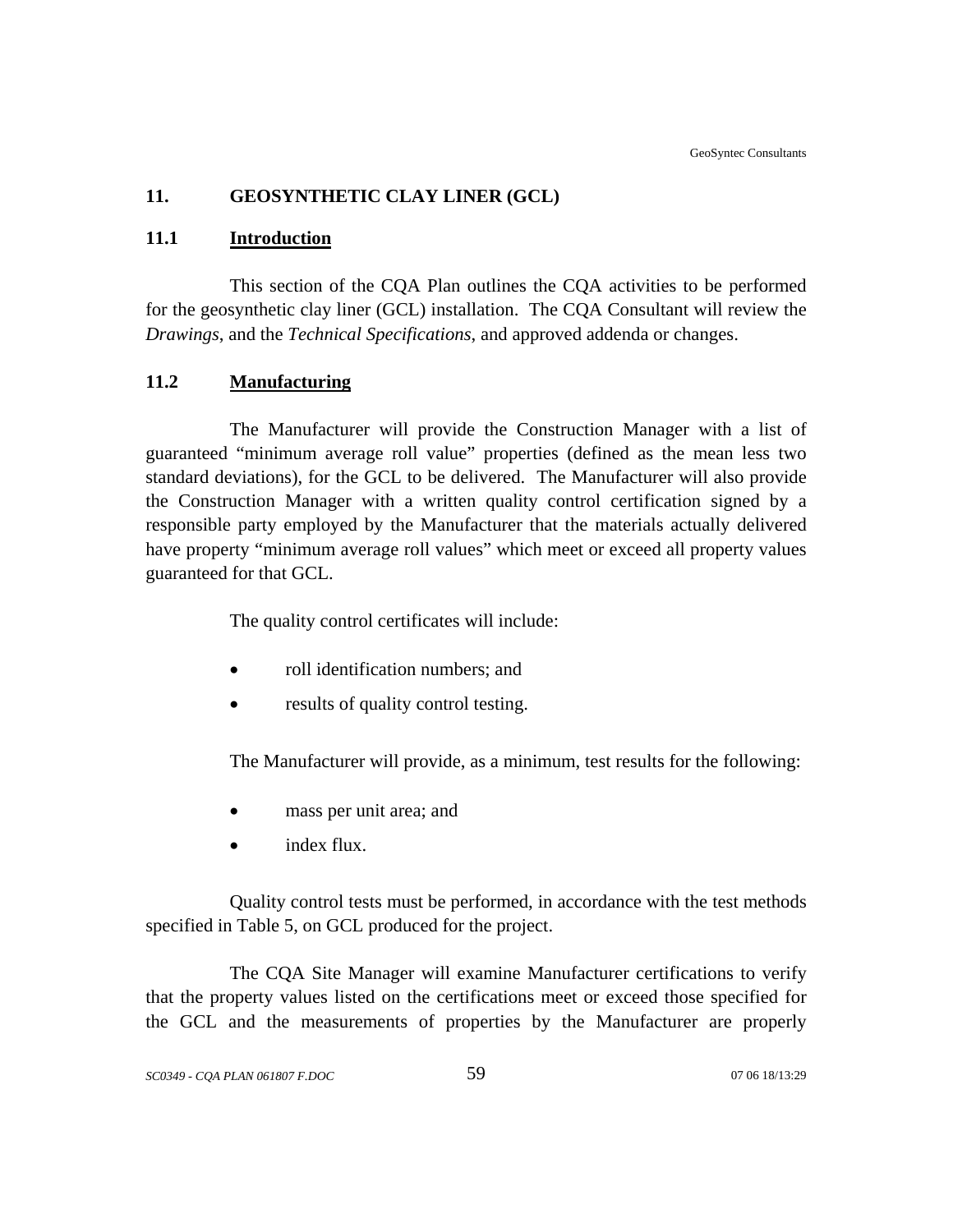documented, test methods acceptable and the certificates have been provided at the specified frequency properly identifying the rolls related to testing. Deviations will be reported to the Construction Manager.

## **11.3 Labeling**

The Manufacturer will identify all rolls of GCL with the following:

- manufacturer's name:
- product identification;
- lot number:
- roll number; and
- roll dimensions.

The CQA Site Manager will examine rolls upon delivery and deviation from the above requirements will be reported to the Construction Manager.

### **11.4 Shipment and Storage**

During shipment and storage, the GCL will be protected from ultraviolet light exposure, precipitation or other inundation, mud, dirt, dust, puncture, cutting or any other damaging or deleterious conditions. To that effect, GCL rolls will be shipped and stored in relatively opaque and watertight wrappings.

The CQA Site Manager will observe rolls upon delivery at the site and any deviation from the above requirements will be reported to the Construction Manager.

## **11.5**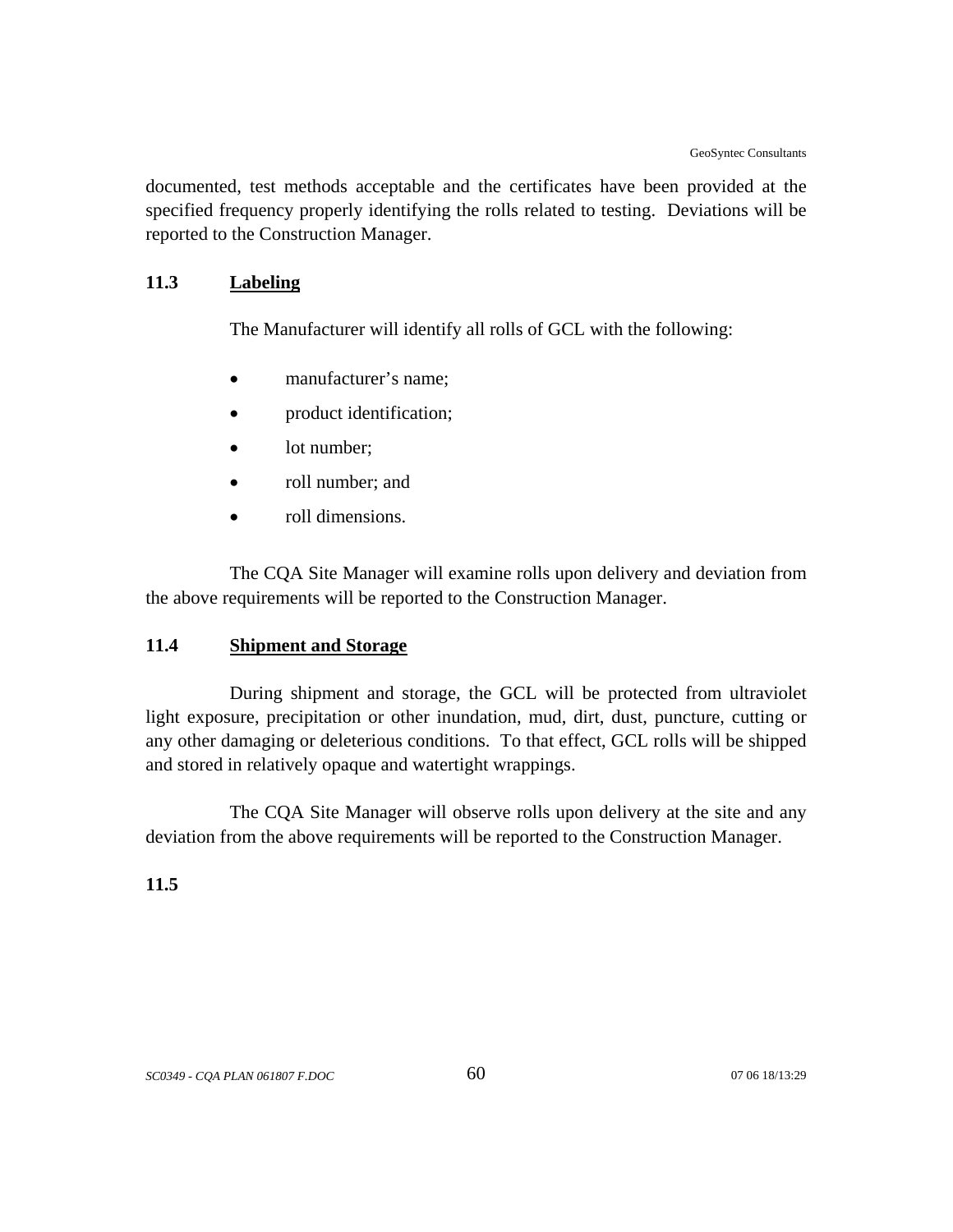### **Conformance Testing**

### **11.5.1 Tests**

CQA personnel will sample the GCL either during production at the manufacturing facility or after delivery to the construction site. The samples will be forwarded to the Geosynthetics CQA Laboratory for testing to assess conformance with the *Technical Specifications*. The test methods and minimum testing frequencies are indicated in Table 5.

Samples will be taken across the width of the roll and will not include the first 3 ft if the sample is cut on site. Unless otherwise specified, samples will be 3 ft long by the roll width. The CQA Consultant will mark the machine direction with an arrow and the manufacturer's roll number on each sample.

The CQA Site Manager will examine results from laboratory conformance testing and will report non-conformance to the Construction Manager.

### **11.5.2 Conformance Sample Failure**

The following procedure will apply whenever a sample fails a conformance test that is conducted by the CQA Laboratory:

- The Manufacturer will replace every roll of GCL that is in nonconformance with the *Technical Specifications* with a roll(s) that meets *Technical Specifications*; or
- The Geosynthetic Installer will remove conformance samples for testing by the CQA Laboratory from the closest numerical rolls on both sides of the failed roll. These two samples must conform to the *Technical Specifications*. If either of these samples fail, the numerically closest rolls on the side of the failed sample will be tested by the CQA Laboratory. These samples must conform to the *Technical Specifications*. If any of these samples fail, every roll of GCL on site from this lot and every subsequently delivered roll that is from the same lot must be tested by the CQA Laboratory for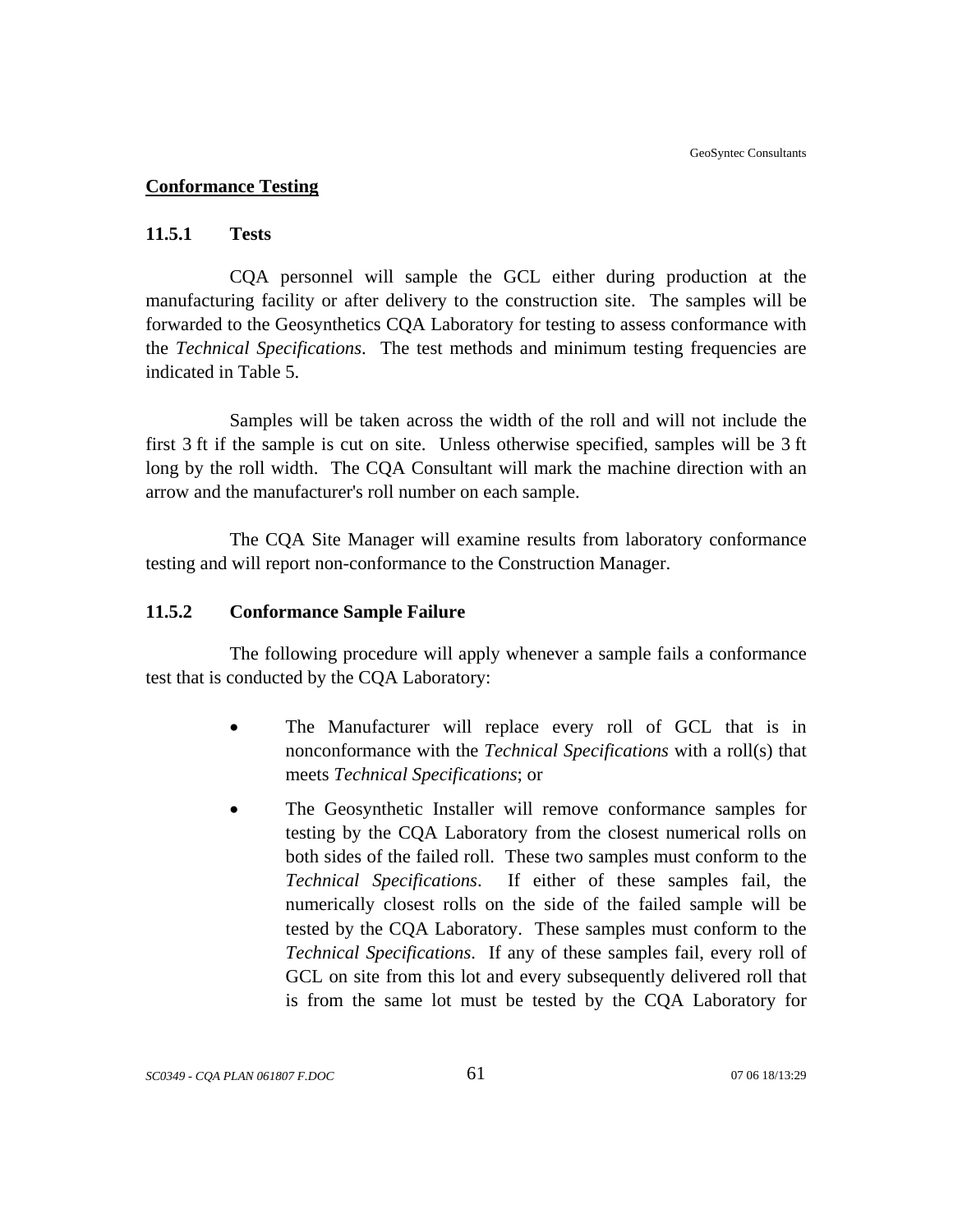conformance to the *Technical Specifications*. This additional conformance testing will be at the expense of the Manufacturer.

The CQA Site Manager will document actions taken in conjunction with conformance test failures.

# **11.6 GCL Delivery and Storage**

Upon delivery to the site, the CQA Consultant will check the GCL rolls for defects (e.g., tears, holes) and for damage. The CQA Consultant will report to the Construction Manager and the Geosynthetics Installer:

- any rolls, or portions thereof, which should be rejected and removed from the site because they have severe flaws; and
- any rolls which include minor repairable flaws.

The GCL rolls delivered to the site will be checked by the CQA Consultant to document that the roll numbers correspond to those on the approved Manufacturer's quality control certificate of compliance.

# **11.7 GCL Installation**

The CQA Consultant will monitor and document that the GCL is installed in accordance with the *Drawings* and the *Technical Specifications*. The Geosynthetics Installer shall provide the CQA Consultant a certificate of subgrade acceptance prior to the installation of the GCL as outlined in the *Technical Specifications*. The GCL installation activities to be monitored and documented by the CQA Consultant include:

- monitoring that the GCL rolls are stored and handled in a manner which does not result in any damage to the GCL;
- monitoring that the GCL is not exposed to UV radiation for extended periods of time without prior approval;
- monitoring that the GCL are seamed in accordance with the *Technical Specifications* and the Manufacturer's recommendations;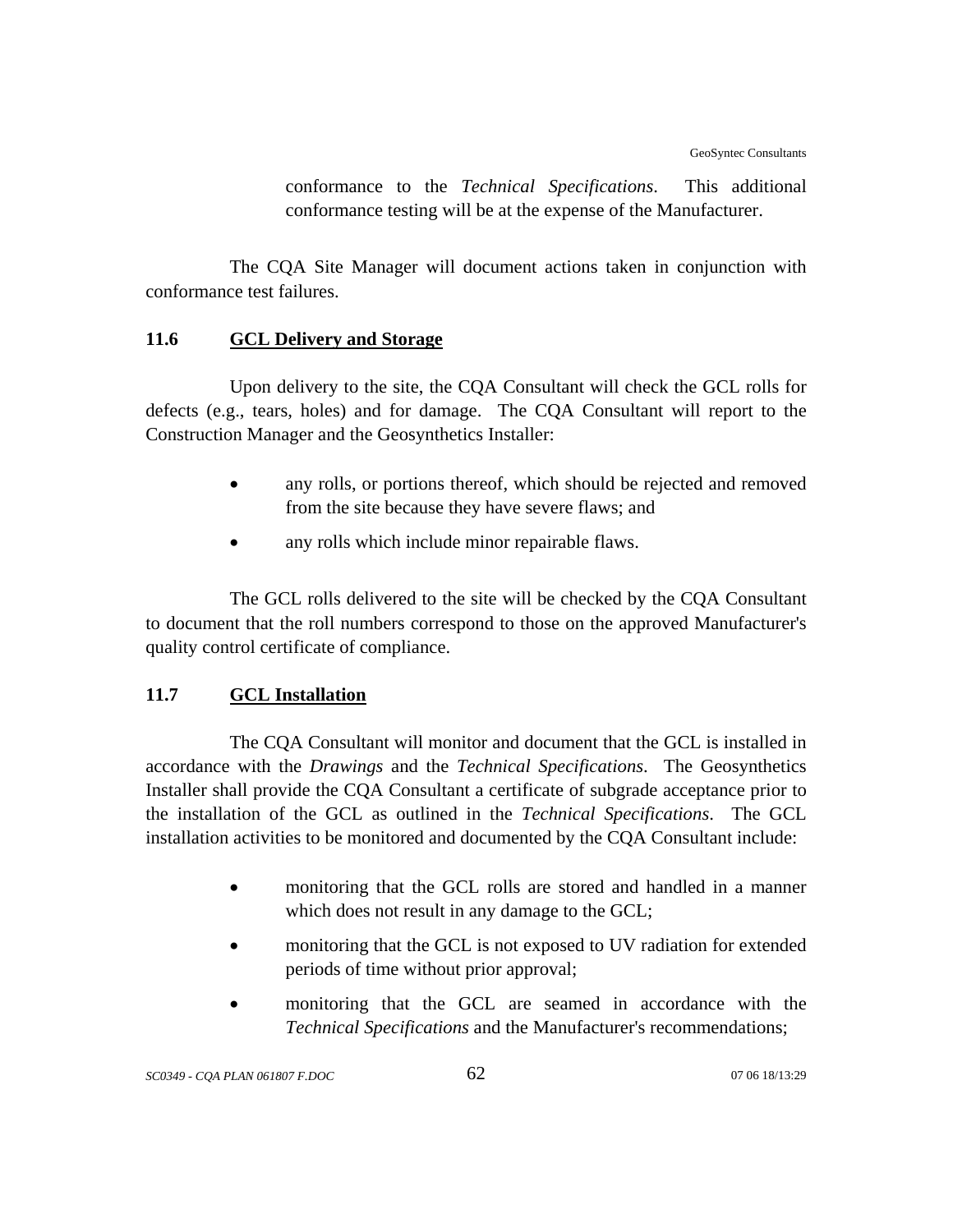- monitoring and documenting that the GCL is installed on an approved subgrade, free of debris, protrusions, or uneven surfaces;
- monitoring that the GCL is hydrated prior to completion of the construction; and
- monitoring that any damage to the GCL is repaired as outlined in the *Technical Specifications*.

The CQA Site Manager will note non-compliance and report it to the Construction Manager.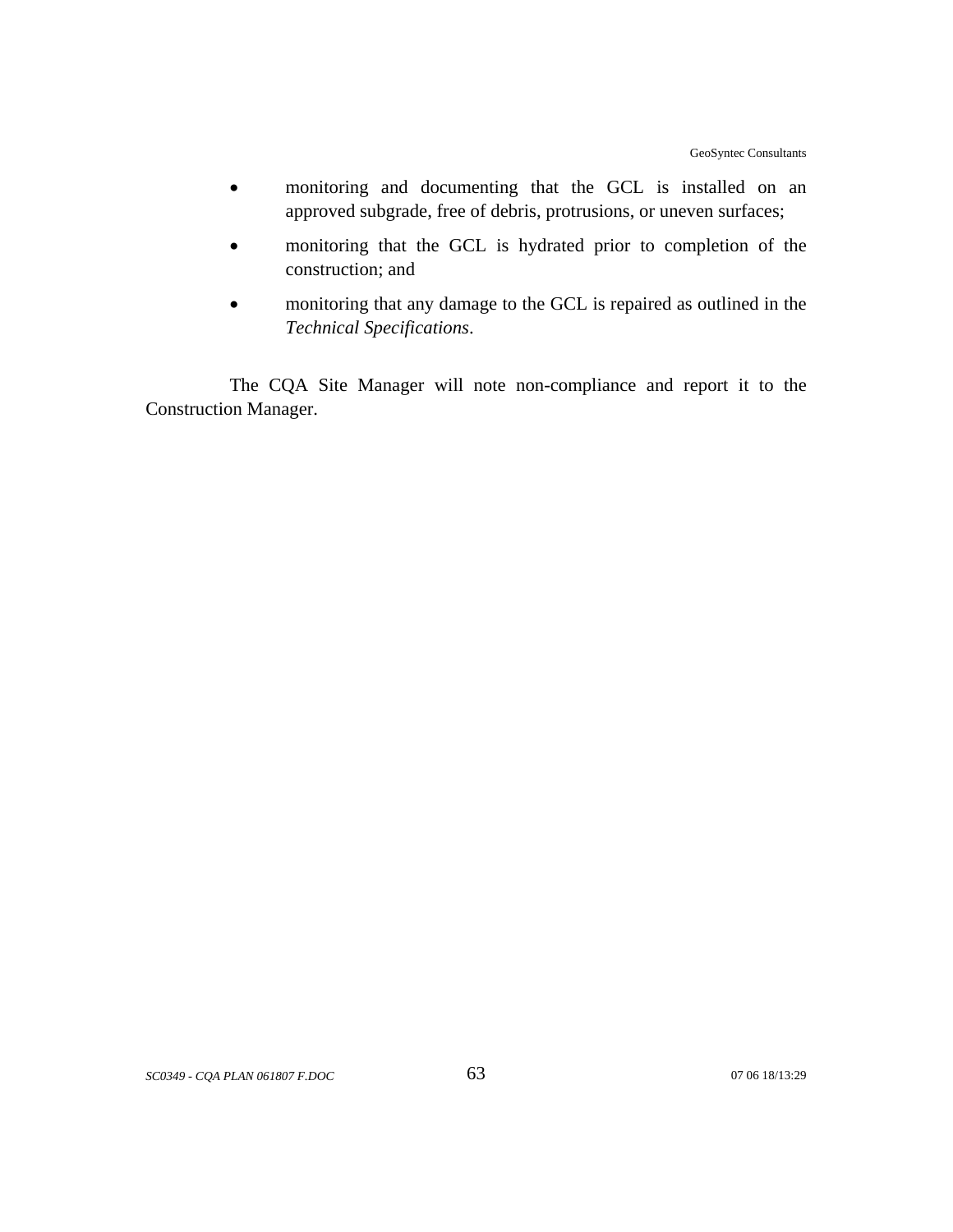## **12. GEONET**

## **12.1 Introduction**

This section of the CQA Plan outlines the CQA activities to be performed for the geonet installation. The CQA Consultant will review the *Drawings*, and the *Technical Specifications*, and any approved addenda or changes.

## **12.2 Manufacturing**

The Manufacturer will provide the CQA Consultant with a list of certified "minimum average roll value" properties for the type of geonet to be delivered. The Manufacturer will also provide the CQA Consultant with a written certification signed by a responsible representative of the Manufacturer that the geonet actually delivered have "minimum average roll values" properties which meet or exceed all certified property values for that type of geonet.

The CQA Consultant will examine the Manufacturers' certifications to document that the property values listed on the certifications meet or exceed those specified for the particular type of geonet. Deviations will be reported to the Construction Manager.

### **12.3 Labeling**

The Manufacturer will identify all rolls of geonet with the following:

- Manufacturer's name;
- product identification;
- lot number;
- roll number; and
- roll dimensions.

The CQA Site Manager will examine rolls upon delivery and deviation from the above requirements will be reported to the Construction Manager.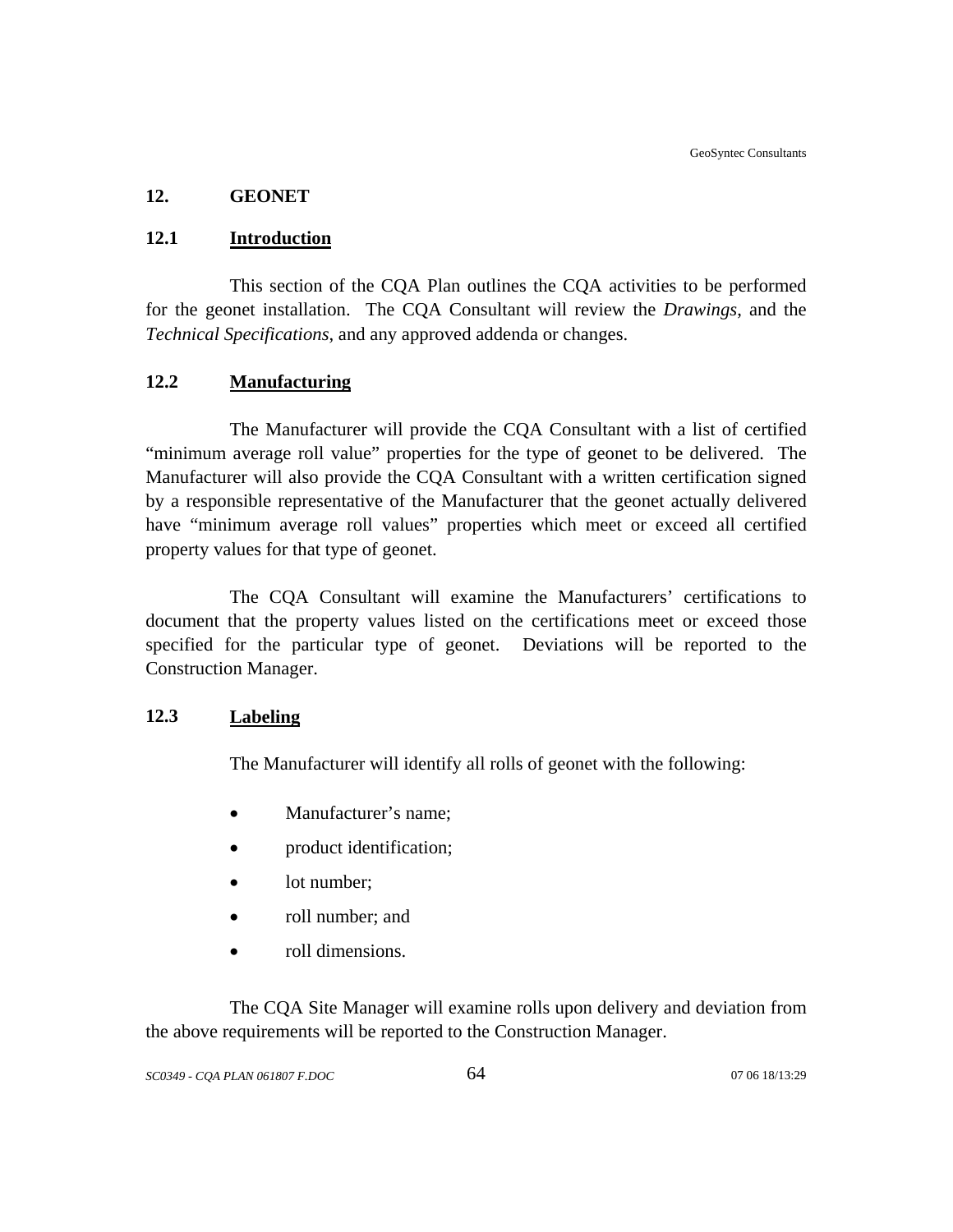## **12.4 Shipment and Storage**

During shipment and storage, the geonet will be protected from mud, dirt, dust, puncture, cutting or any other damaging or deleterious conditions. The CQA Site Manager will observe rolls upon delivery to the site and deviation from the above requirements will be reported to the Construction Manager. Damaged rolls will be rejected and replaced.

The CQA Site Manager will observe that geonet is free of dirt and dust just before installation. The CQA Site Manager will report the outcome of this observation to the Construction Manager, and if the geonet is judged dirty or dusty, they will be cleaned by the Geosynthetic Installer prior to installation.

## **12.5 Conformance Testing**

## **12.5.1 Tests**

The geonet material will be tested for transmissivity (ASTM D 4716) and for thickness (ASTM D 5199) at the frequencies presented in Table 6.

#### **12.5.2 Sampling Procedures**

Upon delivery of the geonet rolls, the CQA Site Manager will document that samples are obtained from individual rolls at the frequency specified in this CQA Plan. The geonet samples will be forwarded to the CQA Laboratory for testing to evaluate conformance to both the *Technical Specifications* and the list of physical properties certified by the Manufacturer.

Samples will be taken across the width of the roll and will not include the first 3 linear ft. Unless otherwise specified, samples will be 3 ft long by the roll width. The CQA Consultant will mark the machine direction on the samples with an arrow.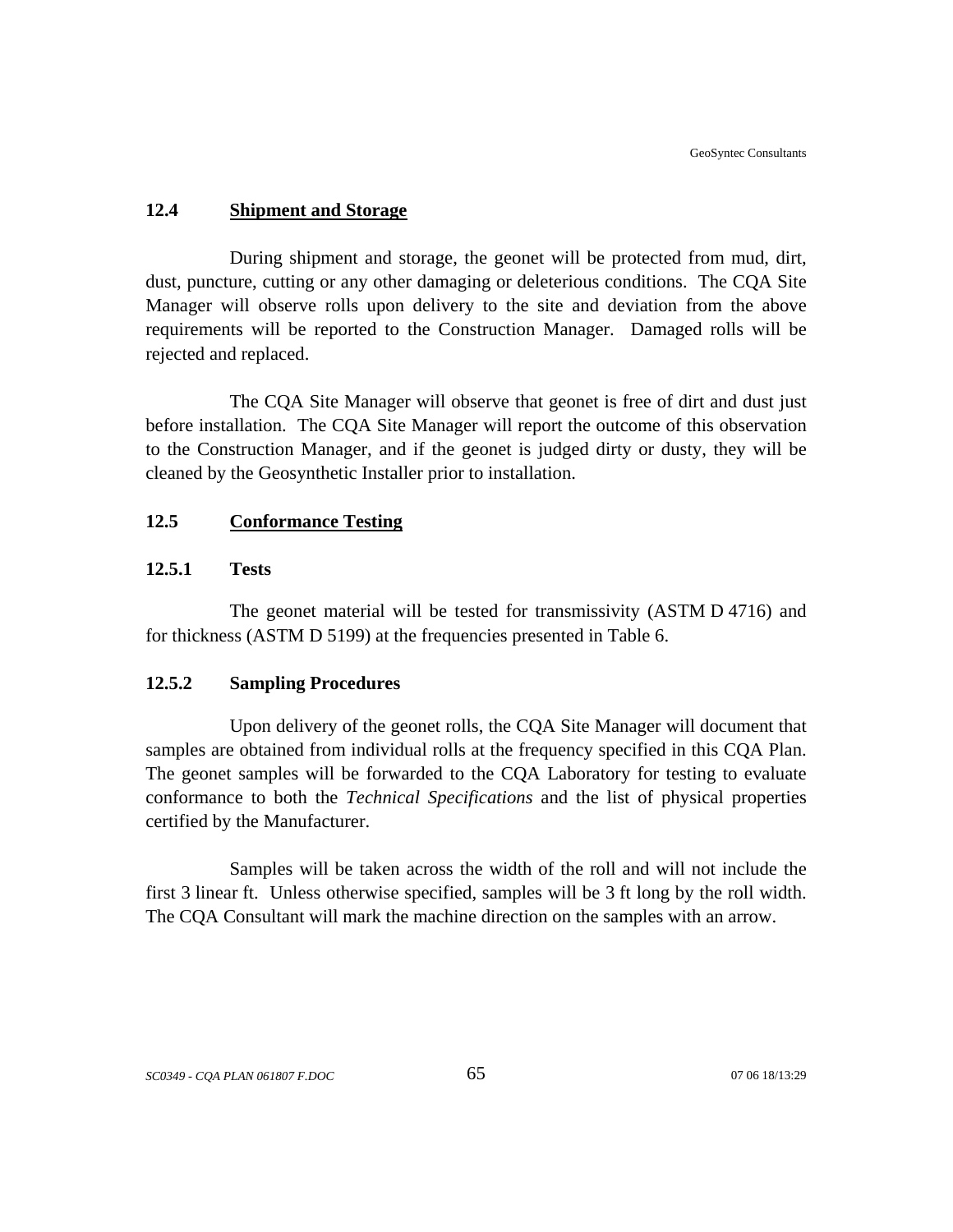#### **12.5.3 Test Results**

The CQA Site Manager will examine results from laboratory conformance testing and compare results to the *Technical Specifications*. The criteria used to evaluate acceptability are presented in the *Technical Specifications*. The CQA Site Manager will report any nonconformance to the Construction Manager.

#### **12.5.4 Conformance Test Failure**

The following procedure will apply whenever a sample fails a conformance test that is conducted by the CQA Laboratory:

- The Manufacturer will replace every roll of geonet that is in nonconformance with the *Technical Specifications* with a roll that meets specifications; or
- The Geosynthetic Installer will remove conformance samples for testing by the CQA Laboratory from the closest numerical rolls on both sides of the failed roll. These two samples must conform to the *Technical Specifications*. If either of these samples fail, the numerically closest rolls on the side of the failed sample that is not tested, will be tested by the CQA Laboratory. These samples must conform to the *Technical Specifications*. If any of these samples fail, every roll of geonet on site from this lot and every subsequently delivered roll that is from the same lot must be tested by the CQA Laboratory for conformance to the *Technical Specifications*.

The CQA Site Manager will document actions taken in conjunction with conformance test failures.

## **12.6 Handling and Placement**

The Geosynthetic Installer will handle all geonet in such a manner as to document they are not damaged in any way. The Geosynthetic Installer will comply with the following: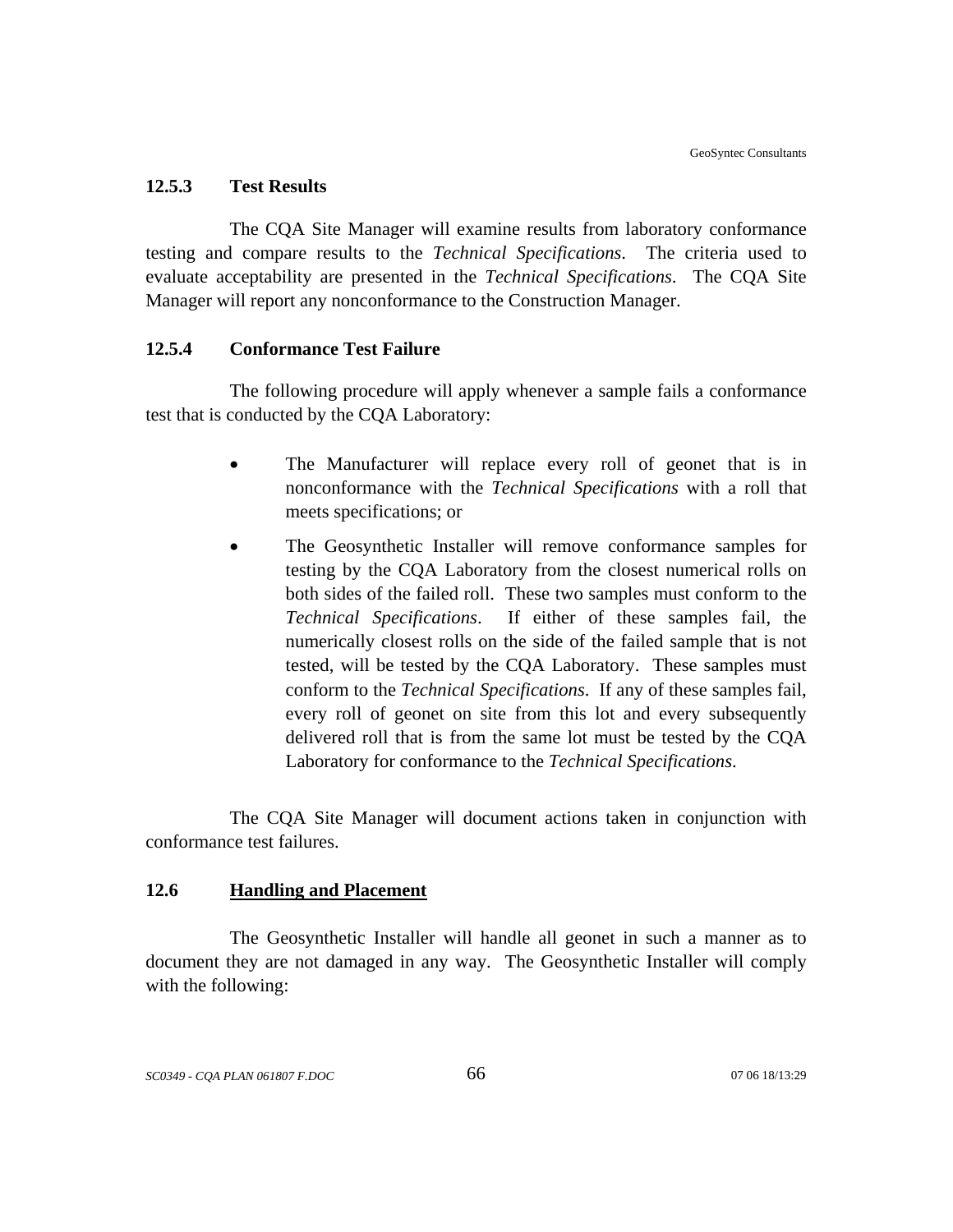- If in place, special care must be taken to protect other materials from damage, which could be caused by the cutting of the geonet.
- The Geosynthetic Installer will take any necessary precautions to prevent damage to underlying layers during placement of the geonet.
- During placement of geonet, care will be taken to prevent entrapment of dirt or excessive dust that could cause clogging of the drainage system, and/or stones that could damage the adjacent geomembrane. If dirt or excessive dust is entrapped in the geonet, it should be cleaned prior to placement of the next material on top of it. In this regard, care should be taken with the handling or sandbags, to prevent rupture or damage of the sandbag.
- A visual examination of the geonet will be carried out over the entire surface, after installation to document that no potentially harmful foreign objects are present.

The CQA Site Manager will note noncompliance and report it to the Construction Manager.

## **12.7 Geonet Seams and Overlaps**

Adjacent geonet panels will be joined in accordance with Construction Drawings and Technical Specifications. As a minimum, the adjacent rolls will be overlapped by at least 4 in. and secured by tying, in accordance with the Technical Specifications.

The CQA Consultant will note any noncompliance and report it to the Construction Manager.

## **12.8 Repair**

Holes or tears in the geonet will be repaired by placing a patch extending 2 ft beyond edges of the hole or tear. The patch will be secured by tying with approved tying devices every 6 in. If the hole or tear width across the roll is more than 50 percent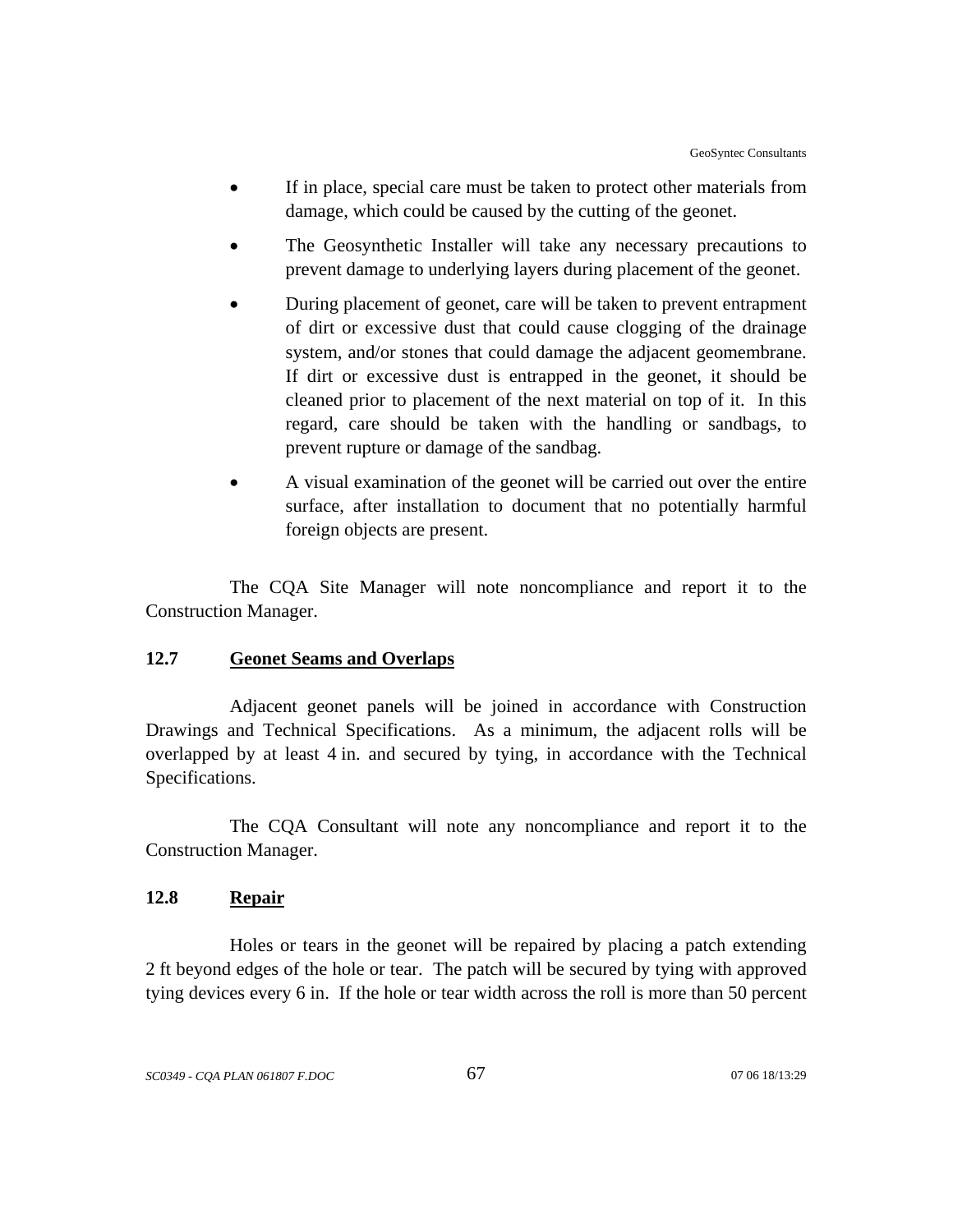of the width of the roll, the damaged area will be cut out and the two portions of the geonet will be joined in accordance with Section 11.7.

The CQA Site Manager will observe repairs, note non-compliances with the above requirements and report them to the Construction Manager.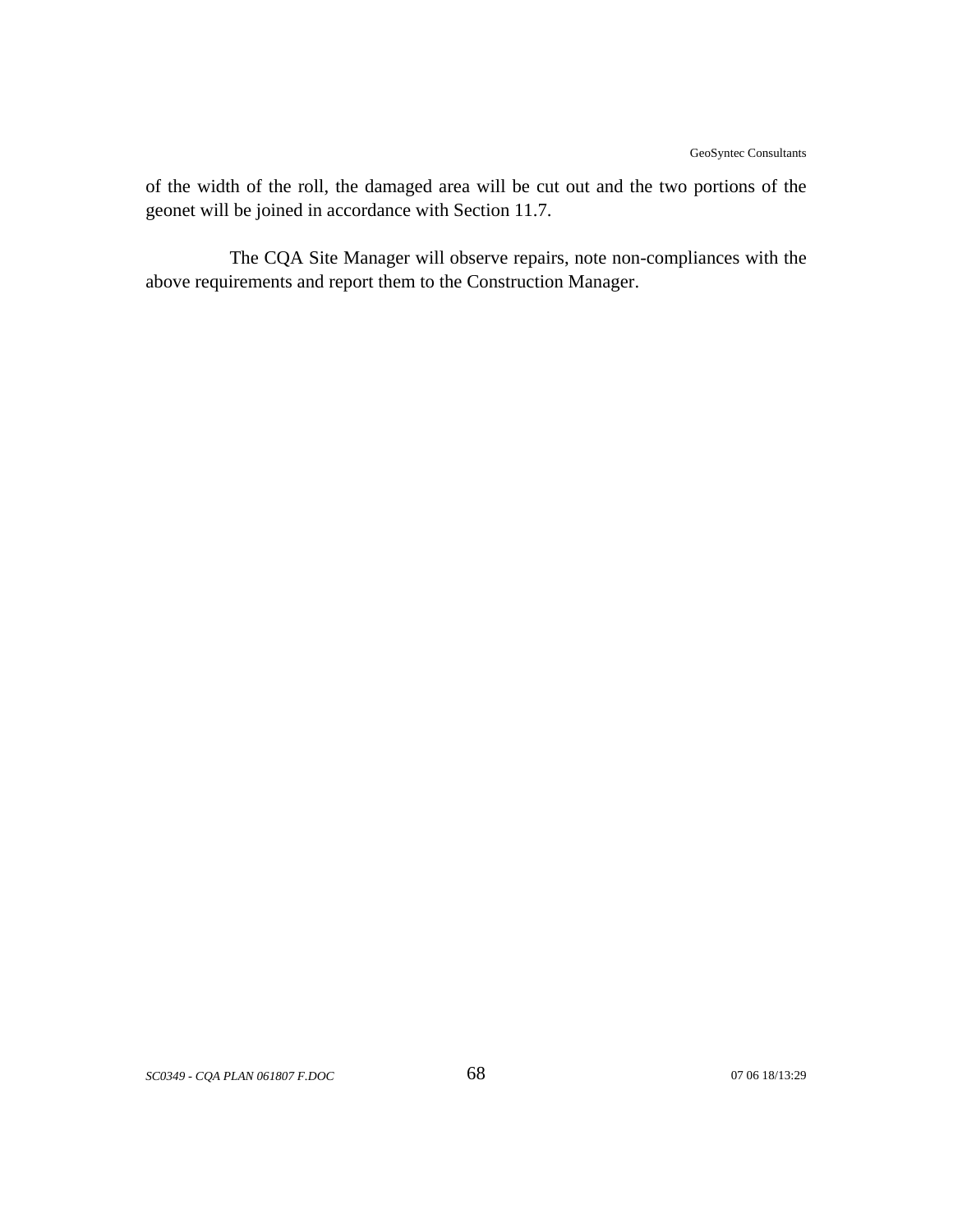## **13. CONCRETE SPILLWAY**

#### **13.1 Introduction**

This section prescribes the CQA activities to be performed to monitor that the concrete spillway is constructed in accordance with *Drawings* and *Technical Specifications*. The concrete spillway construction procedures to be monitored by the CQA Consultant, if required, shall include:

- subgrade preparation;
- liner system and cushion geotextile installation;
- welded wire reinforcement installation; and
- concrete placement and finishing.

#### **13.2 CQA Monitoring Activities**

### **13.2.1 Subgrade Preparation**

The CQA Site Manager will monitor and document that the subgrade is prepared in accordance with the *Technical Specifications* and the *Drawings*.

## **13.2.2 Liner System and Cushion Geotextile Installation**

 The CQA Site Manager shall monitor and document that the liner system components, along with the anchor trench and cushion geotextile, are installed in accordance with the requirements of the *Technical Specifications* and the *Drawings*.

## **13.2.3 Welded Wire Reinforcement Installation**

The CQA Site Manager shall monitor and document that the welded wire fabric reinforcement is installed in accordance with the requirements of the *Technical Specifications* and the *Drawings*.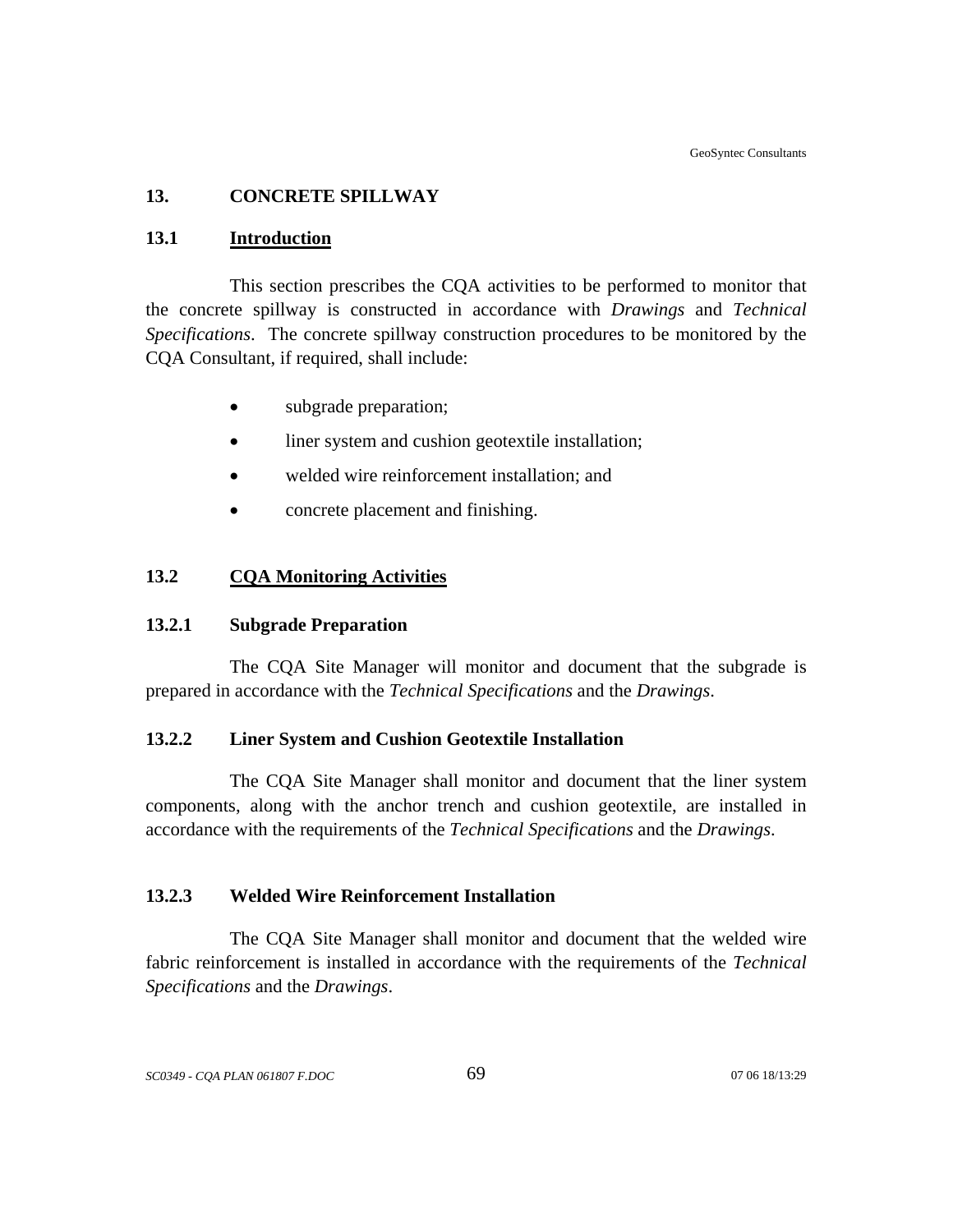#### **13.2.4 Concrete Installation**

The CQA Site Manager shall test, monitor, and document that the concrete is installed in accordance with the requirements of the *Technical Specifications* and the *Drawings*. At a minimum, the CQA Site Manager shall review the concrete tickets prior to installing the concrete to monitor that the concrete meets the requirements outlined in the *Technical Specifications*.

#### **13.2.5 Conformance Testing**

The Contractor shall facilitate the CQA Site Manager in the collection of samples required for testing. Compression test specimens shall be prepared by the CQA Site Manager by the following method:

> • compression test cylinders from fresh concrete in accordance with ASTM C 172 and C 31.

Compression testing shall be completed on one cylinder at 7 days, one cylinder at 14 days, and two (2) cylinders at the 28 day strength. The CQA Site Manager will examine results from laboratory conformance testing and will report any non-conformance with the requirements outlined in the *Technical Specifications* to the Construction Manager.

## **13.3 Deficiencies**

If a defect is discovered in the concrete spillway, the CQA Site Manager will immediately determine the extent and nature of the defect. The CQA Site Manager will determine the extent of the defective area by additional observations, a review of records, or other means that the CQA Site Manager deems appropriate.

## **13.3.1 Notification**

After evaluating the extent and nature of a defect, the CQA Site Manager will notify the Construction Manager and Contractor and schedule appropriate reevaluation when the work deficiency is to be corrected.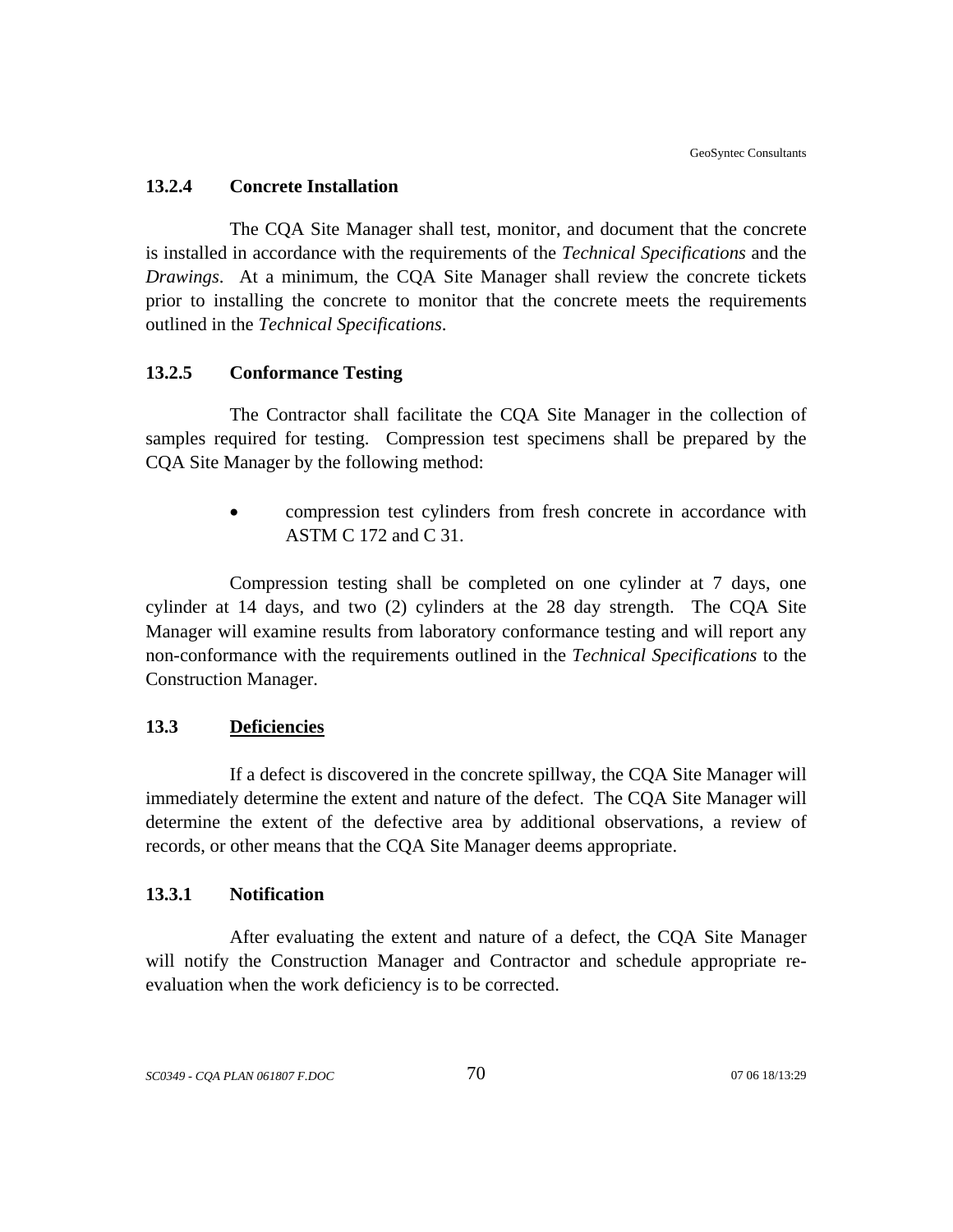# **13.3.2 Repairs**

The Contractor will correct deficiencies to the satisfaction of the CQA Site Manager. If a project specification criterion cannot be met, or unusual weather conditions hinder work, then the CQA Site Manager will develop and present to the Construction Manager suggested solutions for his approval.

Re-evaluations by the CQA Site Manager shall continue until the defects have been corrected before any additional work is performed by the Contractor in the area of the deficiency.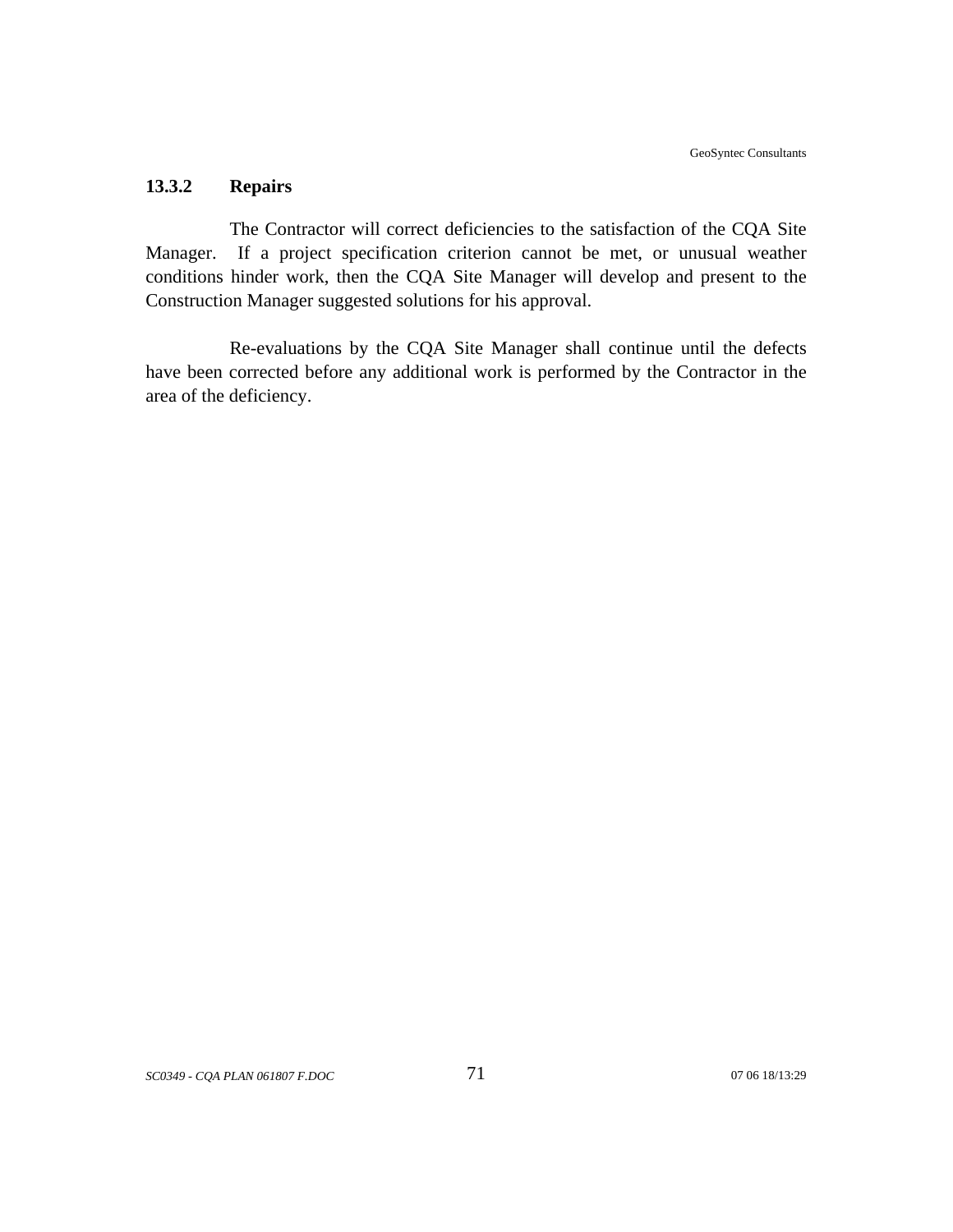## **14. SURVEYING**

## **14.1 Survey Control**

Survey control will be performed by the Surveyor as needed. A permanent benchmark will be established for the site(s) in a location convenient for daily tie-in. The vertical and horizontal control for this benchmark will be established within normal land surveying standards.

## **14.2 Precision and Accuracy**

A wide variety of survey equipment is available for the surveying requirements for these projects. The survey instruments used for this work should be sufficiently precise and accurate to meet the needs of the projects.

## **14.3 Lines and Grades**

The following structures will be surveyed to verify and document the lines and grades achieved during construction of the Project:

- geomembrane terminations; and
- centerlines of pipes.

## **14.4 Frequency and Spacing**

A line of survey points no further than 50 ft apart must be taken at the top of pipes or other appurtenances to the liner.

## **14.5 Documentation**

Field survey notes should be retained by the Land Surveyor. The findings from the field surveys should be documented on a set of Survey *Record Drawings*, which shall be provided to the Construction Manager in AutoCADD 2000 format or other suitable format as directed by the Construction Manager.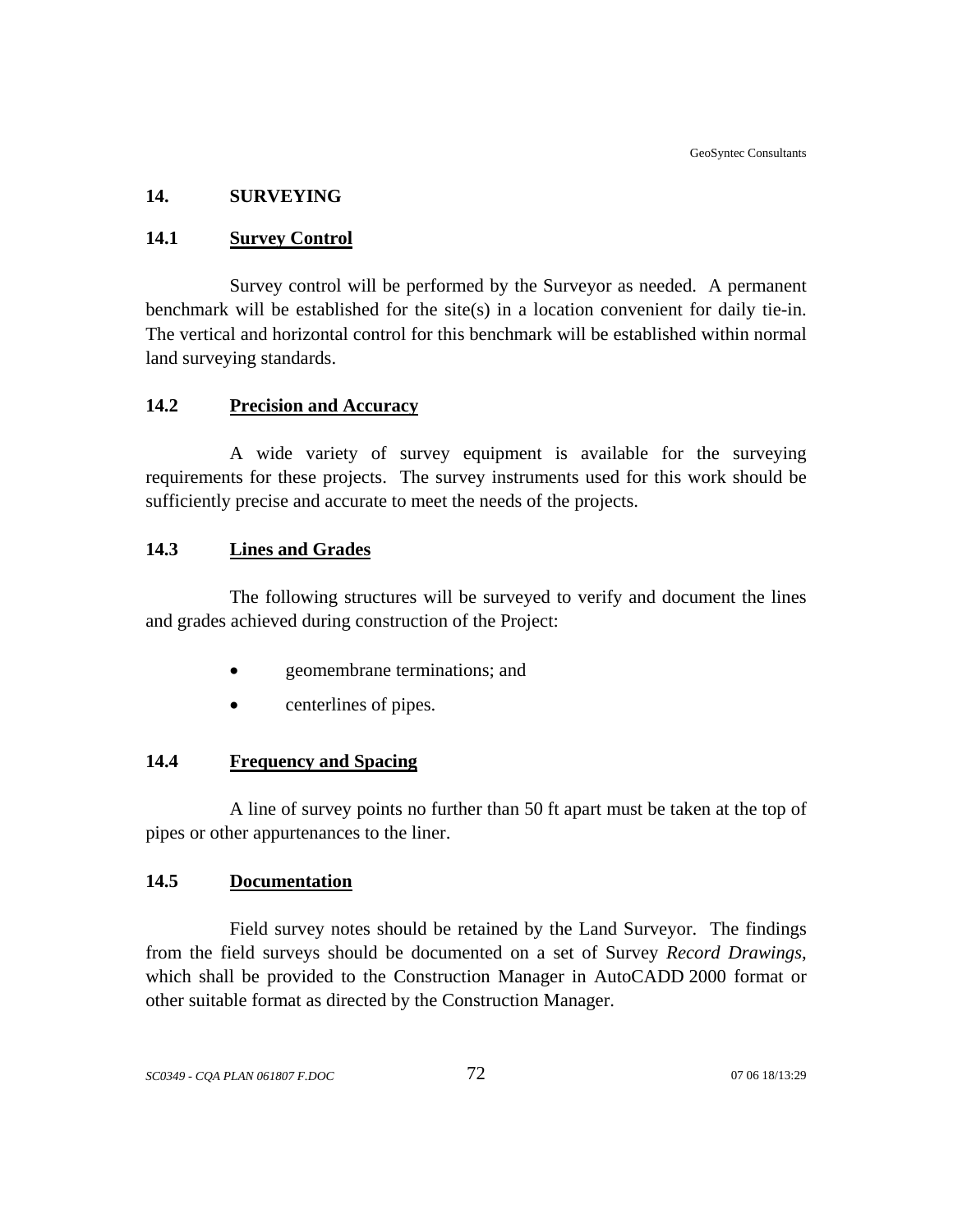### **TABLE 1A**

## **TEST PROCEDURES FOR THE EVALUATION OF SUBGRADE SOIL**

| <b>TEST METHOD</b> | <b>DESCRIPTION</b>                | <b>TEST STANDARD</b> |
|--------------------|-----------------------------------|----------------------|
| Sieve Analysis     | <b>Particle Size Distribution</b> | ASTM D 422           |
| Modified Proctor   | Moisture Density Relationship     | <b>ASTM D 1557</b>   |

# **TABLE 1B**

# **MINIMUM SUBGRADE SOIL TESTING FREQUENCIES**

| <b>TEST</b>                                       | <b>TEST METHOD</b> | <b>SUBGRADE SOIL</b> |
|---------------------------------------------------|--------------------|----------------------|
| Sieve Analysis                                    | ASTM D 422         | 1 per material type  |
| <b>Modified Proctor</b>                           | ASTM D 1557        | 1 per material type  |
| Nuclear Densometer – In-<br>situ Density          | <b>ASTM D 2922</b> | 1 per 500 $yd^3$     |
| Nuclear Densometer – In-<br>situ Moisture Content | ASTM D 3017        | 1 per 500 $yd^3$     |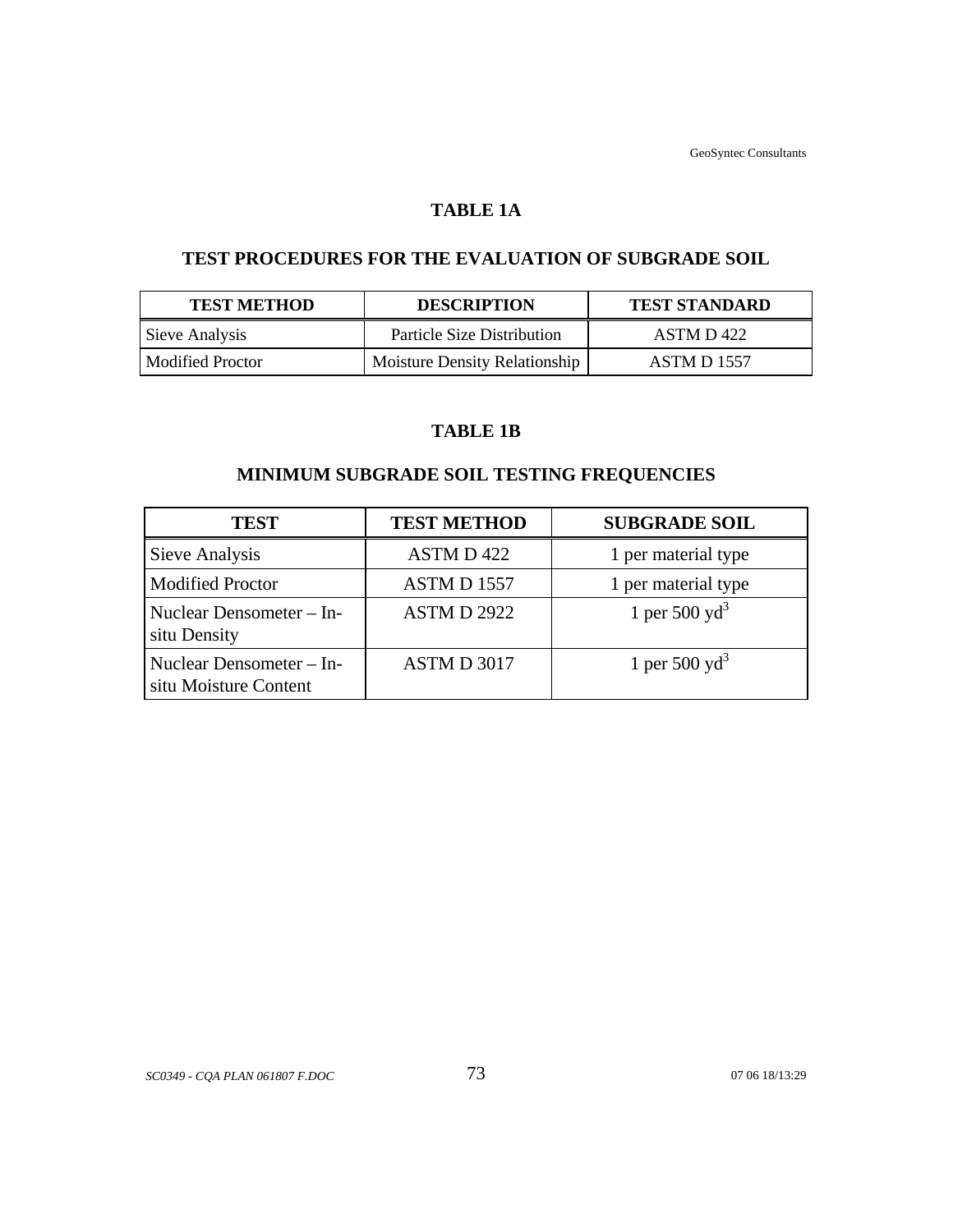#### **TABLE 2A**

# **TEST PROCEDURES FOR THE EVALUATION OF AGGREGATE**

| <b>TEST METHOD</b>                                        | <b>DESCRIPTION</b>                                          | <b>TEST STANDARD</b> |
|-----------------------------------------------------------|-------------------------------------------------------------|----------------------|
| Sieve Analysis                                            | Particle Size Distribution of<br>Fine and Coarse Aggregates | ASTM C 136           |
| <b>Hydraulic Conductivity</b><br>(Rigid Wall Permeameter) | Permeability of Aggregates                                  | ASTM D 2434          |

## **TABLE 2B**

# **MINIMUM AGGREGATE TESTING FREQUENCIES FOR CONFORMANCE TESTING**

| <b>TEST</b>            | <b>TEST METHOD</b> | <b>DRAINAGE AGGREGATE</b>   |
|------------------------|--------------------|-----------------------------|
| Sieve Analysis         | ASTM C 136         | 1 per 5,000 yd <sup>3</sup> |
| Hydraulic Conductivity | ASTM D 2434        | 1 per $10,000 \text{ yd}^3$ |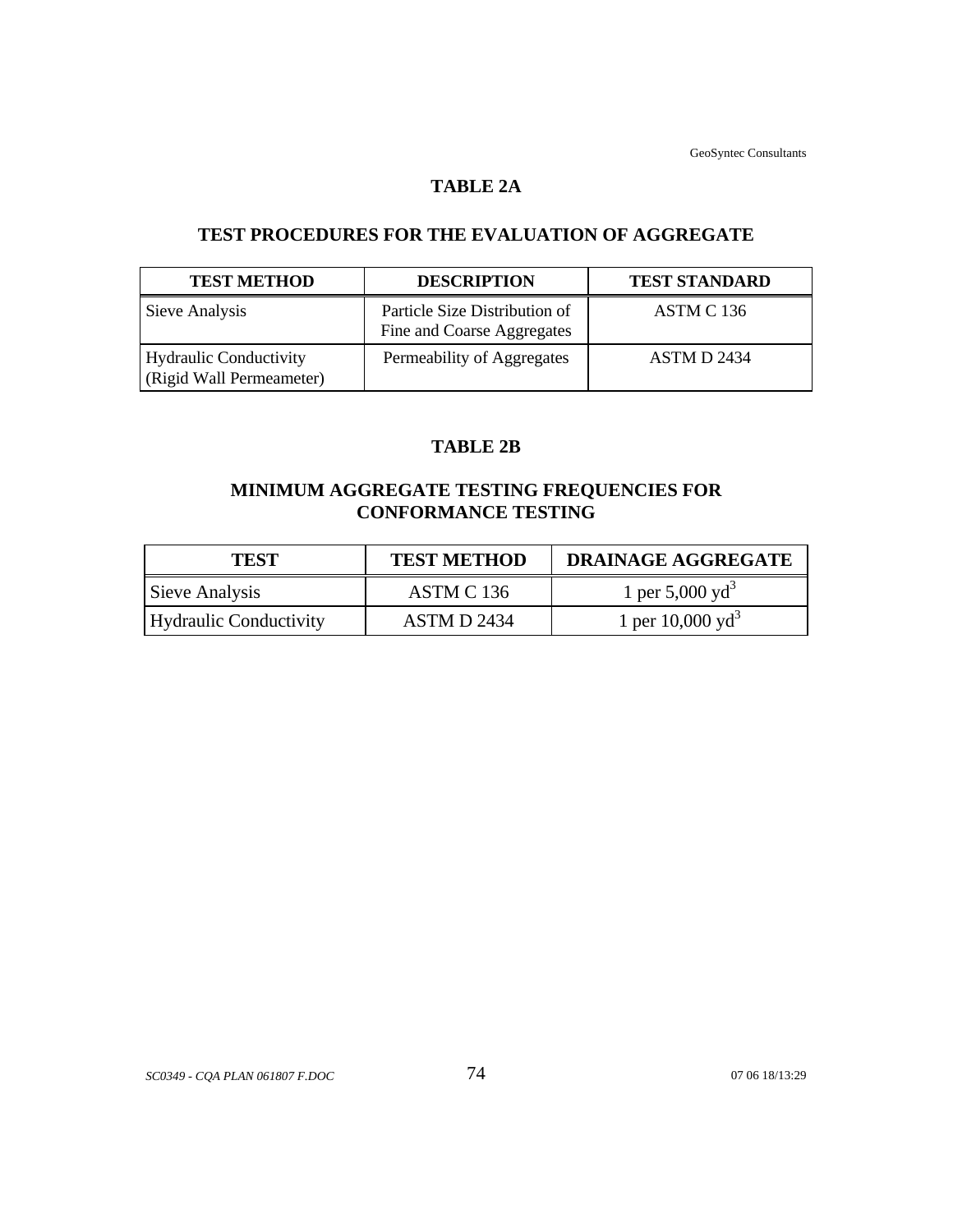#### **TABLE 3**

| <b>TEST NAME</b>                        | <b>TEST METHOD</b>                  | <b>FREQUENCY</b>        |
|-----------------------------------------|-------------------------------------|-------------------------|
| <b>Specific Gravity</b>                 | ASTMD792<br>Method A or ASTM D 1505 | 200,000 ft <sup>2</sup> |
| <b>Thickness</b>                        | ASTMD 5199                          | 200,000 ft <sup>2</sup> |
| Tensile Strength at Yield               | ASTM D 638                          | 200,000 ft <sup>2</sup> |
| Tensile Strength at Break               | ASTMD 638                           | 200,000 ft <sup>2</sup> |
| Elongation at Yield                     | ASTMD 638                           | 200,000 ft <sup>2</sup> |
| <b>Elongation at Break</b>              | ASTMD 638                           | $200,000 \text{ ft}^2$  |
| <b>Carbon Black Content</b>             | ASTMD 1603                          | 200,000 ft <sup>2</sup> |
| <b>Carbon Black Dispersion</b>          | ASTMD 5596                          | 200,000 ft <sup>2</sup> |
| Interface Shear Strength <sup>1,2</sup> | ASTMD 5321                          | 1 per project           |

# **GEOMEMBRANE CONFORMANCE TESTING REQUIREMENTS**

Notes:

1. To be performed at normal stresses of 10, 20, and 40 psi between geomembrane and geonet.

2. To be performed at normal stresses of 10, 20, and 40 psi between geomembrane and woven side of GCL. GCL shall be hydrated for 24 hours prior to testing.

## **TABLE 4**

# **GEOTEXTILE CONFORMANCE TESTING REQUIREMENTS**

| <b>TEST NAME</b>             | <b>TEST METHOD</b> | <b>MINIMUM</b><br><b>FREQUENCY</b> |
|------------------------------|--------------------|------------------------------------|
| Mass per Unit Area           | ASTM D 5261        | 1 test per $260,000 \text{ ft}^2$  |
| <b>Grab Strength</b>         | ASTM D 4632        | 1 test per $260,000 \text{ ft}^2$  |
| <b>Puncture Resistance</b>   | ASTMD4833          | 1 test per $260,000 \text{ ft}^2$  |
| Permittivity                 | <b>ASTMD4491</b>   | 1 test per $260,000 \text{ ft}^2$  |
| <b>Apparent Opening Size</b> | <b>ASTM D 4751</b> | 1 test per $260,000 \text{ ft}^2$  |